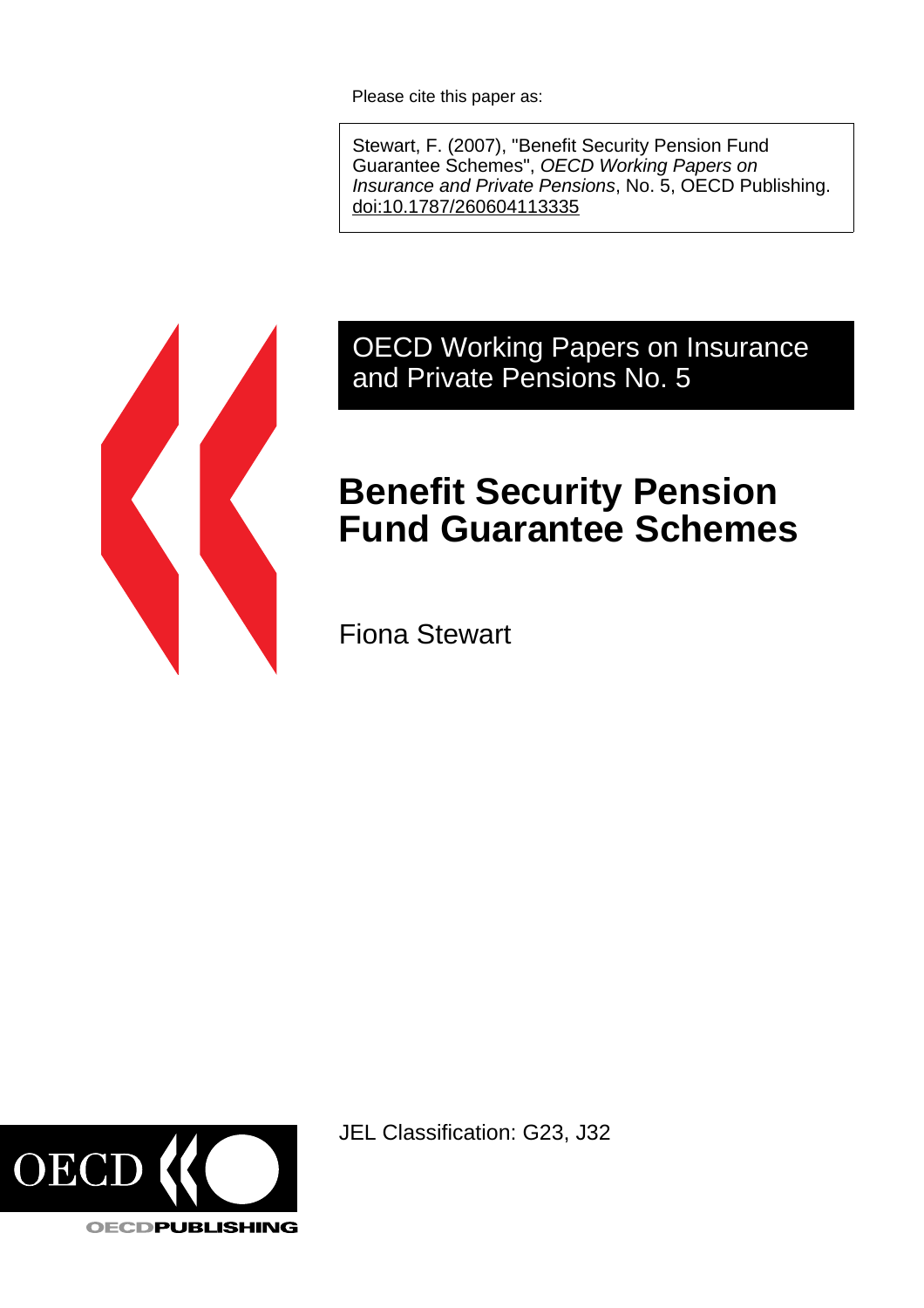

# **BENEFIT SECURITY PENSION FUND GUARANTEE SCHEMES**

**Fiona Stewart** 

**January 2007** 

# **OECD WORKING PAPER ON INSURANCE AND PRIVATE PENSIONS**

**No. 5** 

——————————————————————————————————————— Financial Affairs Division, Directorate for Financial and Enterprise Affairs Organisation for Economic Co-operation and Development 2 Rue André Pascal, Paris 75116, France www.oecd.org/daf/fin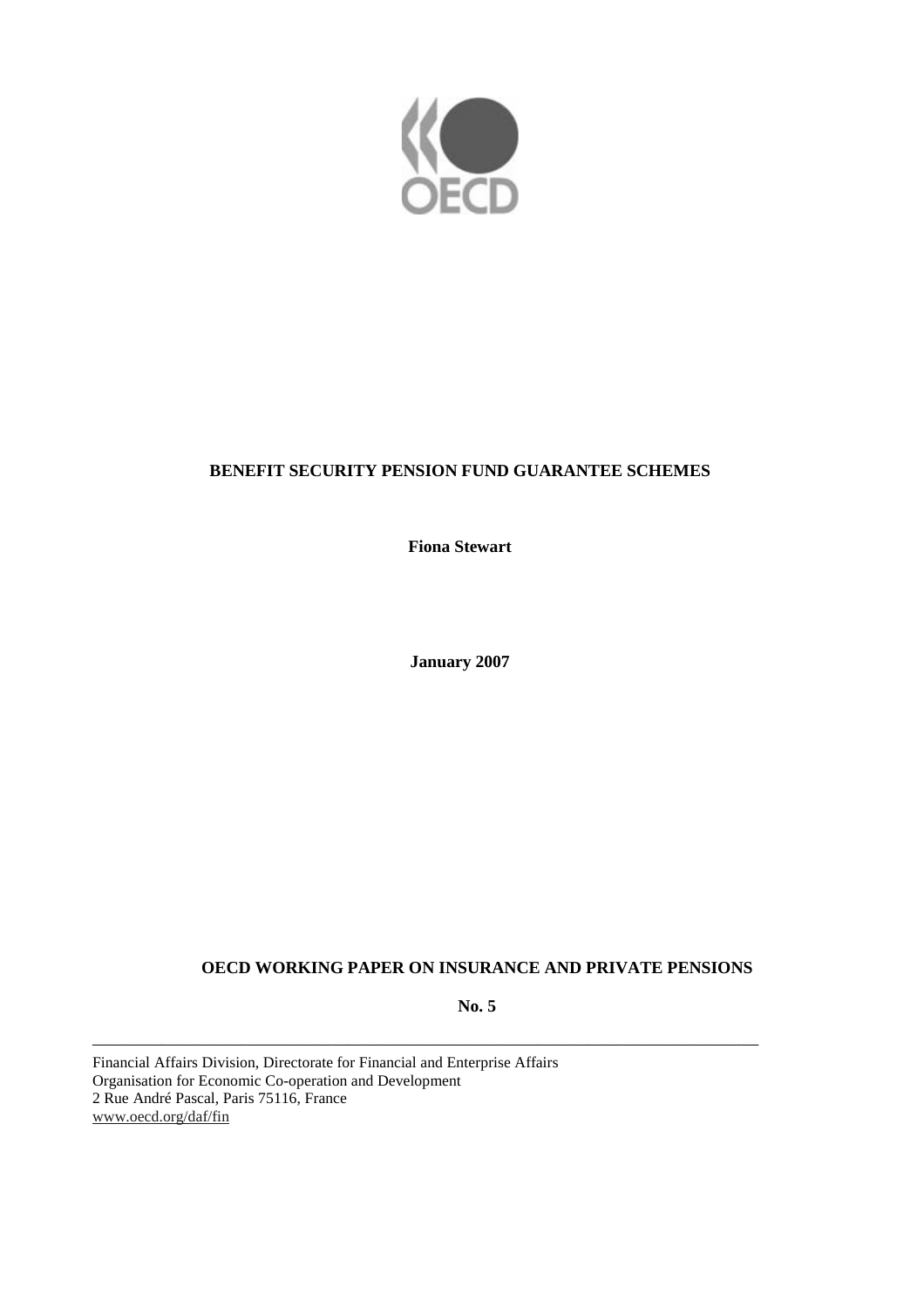## **ABSTRACT/RÉSUMÉ**

#### **Benefit Security Pension Fund Guarantee Schemes**

The issue of pension benefit security has returned to the foreground of both economic and political debate in many OECD countries - following high profile losses of pension benefits due to plan sponsors becoming bankrupt and leaving underfunded pension schemes. Some countries have dealt with pension benefit protection via strong funding rules (the route taken for example by the Dutch authorities). Two OECD papers examine other methods for increasing benefit security in retirement – via pension benefit guarantee schemes (such as the Pension Protection Fund recently introduced in the UK) and the position of pension creditors within insolvency proceedings (which has been examined, for example, in Canada).

Pension Benefit Guarantee Schemes are insurance type arrangements - with premiums paid by pension funds - which take on outstanding obligations which cannot be met by the insolvent plan sponsors. Arguments for such schemes stem from 'market failure' (with workers not fully understanding the trade off between pensions – deferred wages – and current income), and diversification– as most workers are highly exposed to the insolvency of the plan sponsor (in terms of current and retirement income) and cannot properly diversify this risk (particularly where the pension is funded by book reserves). However challenges to these schemes exist – mainly in the form of moral hazard and adverse selection – which are problems for all insurance contracts, and potentially in the form of systematic risk (as bankruptcies tend to be correlated, as does pension underfunding across schemes, and indeed as are these two factors).

Though setting up benefit guarantee schemes successfully is often a challenge in practice (particularly maintaining true political independence), they can be run successfully - as the funds operating in practice show. Though the problems of the USA guarantee scheme, the PBGC, are well known, similar schemes also exist in Sweden, Germany, Ontario – Canada, Switzerland and Japan and one has recently been launched in the UK. Lessons can be learnt from all these schemes - for example the UK's PPF is working to apply fully risk adjusted premiums, whilst the Swedish fund can take a lien on plan sponsor's assets to protect its own financial position. One of the key conclusions from the OECD's report is that, to work effectively, these schemes must have suitable independence and powers to set and collect appropriately risk-adjusted premiums – but they also need to be considered along with other benefit protection policies (notably effective funding rules).

*JEL codes: G23 J32 Keywords: pension benefit, guarantee schemes, insolvency insurance, bankrupt, underfunded, pension scheme, funding rules, PBGC, PPF.*

\*\*\*\*\*

#### **Systèmes de garantie des fonds de pension**

La question de la sécurité des prestations de pension est revenue au premier plan du débat, tant économique que politique, dans de nombreux pays de l'OCDE – suite à des affaires dont on a beaucoup parlé où les prestations ont été perdues, les promoteurs des plans ayant fait faillite et laissant des systèmes de pension sous-capitalisés. Certains pays s'efforcent de protéger les prestations de pension en imposant des règles de financement strictes (c'est la voie qu'ont empruntée les autorités néerlandaises, par exemple). D'autres méthodes peuvent s'envisager pour améliorer la sécurité des prestations en vue de la retraite et deux documents de l'OCDE les examinent – elles concernent les systèmes de garantie des prestations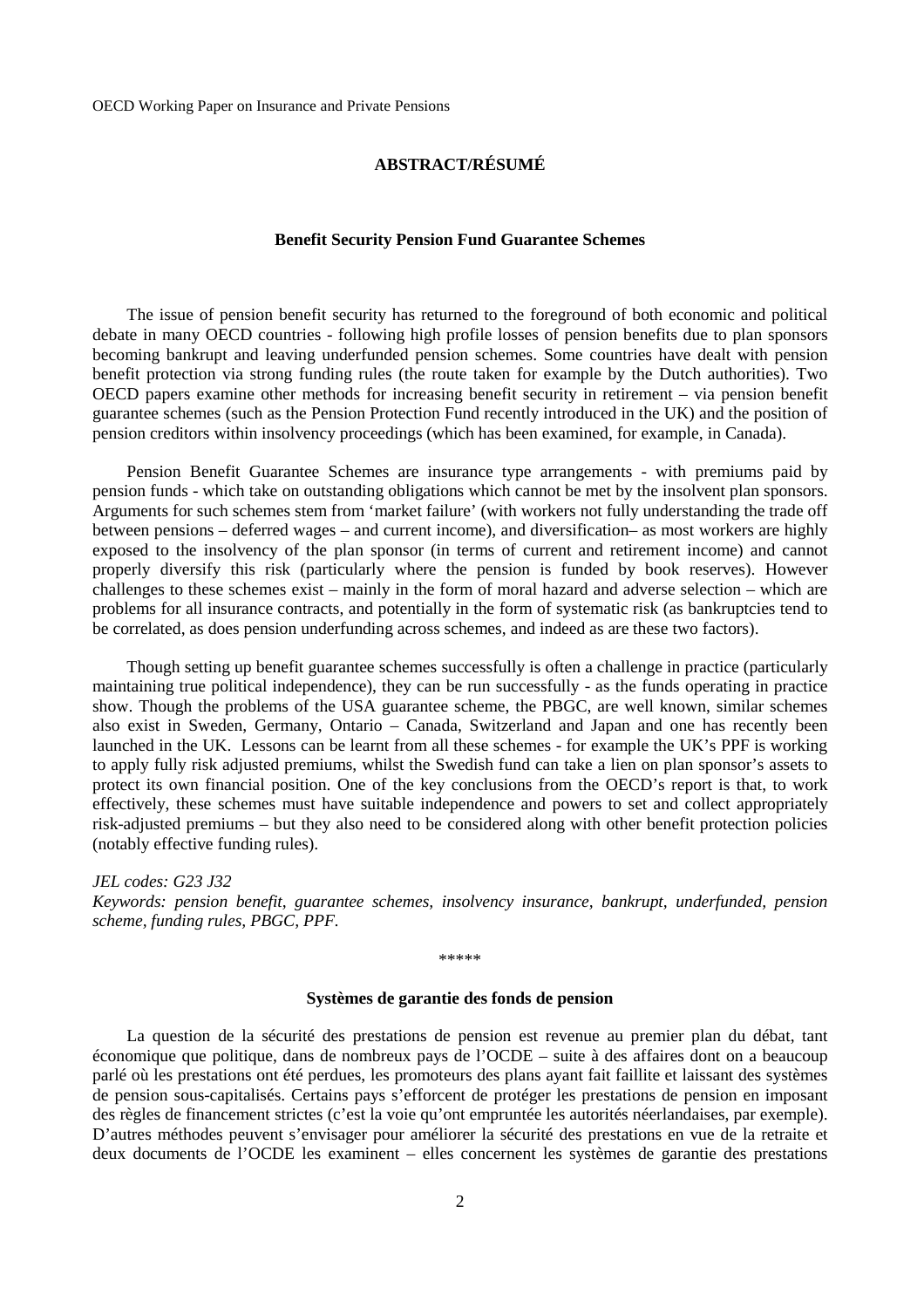(comme le Pension Protection Fund qui a récemment été mis en place au Royaume-Uni) et le rang de créanciers des participants aux plans de pension dans les procédures de mise en liquidation (question à laquelle on a réfléchi, par exemple, au Canada).

Les systèmes de garantie des prestations de pension sont des dispositifs de type assuranciel – les primes sont acquittées par les fonds de pension – qui se substituent aux promoteurs des plans, devenus insolvables, pour assumer leurs obligations. Les arguments qui militent en faveur de ce type de dispositif sont la défaillance du marché (les travailleurs ne perçoivent pas pleinement la relation entre les pensions – salaire différé – et le salaire courant), et la diversification – la plupart des travailleurs sont fortement exposés au risque d'insolvabilité du promoteur du plan (en ce qui concerne leur revenu courant et en ce qui concerne leur revenu au moment de la retraite) et ne peuvent pas convenablement diversifier le risque (en particulier lorsque les pensions sont financées sur des réserves comptables). Cependant, ces dispositifs soulèvent des problèmes – qui tiennent essentiellement à l'aléa moral et à l'anti-sélection – qui sont des problèmes qui se posent pour tous les contrats de type assuranciel, outre, potentiellement, un risque systémique (il tend à y avoir corrélation entre les faillites, ainsi qu'entre les cas de sous-financement des pensions, de même qu'entre ces deux facteurs).

Si la mise en place de systèmes de garantie des prestations peut souvent constituer un défi (en particulier pour ce qui est de maintenir une véritable indépendance politique), de tels systèmes peuvent fonctionner avec succès – ainsi, d'ailleurs, que le montrent les fonds existants. On connaît bien les problèmes du système de garantie, le PBGC, qui existe aux Etats-Unis, mais il existe des dispositifs de ce type également en Suède, en Allemagne, au Canada (Ontario), en Suisse, au Japon et, depuis peu, au Royaume-Uni. On peut tirer des enseignements de tous les dispositifs qui existent – par exemple, au Royaume-Uni, le PPF prévoit d'appliquer des primes totalement ajustées en fonction du risque, tandis qu'en Suède, le Fonds de garantie peut prendre une sûreté sur les actifs du promoteur du plan afin de protéger sa propre situation financière. L'une des conclusions essentielles du rapport de l'OCDE est que, pour être efficaces, ces dispositifs doivent jouir d'une indépendance suffisante et doivent pouvoir fixer et appliquer des primes qui tiennent convenablement compte du risque – mais il faut aussi les envisager en association avec d'autres mesures de protection des prestations (en particulier des règles de financement adéquates).

#### *Classification JEL : G23 J32*

*Mots clés : Prestation de pension, systèmes de garantie, assurance insolvabilité, faillite, sous financement, système de pensions, règles de financement, PBGC, PPF.*

## **Copyright OECD, 2007**

**Applications for permission to reproduce or translate all, or part of, this material should be made to: Head of Publications Service, OECD, 2 rue André-Pascal, 75775 Paris Cédex 16, France.**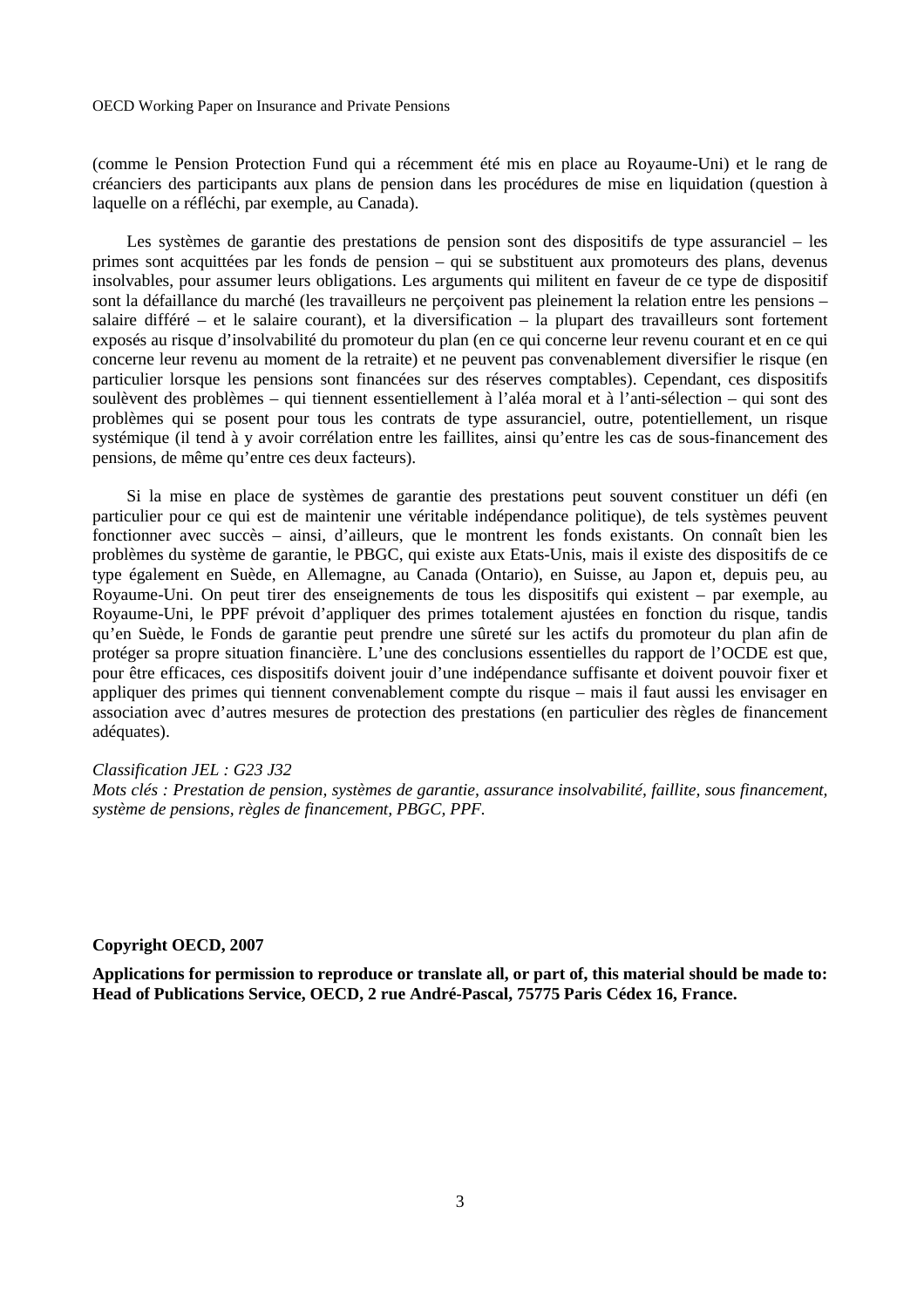## **BENEFIT SECURITY PENSION FUND GUARANTEE SCHEMES**

## **F.** Stewart<sup>1</sup>

## **I. Introduction**

1. The issue of pension benefit security is currently in the foreground of both economic and political debate in many OECD countries. After a 'golden age' for pension funds, which enjoyed high investment returns and funding surpluses throughout the 1990s, a more troubled period has emerged since the start of the millennium. With equity market corrections, (and the subsequent questioning of long-term equity return assumptions), a low interest rate environment, asset liability mismatches, severe underfunding (highlighted by accounting changes), ageing populations, financial scandals and loss of pension benefits, the whole defined benefit pension system in many countries is under assault. Once the rise in defined contribution schemes (and the uncertainty they inherently entail) as well as the scaling back of government pensions are also taken into consideration, people of all ages are rightly asking what retirement income they can rely on? Though the subject has been debated on many occasions, recent events have ensured that the topic of pension benefit security has once again become a focus for policy discussion.

2. Some countries have dealt with benefit protection via strong funding rules (the route taken for example by the Dutch authorities)<sup>2</sup>. This paper examines an alternative method of increasing benefit security in retirement – pension benefit guarantee schemes (the option current being introduced in the UK). The ultimate risk faced by beneficiaries of defined benefit occupational pension schemes, (or defined contribution schemes where the pension fund itself is responsible for any return, benefit promise or guarantee), is the loss of their retirement income were their corporate plan sponsor to go bankrupt whilst the company pension plan is underfunded. Given rising bankruptcy levels and widespread underfunding, the likelihood of such an event seems to have increased in several countries. Benefit guarantee schemes, also known as insolvency guarantee schemes, cover lost pension income in such cases. This paper will examine the arguments for and against such schemes at both a theoretical and practical level. Detail studies of the countries where these schemes exist will then follow.

## **II. Arguments for Benefit Guarantee Schemes.**

## *i. Market Failure*

3. The main theoretical argument in favour of benefit guarantee schemes is derived from the concept of market failure. In theoretical terms, pensions can be seen as deferred wages, provided by companies in return for workers sacrificing some current income or other form of compensation. In

<sup>&</sup>lt;sup>1</sup> The author would like to Nigel Cresswell and the Global Pensions Group at Morgan Stanley for their assistance. She is indebted to Mr. Usuki and Mr. Shimizu for their invaluable input into the Japanese section of the paper. The author would also like to thank Martin Hoppenrath for the charts on the PSVaG and OECD delegates for providing contacts and information on their countries' systems. The views expressed herein are those of the author and do not necessarily reflect those of the OECD or its Member countries.

Contact information: Fiona Stewart, Private Pensions Unit, Financial Affairs Division, Directorate for Financial and Enterprise Affairs, Organisation for Economic Co-operation and Development, 2, rue André Pascal, Paris 75116, France. E-mail: fiona.stewart@oecd.org

<sup>2</sup> See '*Recent developments in funding and benefit security'.*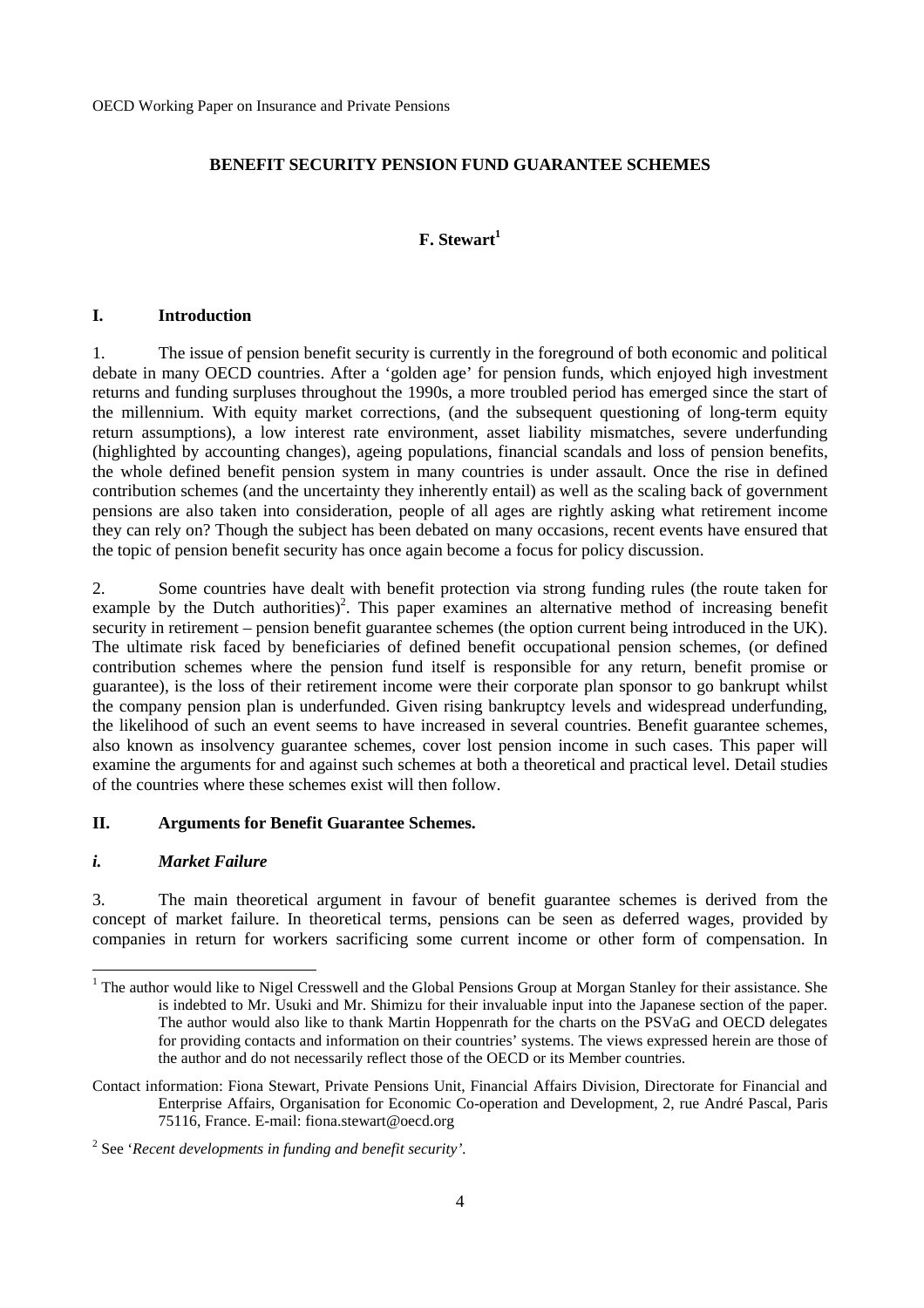estimating how much current wages they are prepared to give up in order to receive a pension income in retirement, employees calculate the perceived security of the sponsoring firm honouring these future promises. The lower the sponsoring firm's bankruptcy risk, the more wage concessions a company can extract for a given level of promised pension benefits. In a perfectly competitive market with full information workers in poorly funded plans with a near- bankrupt employer will grant few or no wage concessions as they do not believe that their pension will ever be paid. Consequently, compensation for bankruptcy and loss of pension should already have been considered through this trade off mechanism<sup>3</sup>.

4. The problem with this theory (as pointed out by Mitchell (1987), Ippolito (1985/ 1987) and others) is that workers do not necessarily understand the bargains and calculations they are making, and do not always have all the information necessary to make such decisions – given the complicating issue of asymmetric information between workers and employers. They consequently remain more exposed to the bankruptcy of the sponsoring firm than their wage bargaining implies. The recent outcry over the loss of pension benefits by workers of several UK firms would certainly suggest that this is the case<sup>4</sup>. The justification for pension benefit guarantee schemes is that they provide an extra layer of security for beneficiaries against a sponsor's bankruptcy and therefore compensate for any asymmetric information situation and correct for any market failure.

5. Cooper and Ross (1994) describe this market failure in terms of 'market fragilities' and contracting problems. Markets are fragile when buyers may loose confidence that sellers will not stay in the market long enough to fulfil their contractual obligations. The problem arises in any buyer-seller setting where the current action of the buyer is taken in anticipation of a future action by the seller. Guarantee funds have been set up in many sectors (pension benefits, deposit insurance, travel packages etc.) in order to support trade in such potentially fragile markets, by acting as a substitute or backup in case a seller cannot commit to future market participation and cannot honour a contract. Pension benefit guarantee funds operate by providing confidence to workers who may otherwise be concerned about the future viability of their firm and its ability to honour its pension promises. If workers become concerned enough, they might leave the firm or demand higher wages today, either of which could hurt the company and make the very bankruptcy event they fear a self fulfilling prophesy. As in the case of deposit insurance, pension guarantees can avoid this type of behavioural run.

#### *ii. Diversification*

6. A further aspect of the market failure discussed above is the issue of diversification. Even if it is accepted that workers do have all the information required to make an efficient trade off between current wages and future retirement income, a market failure may still occur due to the problem of diversification. Workers in occupation pension schemes receive their current and future income from the same source, and are therefore highly dependent on their employer, suffering a 'double blow' if the company enters bankruptcy. Portfolio theory argues that efficient risk bearing requires sufficient diversification across asset classes and individual issuers. Yet it maybe difficult for employees to diversify the risk posed by their current and future income coming from a single source. Most employees are unlikely to have assets or portfolios of sufficient size or the investment expertise necessary to hedge the risk of their pension assets, as for many workers occupational pension benefits constitute a large proportion of total retirement savings.

<sup>&</sup>lt;sup>3</sup> As expressed by Pesando (1996): "Compensating wage differentials will, in a competitive labour market, internalize risks associated with underfunded pension promises." See also Lindeman (2004).

<sup>&</sup>lt;sup>4</sup>See www.pensionstheft.org, the website of a pressure group claiming compensation for lost occupational pensions on the bankruptcy of their plan sponsors. Members claim they were never made aware of this risk to their pension, and that they were led to believe that their pension was 'guaranteed', quoting publications from the Financial Services Authority and the Department of Work and Pensions. They also argue that the government should bear responsibility as they were incentivized to join their corporate pension scheme.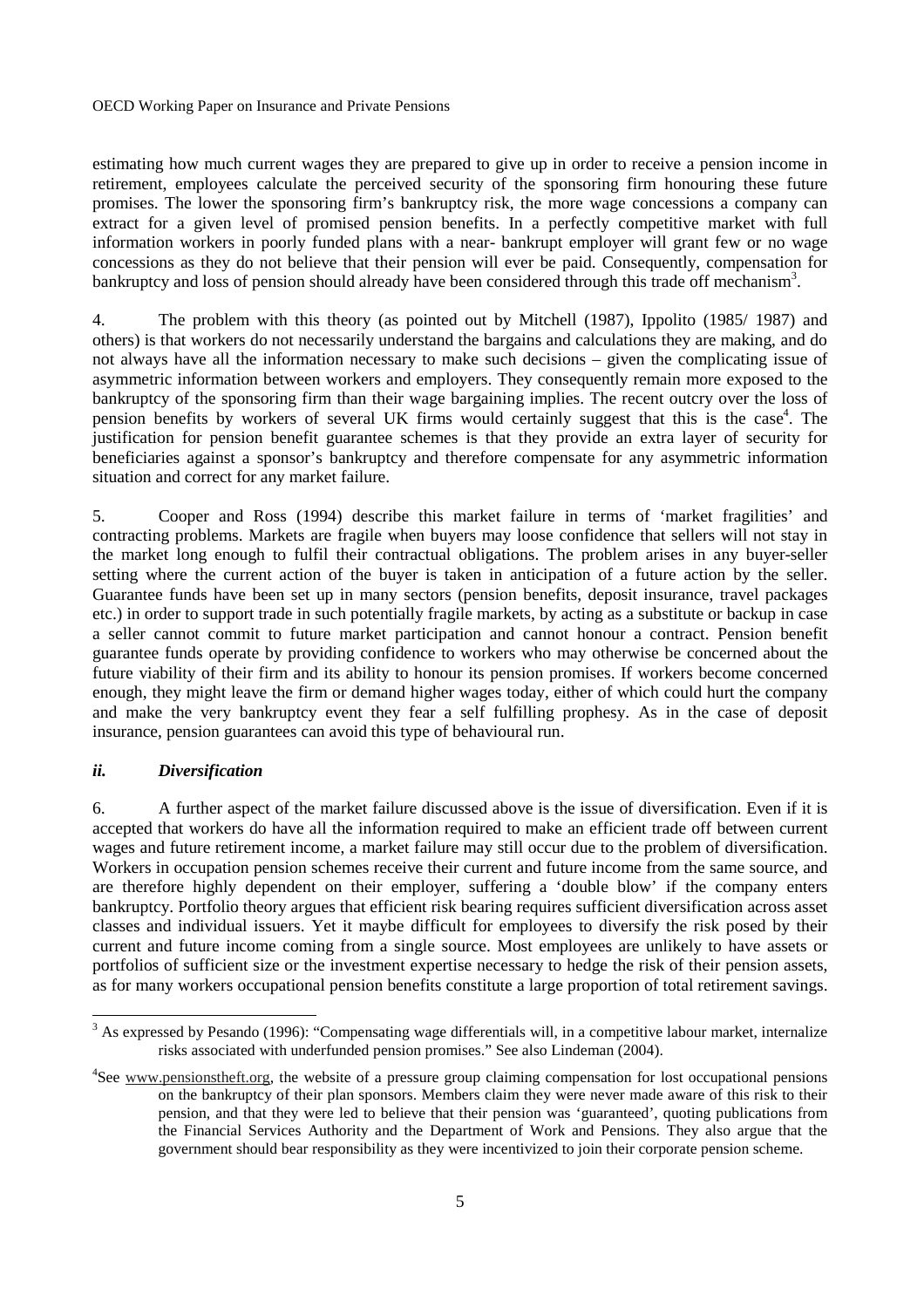Only the most highly compensated managerial employees may have the financial wealth and knowledge required to diversify away the risks of their defined benefit pension claims, yet even they may face restrictions (e.g. on short-selling the firm's securities). Diversification is especially difficult if membership of the corporate pension scheme is mandatory, or for life time employees who work for a single firm during their careers. The problem with this situation is pointed out by Bodie (1996). Despite the fact that they are unable to diversify their pension risk, when it comes to their pension benefit workers often wish to have as low a risk exposure as possible to their retirement income. Bodie therefore argues that few employees would consciously agree to accept default risk on their pension benefits in order to increase their expected cash wages, even if they have all of the relevant information necessary to assess the default risk of the firm - which in most cases they do not which makes the welfare loss even greater.

7. The problem of diversification becomes even more key when pensions are funded via a book reserve system. In such cases, pension benefits are not secured by an external pool of diversified assets, as pension assets form part of the plan sponsor's balance sheet. As a consequence a book reserve system can be likened to a funded system in which all of the pension plan assets are invested in a single security – i.e. the debt of the sponsoring firm. If the plan sponsor were to go bankrupt the accrued pensions of both active and retired workers would clearly be at risk. In theory pension fund trustees could overcome this concentrated exposure, for example by shorting the sponsoring company's stock. However restrictions will usually be in place to prevent this and, where the pension fund is particularly large compared with the market capitalization of the sponsoring firm, such action could have an extremely adverse effect on the share price. Hence benefit guarantee schemes are often compulsory for firms operating internal forms of funding (as is the case in Germany and Sweden).

## **III. Challenges for benefit guarantee schemes.**

## *i. Moral Hazard*

8. The main theoretical argument against pension benefit guarantee schemes is moral hazard. This is a classic problem with any type of insurance, where the buyer of the insurance product adopts riskier models of behaviour as an undesirable response to the financial protection provided by the insurance carrier. In the case of pension benefit guarantees, if a plan sponsor knows that upon bankruptcy their pension fund liabilities will be covered, even if sufficient assets are not available to back these promise, they may be incentivized to indulge in irresponsible behaviour, leaving others to cover the costs of the pension promises they have made. Such behaviour may include raising benefits to unsupportable levels, cutting their own contribution rates, or pursuing a risky investment strategy. Moral hazard can be avoided to some extent, for example by not covering increases in benefits awarded in a period leading up to bankruptcy (as is the case with in PSVaG in Germany). Other measures can be put in place to reduce incentives to abuse the insurance system, such as limiting the pension benefit covered (as is the case with the Ontario fund) or by imposing strict funding rules to limit the size of the potential claim taken on by the guarantee scheme. Moral hazard can also be limited by charging higher premiums as the pension becomes more underfunded, or if a risky investment strategy is followed (it is hoped that the new PPF in the UK will make such adjustments). However, if premiums paid to the guarantee fund do not fully reflect the risk presented by the insured it is impossible to eliminate moral hazard completely.

## *ii. Adverse Selection*

9. The problem of adverse selection also stems from the mispricing of premiums. If, when setting the premium rate, due consideration is not taken of the contributing firm's bankruptcy risk, pension funding level and investment policy, stronger member firms will inevitably end up subsidising weaker ones. If these cross subsidies are too high the problem of adverse selection kicks in, with financially secure firms finding ways of pulling out of the guarantee system (e.g. by replacing their defined benefit schemes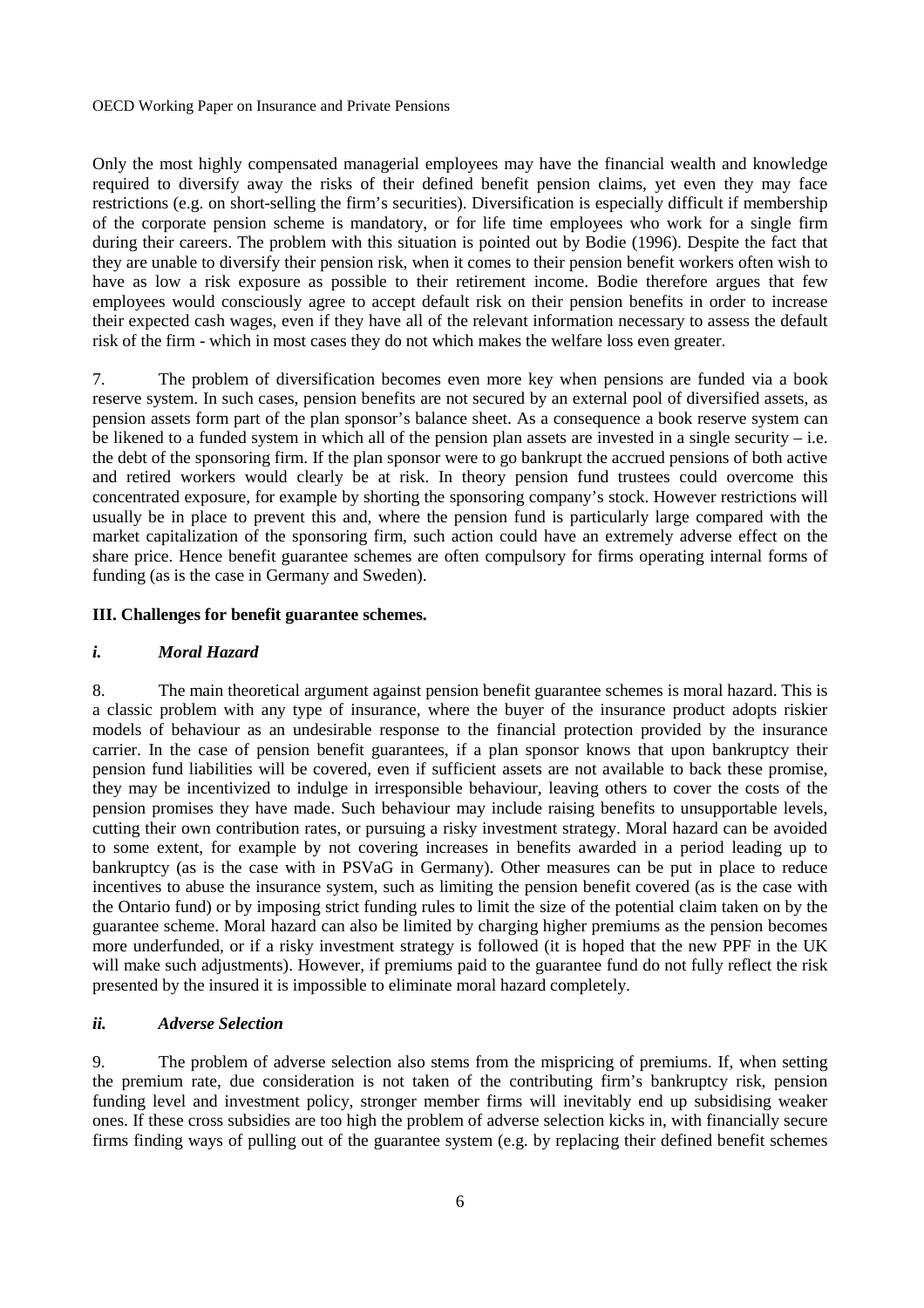with defined contribution ones). Guarantee scheme members therefore have the incentive to follow others out of the system in a 'bank run' type fashion to avoid being the last solvent member shouldering the burden of the underfunding of all bankrupt members.

10. The risk pricing of premiums does, however, seems to be very difficult to achieve in practice. Various studies have shown that premiums charged by existing pension guarantee schemes are not properly priced as they do not truly adjust premiums to take account of all sources of risk<sup>5</sup>. Most schemes do adjust for underfunding levels (e.g. PBGF of Ontario or the Japanese guarantee fund), but do not adjust for the solvency of the corporate plan sponsor, despite corporate debt markets making such judgements on companies daily. The UK authorities have indicated that their new guarantee scheme will take account of insolvency risk and the pension fund's investment policy, but the details have not yet been set. The problem seems to be that fully risk adjusted premiums would be too expensive for many firms to bear, with proper firm specific pricing of premiums pushing the weakest firms into bankruptcy, thereby hurting the very workers the insurance system was trying to help. Another problem may be that to fully reserve for possible future claims and therefore to keep the guarantee system adequately funded would also be prohibitively expensive, given that claims lend to be 'lumpy' and several standard deviation risks would have to be covered<sup>6</sup>. A further conundrum raised by properly risk adjusted premiums is that they could spell the final nail in the coffin for defined benefit schemes by making these too expensive for plan sponsors to operate and therefore finally persuading them to move to DC style plans (which once again places more risk in the hands of the beneficiaries the scheme was initially supposed to protect).7

## *iii. Systematic Risk Issues*

 $\overline{a}$ 

11. One reason given as to why pension guarantee premiums are not priced correctly (and indeed cannot be as they would be prohibitively expensive) is that there is systemic risk involved in guaranteeing pension benefits. This stems from the fact that the bankruptcy and underfunding risks of plan members are correlated, meaning that the insured risk cannot be spread sufficiently. The basic principle underlying any insurance system is the sharing of non-systematic risk. Insurance works when the incidence and severity of events covered by the insurance scheme are relatively independent across the insured population. Pension benefits can be insured for non-systematic events (such as poor corporate management, fraud etc.). They cannot, however, provide cover for systematic ones, such as macroeconomic weakness, which increases the bankruptcy risk of all companies, or sharp equity market and interest rate declines (which are systematic problems given the similar liability structure of occupational pension schemes and their tendency to follow the same asset allocation patterns). To make matters worse, bankruptcy risk is highly correlated with underfunding, as plan sponsors tend to stop making contributions to their pension funds when they get into financial difficulty. In addition, guarantee schemes which actually take over the assets of failed pension plans (such as the PBGC in the US and the future PPF in the UK) may face an extra layer of correlation if they invest the assets which they have taken over in the same manner as the pension funds which they are guaranteeing. If their investment returns turn negative at the same time as their clients, their own financial position worsens. Other schemes, such as the PSVaG in Germany are not exposed to this risk

 $<sup>7</sup>$  It is interesting that one of the few defined benefit schemes to be set up in recent years in the US was by a charity</sup> (the United Methodist Church) and therefore outside the PBGC's jurisdiction. *See Financial Times 3 September 2004: 'Benefits or bailouts? Fund deficits may topple US pension policy into crisis.'*

<sup>5</sup> Most of these studies focus on the PBGC of the United States. It is well known from financial literature that the guarantee provided by the PBGC is analogous to a put option. The value of this put, and therefore the correct level of premiums, can be derived from options pricing theory. Hsieh, Chen and Ferris (1994), for example, found that the PBGC approximately correctly charges over-funded pension plans but significantly under-charges underfunded ones. Summary of studies of the PBGC premium levels in McCarthy (2003).

<sup>&</sup>lt;sup>6</sup>See David McCarthy and Anthony Neuberger's claims model in: "Will the PPF go the way of the US fund?", *Pensions Management, April, 2004*, available on http://www.pensions-management.co.uk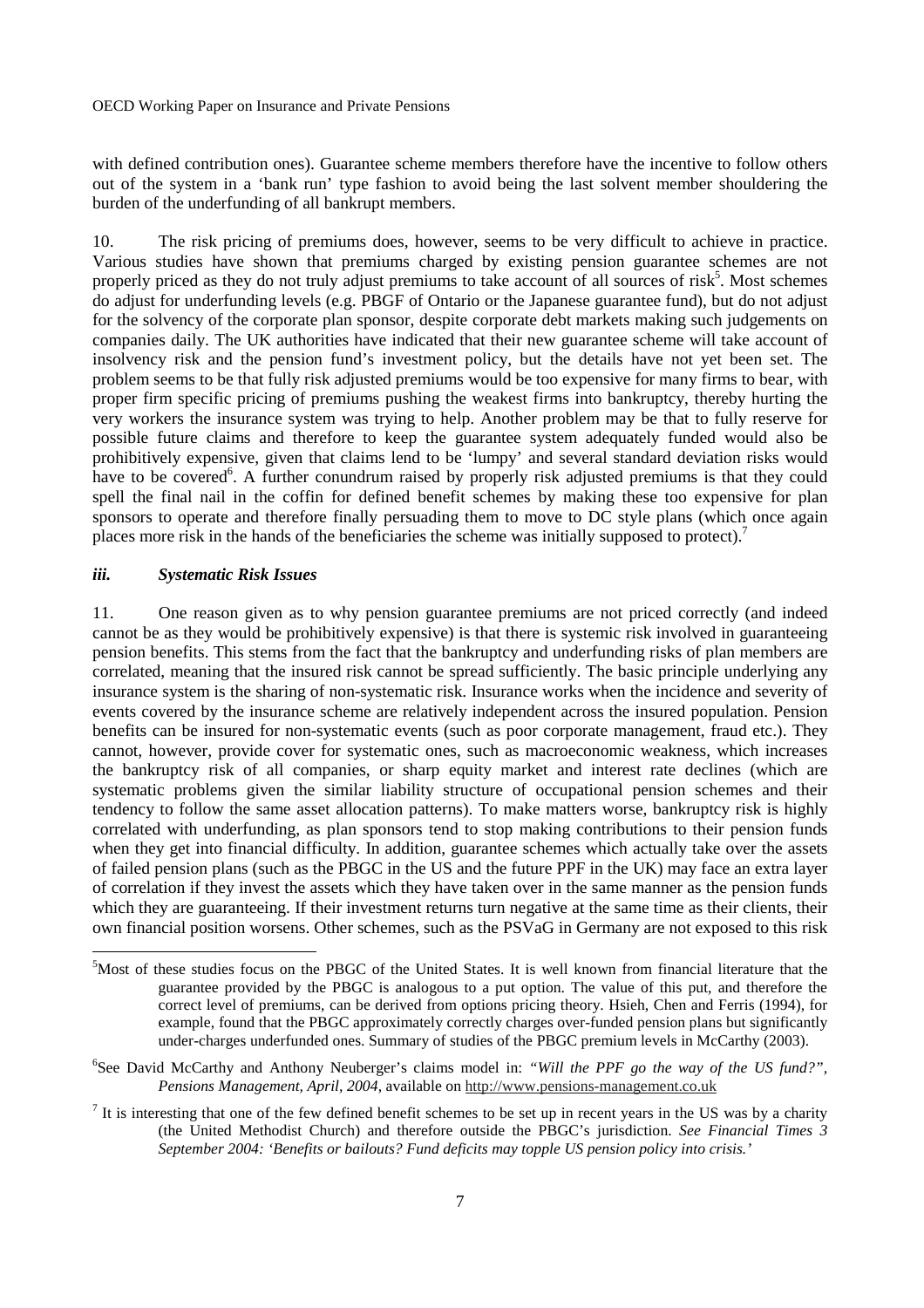as they cover the pension liabilities which they take over by buying annuities. As pension funds become a larger part of the corporate capital structure it is possible that this systematic risk will increase even further (and in some cases insolvent pension funds may even cause the bankruptcy of the company).

12. Some argue that systematic risk may be the reason why *private sector* pension benefit guarantee insurance is impossible, but actually explains why *government sponsored* schemes are necessary. Pesando (1996) argues that due to systemic risk private markets may not be able to provide plan termination insurance even if demanded or that this insurance could exist only at premium rates that are commensurate with these risks. The subsequent argument is that governments must therefore step in to provide beneficiaries with the necessary coverage. However, given developments in financial markets, financial (risk hedging) products and the increasing sophistication of private sector investment banks, it is really possible to argue that the private sector is still not capable of providing coverage for pension benefits?<sup>8</sup>

13. However, the major difficulty with government backed schemes is persuading tax payers to accept the burden of pension insurance costs. In practice this means tax payers, (who are, it should be noted, in many countries seeing their state pensions being reduced), subsidizing or indeed bailing out those lucky enough to still be in corporate defined benefit schemes, and who tend to be relatively well paid – a situation which may not be tenable. The fiscal burden of such guarantee schemes can be lessened to some extent, for example by imposing strict funding rules or asset matching requirements (which prevent pension schemes from becoming severe underfunded), or by placing a ceiling on benefits covered (as is the case with the scheme in Ontario, which provides protection only up to CAD\$12,000). Yet governments are inevitably expected to be the final protectors of retirement income in times of systemic stress and, particularly if these schemes are mandatory or incentivized, surely it is difficult for the government *not* to act as a lender of last resorts should systematic problems arise?

## **IV. Practical Issues**

 $\overline{a}$ 

## *i. Political vs. Economic*

14. Following on from the observations on possible governmental involvement in these schemes, it should be noted that pension benefit guarantee schemes have generally been set up in reaction to political events. Maybe the justification for the existence of such schemes can really be found in the realm of politics rather than economic efficiency, as they often have implicit, if not explicit, cross-subsidy and transfer objectives? For example, it has been argued that the PBGC was set up during in the USA during the 1970's to support mature industrial sectors of the economy.<sup>9</sup> Meanwhile, it is interesting to note that the only Canadian province to offer pension insurance is Ontario, which is often seen as the industrial heartland of the country, and that this guarantee fund was set up in 1980 following a series of threatened plant shutdowns. The decision to introduce a guarantee scheme in the UK follows intense political pressure to cover pension losses for over 65,000 members of company schemes who have seen their plan sponsors become bankrupt in recent years. Yet it has been forcefully argued that whatever the merits of industry

 $8$  Ippolito (2004) puts forward the radical suggestion that private insurance should be compulsory, with market pricing taking into account funding levels and investment policy restrictions, doing away with need for complex funding rules and encouraging asset matching and full funding. See also Lindeman (2004).

<sup>&</sup>lt;sup>9</sup> For example, Michael Gordon, one of the key architects of ERISA, has written that the actuarial soundness of the PBGC was deliberately sacrificed at its inception point in order to gain political support for the passage of ERISA- "The supposition that Congress was prepared to accept loss of jobs and further industrial decline in return for sound insurance principles is preposterous and is why, even today, there will be stiff resistance to redesigning pension insurance..." From dissenting comments on Ippolito's '*The Economics of Pension Insurance' (1989).* Quoted in Ippolito (2004).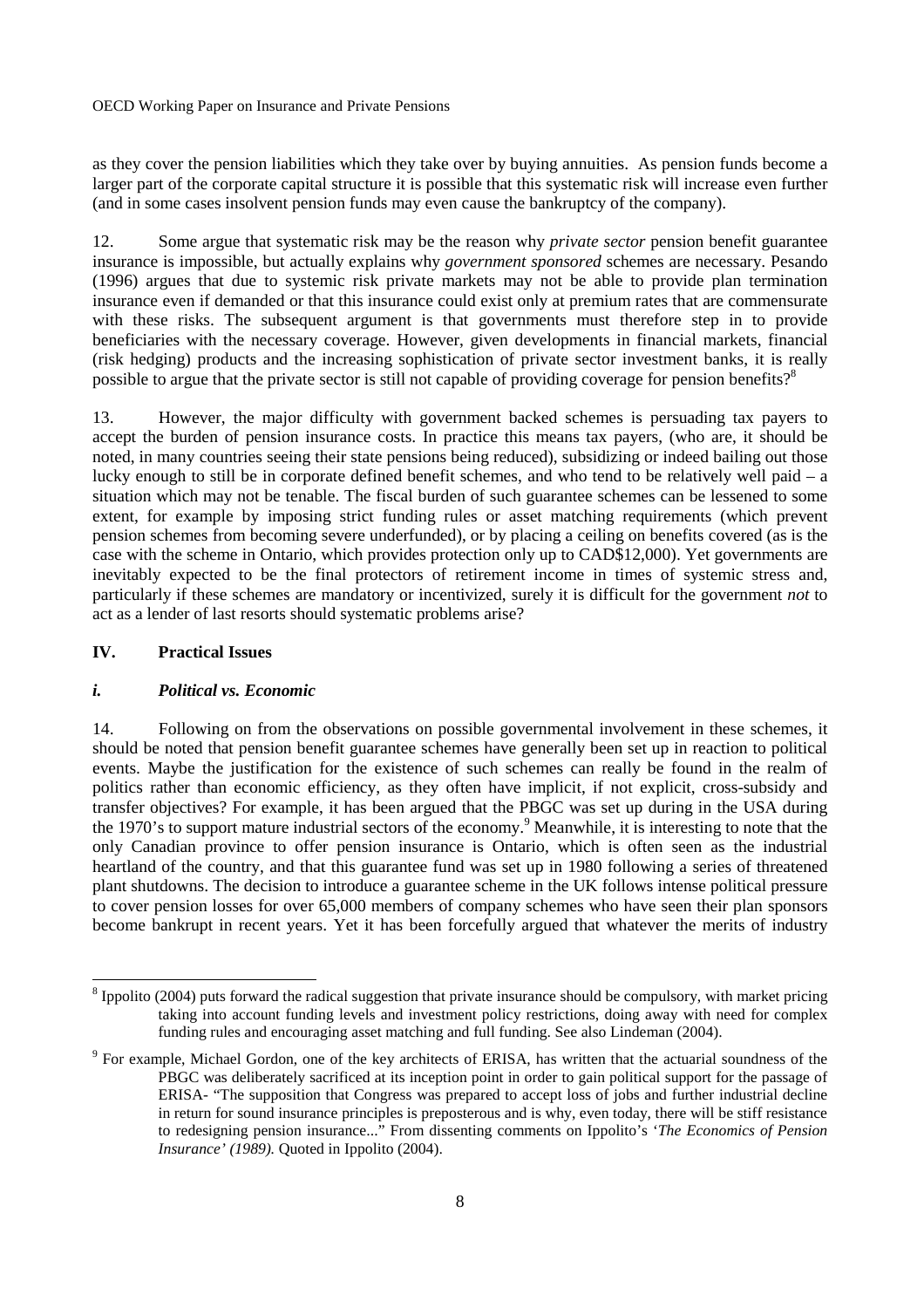support subsidies, there are good reasons not to use cheap pension guarantees as the way to subsidize firms as these are not highly visible and can lead to serious market distortions in resource allocation.<sup>10</sup>

15. If these schemes were set up for political reasons in the past, could a similar argument be made to justify their continued existence today? Are the increased bankruptcy levels experienced in several countries in the last few years simply cyclical, a legacy of the 'dot com' bubble and the last vestiges of industrial decline? Or do they represent a structural change, as a more aggressive, competitive form of capitalism takes hold, particularly in countries such as Japan and Germany which previously ran 'corporatist capitalism' models where few firms failed? Has pension underfunding also become more of a structural rather than a cyclical issue, given the lower return but higher volatility environment of the capital markets, combined with pressure from increasingly demanding and public accounting requirements? If the latter is the case, could there be an argument that pension benefit guarantee schemes will be more necessary in future?

## *ii. Alternatives*

 $\overline{a}$ 

16. Pension benefit guarantee schemes cannot be discussed entirely in isolation, given they should act as the last barrier in the protection of retirement income, in place in case all other measures fail. Indeed it could be argued that they are unnecessary if the rest of the system is properly structured. For example, if the academic theories discussed at the start of this paper hold true, market failures could be overcome by providing workers with proper information and education in order to make their wage/ pension trade off effectively (though it should be stressed that in reality this is highly unlikely). Alternatively, asset allocation rules could be applied so that pension liabilities are fully immunized and matched with appropriate assets. Likewise, pension claims could be given high bankruptcy priority or secured creditor rights, so that liabilities would be covered by the firm's assets, ahead of other creditors, in the case of bankruptcy of the plan sponsor.

17. One alternative way of guaranteeing pension benefits is to impose strict funding rules, ensuring that pensions are never underfunded - the solution which has been adopted by the Dutch authorities<sup>11</sup>. Pensando (2000) and others have, however, stressed that it is impossible to ensure that pension funds are always 100% funded, for example when investment returns deteriorate sharply, when actuarial assumptions prove incorrect, or when instruments required for full 'immunization' are not available. Full funding is additionally challenged by the fact that corporate plan sponsors tend to stop making pension contributions as their financial situation become more difficult. Funding rules may also conflict with other policy objectives (such as surplus funding being taxed). Pension benefit guarantee schemes may, therefore, have a role to play, even when stringent funding regulations are in place.

 $10$  Pension Academic Zvi Bodie for one has argued that if politicians wish to subsidize weak firms they should do so directly, not through changing accounting rules and through the pension back door, see *The Economist, 13th February 2003, ' Discount them at your peril.'*

 $11$  Dutch funding rules require pensions to be fully funded at all times. On the liabilities side this includes the immediate coverage of all salary increases, pension indexing or retroactive plan improvements, and on the asset side the immediate correction of negative investment returns. Various reserves must be held by funds, including a general risk reserve of 5%, an investment reserve (covering a 40% decline in equity markets and a buffer for bond holdings) a future pension adjustment reserve, and any additional reserves demanded by the regulator (PVK). As a result, funding levels are generally around 120-125%. If the 105% funding requirement cannot be met the PVK must be informed immediately, a plan for returning to full funding developed within 3 months, and action taken within 12 months.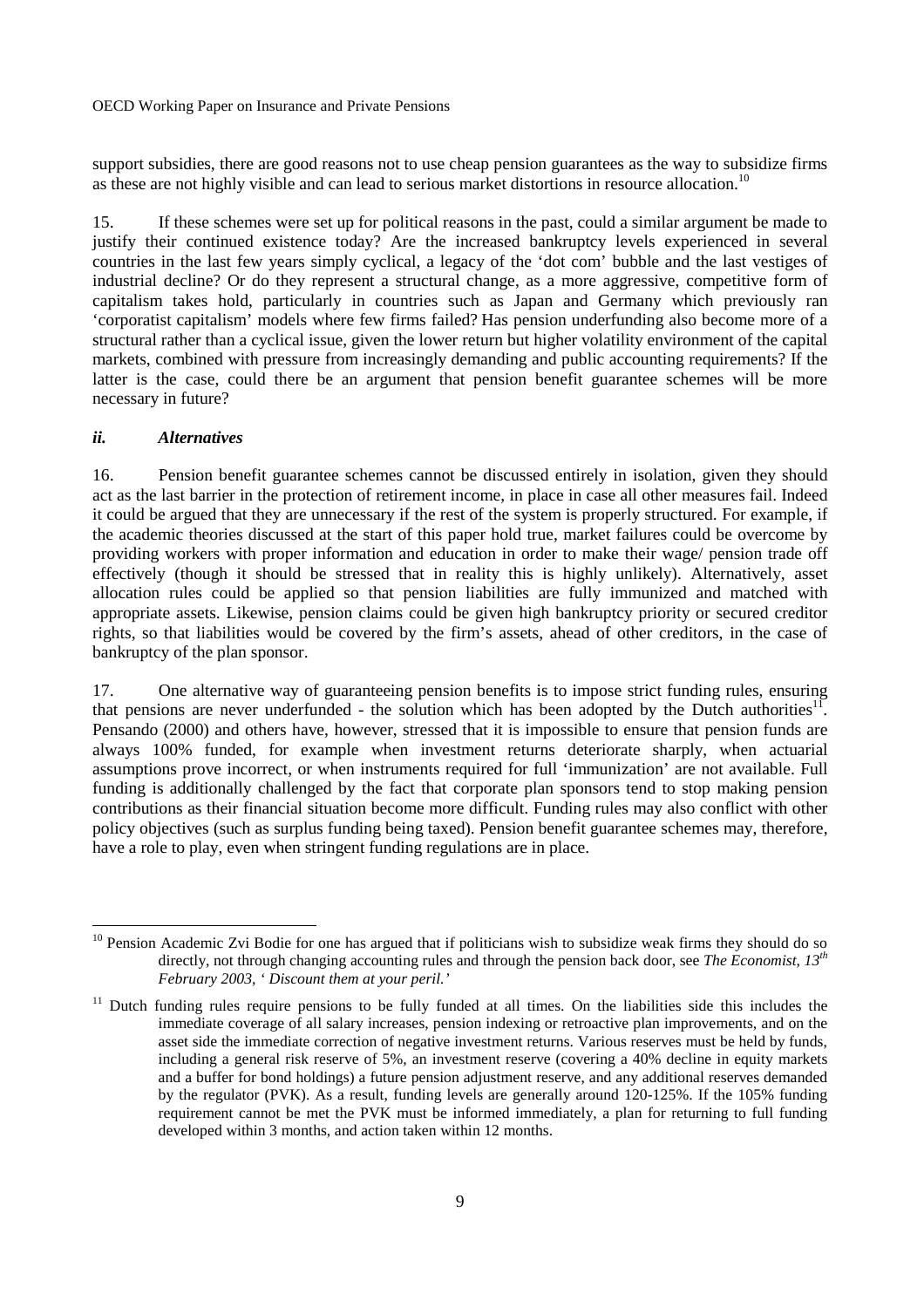18. What can, however, be stressed is that a pension guarantee fund cannot work properly *without* adequate funding rules. Overly lax (and loosely applied) funding regulation has been sited as one of the main causes of the financial difficulties of the PBGC in the USA (see country discussion). Likewise in the UK, despite minimum funding rules proving inadequate in the past, concerns are being raised over whether new scheme specific funding rules will provide sufficient protection for the new PPF scheme. Without adequate funding rules claims on pension guarantee schemes have effectively no upside limit, potentially making premiums extremely (if not prohibitively) expensive. Strict funding and investment rules should be seen as compliments to any pension guarantee scheme. For example, if funding rules and guarantee schemes are designed to work together the problem of 'systematic underfunding' (where a company deliberately cuts back on pension contributions as it gets into financial difficulty) can be tackled.<sup>12</sup> Insolvency schemes can also be combined with other pension protection measures, such as asset allocation controls or priority bankruptcy rights, to ensure that there is some upside protection to the level of claims.<sup>13</sup> This prevents all the responsibility for pension benefit protection falling onto the guarantee scheme, a responsibility which may prove prohibitively expensive, making the scheme unworkable.

#### *iii. Other guarantee schemes*

 $\overline{a}$ 

19. Perhaps practical arguments in favour of pension guarantee schemes can be found through looking at equivalent schemes which have been successfully operated in other sectors – notably insurance?14 Policyholder protection funds or guarantee schemes within the insurance sector are fairly common across OECD countries, usually for a specific class of insurance (compulsory motor insurance being the most common), but also in some countries for more general insurance contracts. The arguments put forward for these schemes are largely the same as those for pension protection funds, including overcoming an asymmetry of information and injecting confidence into the system to prevent bank deposit style runs. The drawbacks are also very similar, focusing on moral hazard, cross subsidy and structural correlation problems. As with pension guarantees, insurance guarantee systems were often introduced in reaction to political pressure following insurance company failures and their necessity is seen as differing according to the specific situation in countries (e.g. those countries placing insurance policy holders high in the bankruptcy creditor list are seen as having less need for an additional insurance system). Government guarantees stand explicitly or implicitly behind most schemes. Yet despite these insurance guarantee schemes received resounding support from the European Commission in a recent Working Paper,<sup>15</sup> the

 $12$  The problem of systematic underfunding arises from the issues of 'tax arbitrage' and the 'insurance effect'. The former states that financially secure firms have an incentive to make their pension contributions as large as possible in order to gain the maximum tax advantage. Meanwhile, companies in financial trouble, paying no tax, have the opposite incentive, to reduce pension contributions, underfund their pensions, and follow a risky asset allocation policy. These tendencies are made even worse by providing insurance for pension benefits – i.e. the insurance effect. Funding requirements should therefore be carefully coordinated with any guarantee scheme to ensure that companies maintain funding levels, even when in financial difficulty. See Smalhout (1996).

 $13$  Though in the case of funding rules care needs to be taken not to make defined benefit pensions prohibitively expensive to run, and with priority bankruptcy rights the implications for credit availability and the broader economy must be considered.

<sup>14</sup>The following is based on arguments taken from OECD publication: '*Insurance and Private Pensions Compendium for Emerging Economies: Book 1 Part 1: 2) b Policyholder Protection Funds: Rationale and Structure'*, author Takahiro Yasui 2001.

<sup>&</sup>lt;sup>15</sup> European Commission Working Paper on Insurance Guarantee Schemes: MARKT/2525/03. Arguments in favour of insurance guarantee schemes, and ones refuting arguments against, which could also apply to pensions include:

flexible and faster at providing compensation than wind up process and guarantee a minimum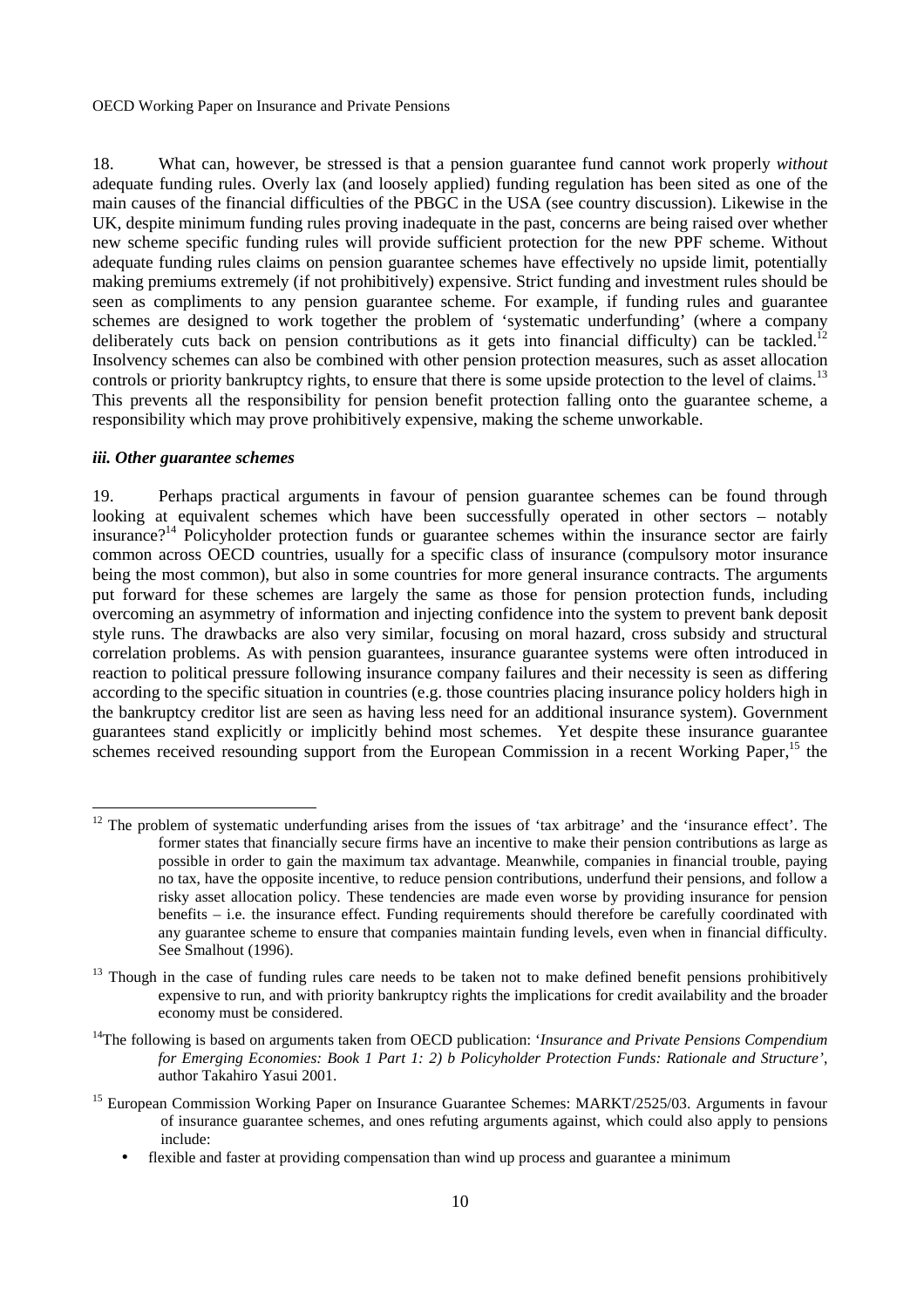Commission is not recommending such guarantee funds be introduced for pension benefits (perhaps because most European countries operate DC pension funds, or apply strict funding and asset allocation rules so that guarantee schemes would only be required in a few countries).

## **V. Conclusion**

-

20. Pension benefit guarantee schemes do not come without their difficulties. One case where a definitive argument can, however, be made in their favour is when pensions are funded using a book reserve system. In this case, the lack of diversification seems to be an overriding issue and some form of benefit guarantee system is therefore required. Indeed, the OECD's 'Guidelines on funding and benefit security' highlight just such a situation:<sup>16</sup>

 *1.3 Occupational defined benefit plans should in general be funded through the establishment of a pension fund or through an insurance arrangement (or a combination of these mechanisms). Additional protection may be provided through the granting of priority creditor rights to plan members and beneficiaries and through insolvency guaranty schemes that protect pension benefits in the case of insolvency of the plan sponsor.* 

 *1.4 Private unfunded plans should generally be prohibited. The establishment of an insolvency guaranty scheme should in general be required for occupational defined benefit plans that are financed through the book reserve system.* 

 *1.5 Insolvency guaranty schemes should rely on appropriate pricing of the insurance provided in order to avoid unwarranted incentives for risk-taking (moral hazard).* 

21. For autonomous pension funds, the need for a pension benefit guarantee scheme is less clear cut. Their inherent difficulties (moral hazard, cross subsidies, systematic correlations) imply that other (less political) means for protecting pension benefits should be introduced first. Good funding rules can achieve almost all of what a guarantee scheme is striving for, are arguably easier to design and manage and, especially when combined with other measures, (such as asset liability matching or priority bankruptcy rights), offer a high level of protection. If a guarantee scheme is successfully combined with funding rules or other protection measures it can effectively perform its task as a 'last resort' benefit protection measure.

22. A further conclusion which can be drawn is that if guarantee schemes are to be introduced they must be carefully designed in order to avoid their inherent weaknesses. The failure of the pension guarantee fund in Finland in the early 1990's,<sup>17</sup> or indeed the Savings and Loan fiasco in the USA in the

- consumer confidence has been hit by the crisis within the insurance industry and will be even more destroyed if claims are not met in the case of a winding-up
- as social security shifts towards private products reliable protection and a safety nets are needed
- political pressure to introduce schemes rise following corporate wind-ups without full compensation
- Member States which have already set up insurance guarantee schemes seem to have positive experience in this regard – same with banking and securities sector
- *Moral hazard:* no evidence has been presented that this exists, providing coverage is limited
- *Other safety measures:* (technical provisions/ special treatment in wind up hierarchy/ effective supervision etc.) might not be sufficient if the event of a winding-up due to a lack of assets
- *Costs:* no increase in premiums observed in those Member States which already have insurance guarantees.

<sup>16</sup> *'Draft Guidelines on Funding and Benefit Security.'*

<sup>17</sup> The Central Pension Security Institute (CSPI) provided specialized credit insurance to Finnish employers who obtained loans from their pension funds. Losses began to accumulate in 1989 as the Russian communist economy collapsed, causing many Finnish firms (de facto part of the Russian state model) to loose their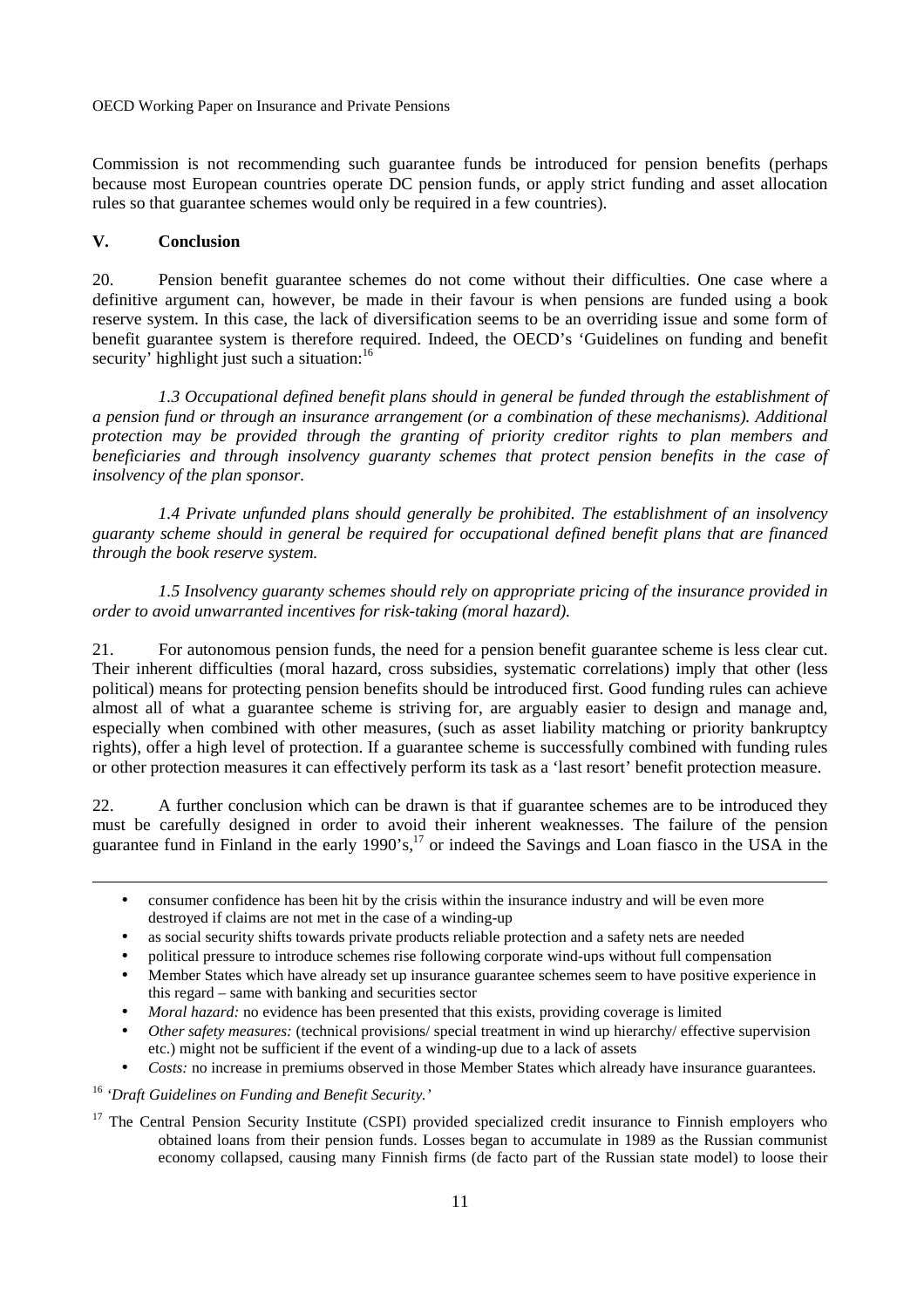-

1980s, (see US country section), show how important it is to design any insurance system carefully. Positive aspects can be identified in all of the guarantee schemes currently in operation. For example, the PBGC in the US phases in improvements made to benefits, limits the amount of benefit covered and can impose involuntary terminations on corporations in a difficult financial situation, in order to prevent the size of the potential claim against the guarantee fund escalating out of control. The scheme operating in Ontario corrects for some of the mistakes made on the introduction of the PBGC in the USA, including prohibiting the voluntary termination of underfunded plans (thereby limiting moral hazard and the exercise of the 'pension put' against the guarantee fund by employers that could continue supporting their pension fund) and holding a lien on the assets of the plan sponsor. Meanwhile, benefit improvements granted in the two years before bankruptcy are not covered by the German PSVaG. The great strength of the Swedish insurance system is its strong collateral backing, whilst the Swiss scheme (like those in Germany and Sweden) buys out annuities, rather than taking on the assets of pension plans. The Pension Guarantee fund in Japan can refuse a claim if funding levels are too low.

23. Drawing on these practical experiences, both good and bad, the following principles for the successful operation of a pension benefit guarantee system can be identified:  $18$ 

- *Limited benefit coverage:* in order to limit moral hazard, certain benefits should be excluded from coverage (including improvements granted prior to insolvency). A ceiling on benefit coverage also seems reasonable, to make payments more acceptable if tax payer's money is involved and to keep the system affordable.
- *Risk based pricing:* the key to any insurance scheme's success (avoiding moral hazard and adverse selection) is the proper risk pricing of premiums, based on the expected claim levels for the insured. In the case of pensions, premiums should reflect the likelihood of the plan sponsor becoming insolvent (could be via proxy measures such as credit rating, swap levels etc.), the likely size of the claim, the extent of the pension plan's underfunding, and the risk inherent in any asset liability mismatch. Market based pricing is essential. Over the long term the aggregate level of premiums (+ investment returns) should reflect aggregate claim levels (and maybe a surplus should also be built), with flexibility need to adjust premium levels as reality veers from estimates.
- *Accurate and consistent funding rules:* pension benefits should as far as possible be fully funded, and plan sponsors should be required to act swiftly in order to limit losses. Successfully

18 See also *'Insuring the Uninsurable?'* published in Morgan Stanley's March 2004 Global Pensions Quarterly, authors Nigel Cresswell and Aurelie Rabou. Extract available in Investment & Pensions Europe July/August edition, also available online at www.ipe.com

guaranteed order flow. The CSPI's eventual collapse in 1993 was due to operational and well as systematic factors, including political influence (e.g. the Finnish Parliament set the rate which companies could borrow against their pension funds), weak credit analysis and a lack of intervention powers. The Finnish experience shows that pension insurance used to promote other goals (supporting industries etc.) can lead to a misallocation of resources, and that an inherently unstable system can survive for years before suddenly collapsing due to unanticipated losses. For details see Smalhout (1996): p214-223. It should be noted, however, that the collapse of the Finnish system did not cause any losses for members and beneficiaries, as the guarantee insurance was only a part of the guarantee scheme in statutory private pension scheme in Finland. The main guarantee scheme is the joint-liability of financing the pension benefits. This means in practice that if a pension institution became insolvent, the insurance portfolio would be transferred to another pension institution and the potential deficit in funding would be covered by the contribution.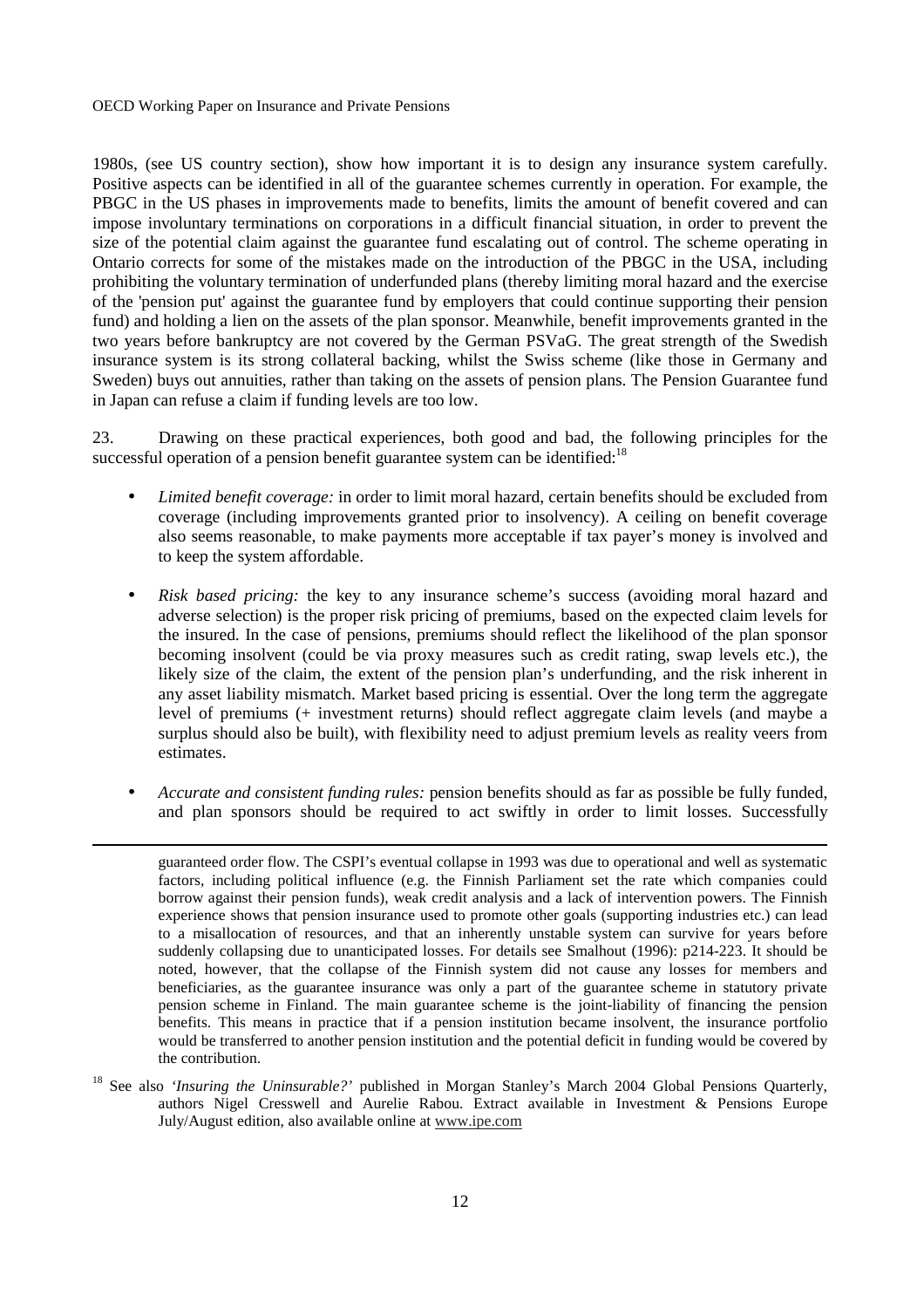combining a guarantee scheme with funding rules ensures some upside limit to potential claims and makes the guarantee scheme affordable. In order to ensure stable funding, consistent and adequate financial measurement and disclosure are required.

- *Prudent asset liability management:* pension funds should be encouraged to follow prudent asset allocation strategies, which avoid large swings in funding levels, again limiting potential claims and making the guarantee scheme more affordable. Likewise the guarantee fund itself, if it takes over the assets of insolvent pension schemes, should follow an appropriate investment strategy, and one which avoids correlations between its own financial position and the funding level of the pension funds it is insuring. In order to avoid such correlations, guarantee funds may use annuities to buy out pension liabilities taken over.
- *Adequate powers*: a pension guarantee scheme needs to have adequate powers to avoid moral hazard, and prevent plan sponsors using their guarantee as a 'put' for their pension liabilities. For example, extra premiums or collateral must be requested (and paid) as a scheme becomes more underfunded or the risk of insolvency at the plan sponsor rises. This again requires transparent and timely disclosure of information by the plan sponsor. Proper powers to claim assets via the bankruptcy process may also help the funding and functioning of the guarantee scheme. Any guarantee scheme needs to operate without undue political influence.

24. In summary, pension benefit guarantee schemes should be run in a truly economically efficient manner, with properly market priced premiums. If this is proves prohibitively expensive, the cost of guaranteeing pension benefits can be reduced by combining with other benefit protection measures. However, for the guarantee scheme to work effectively, subsidies should not be provided, either implicitly or explicitly, by governments.

## **VI. Country Studies**

25. The case studies discussed below consist only of countries which offer explicit insolvency insurance for defined benefit pension plans, triggered when the sponsoring firm become bankrupt and the assets do not meet the accrued benefits of the pension plan. Implicit guarantees also exist in some countries, but will not be discussed here (e.g. 20 year minimum benefit in Chile). Elsewhere compensation funds exist, providing cover in the case of fraud and illegal activities for pension income (and sometimes other benefits, e.g. mutual funds), but these are also not discussed $19$ .

## *1. USA*

## *i. Description*

26. *History:* A series of corporate failures (such as the Studebaker auto company in the 1960s) provoked the ERISA pension legislation which was eventually adopted in 1974. This included a guarantee program, known as the Pension Benefit Guarantee Corporation (PBGC).

27. *Coverage:* The PBGC administers separate programs for single and multiple employer defined benefit pension plans. The single employer insurance covers 34.2 m workers in 28,800 pension plans and

 $\overline{a}$ 19 See also *'Insuring the Uninsurable?'* published in Morgan Stanley's March 2004 Global Pensions Quarterly, authors Nigel Cresswell and Aurelie Rabou. Extract available in Investment & Pensions Europe July/August edition, also available online at www.ipe.com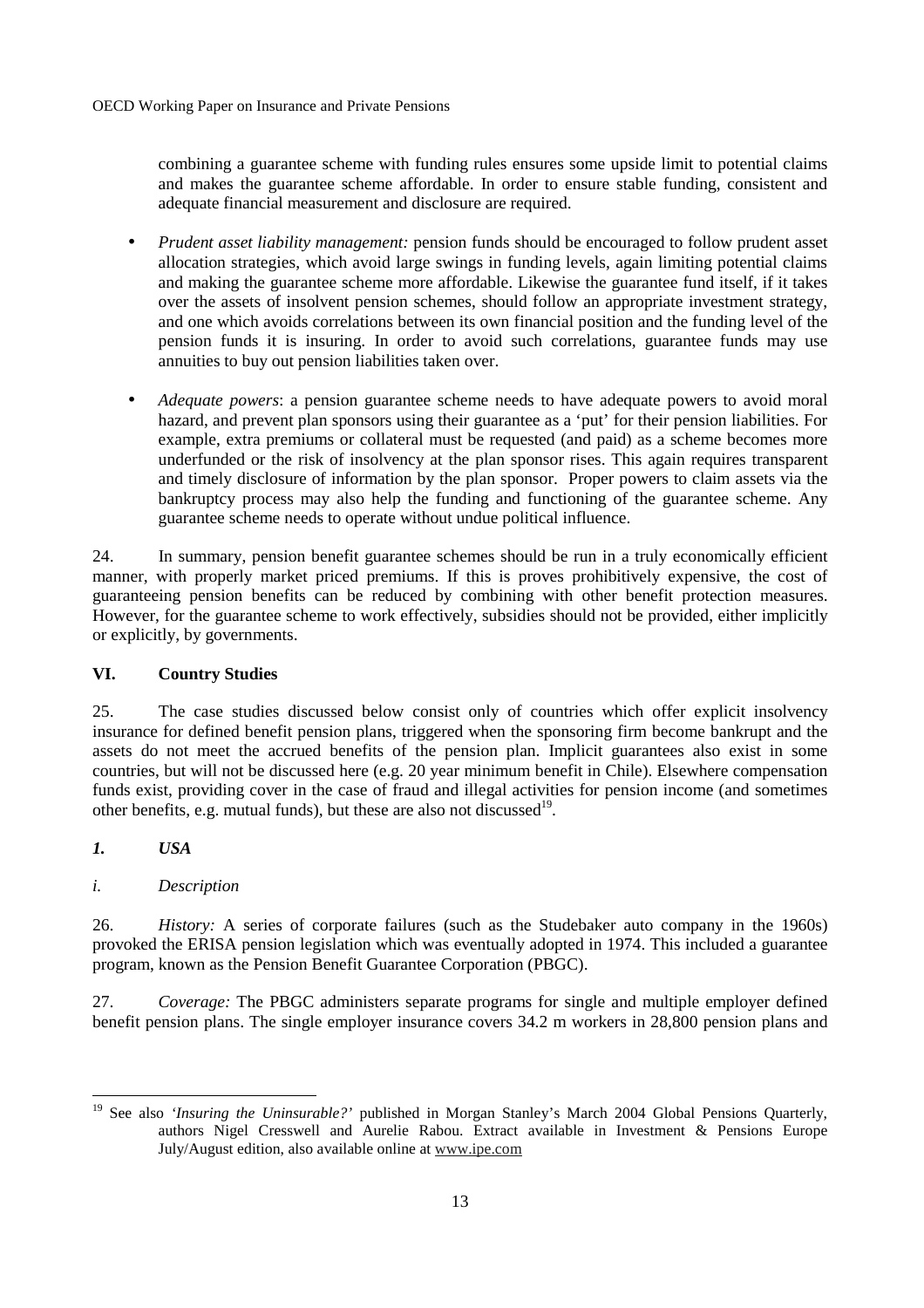the multi employer program 9.9m workers in 1600 plans. A total of 1.3 million people are currently receiving or owed benefits from the PBGC, whose benefit payments now total \$3.686 billion.<sup>20</sup>

28. *Operations:* The PBGC is liable for the payment of guaranteed benefits with respect only to underfunded, terminated plans. Distressed terminations occur when a company voluntarily terminates its pension plan (having filed for bankruptcy, or if the pension costs are proving unreasonably burdensome due to a decline in the number of employees covered). Involuntary terminations occur when the PBGC terminates a pension plan due to a lack of funding, or if the loss to the PBGC is expected to increase unreasonably if the plan is not wound up. In the event of the insolvency of a member corporation, the PBGC becomes the trustee of the plan assets and administers the payment of future plan benefits up to a specified maximum rate (c\$47,659 for a 65 year old in 2006, with adjustments for other ages). Some other benefits (unvested, early retirement) are not protected. Guaranteed benefits that are created by plan amendments less than 5 years old are phased in at a rate of 20% a year. In the case of multi-employer schemes, the PBGC steps in when a covered plan no longer has assets available to make benefit payments (not when the sponsor is bankrupt). Assistance is usually provided in the form of loans, though companies often cannot fully repay them. The maximum guarantee for under the multi-employer scheme is \$12,870 year. The PBGC has dealt with 3,595 terminated plans during its history, 120 new claims being made as of September 2005.

29. *Premiums:* The scheme has three main sources of income: premiums, trustee assets, and investment income. Premiums are charged on flat rate basis (\$19 per plan participant) and there is also a variable component (\$9 per \$1000 of underfunded vested benefits). Premiums for the multi-employer plan are charged at \$2.60 per head. Premium income in 2005 amounted to \$1.48bn (single employer flat rate premiums \$644m, variable rate \$787m). Although the PBGC is not funded from general tax revenues, it is a government agency, and as a consequence is a contingent liability of the U.S. government and tax payers. Changes to the premium structure require legislation from Congress, and have historically been updated several times, the last being in 1991 when the cap on insurance premiums paid by underfunded plans was removed. During 2005 the Bush Administration has proposed changes designed to strengthen retirement security. As well as reforming funding rules (e.g. introducing funding targets related to the financial strength of the plan sponsor, restricting benefit improvements at underfunded plans), which indirectly help the guarantee scheme, the proposals would also reform the PBGC's premium structure. The flat rate premium would be raised from \$19 to \$30 and index linked, whilst the risk-based premium would be based on the level of underfunding, adjusted regularly and would be payable by all underfunded plans<sup>21</sup>.

*30. Investment:* Policy requires all premium income be invested in fixed income assets (in what are known as Revolving Funds), whilst assets taken over from terminated plans may be invested in equities (via Trust Funds) – which may seem contradictory, given that terminated liabilities are known, and therefore would seem to be better matched with bonds, whilst equity investment would appear to be more appropriate for premium income, which is designed to cover future claims. The PBGC uses external portfolio managers to invest these funds, with their oversight. The overall asset allocation of the organization is set by the Board of Directors (which includes the Secretaries of Labour, the Treasury and Commerce) and in 2005 consisted of 75% bonds (69% of liabilities are matched on a \$ duration basis), and 25% equities. Revolving fund assets were \$16.4bn whilst Trust Fund assets were \$32.6bn. \$4bn investment income was generated in 2005 (\$1.8bn from fixed income securities, \$2.1bn from equities).

 $20$  Current numbers and annual report available on  $\frac{www.pbgc.gov}{$ 

<sup>21</sup> http://www.dol.gov/opa/media/press/opa/retirementsecurityfactsheet.htm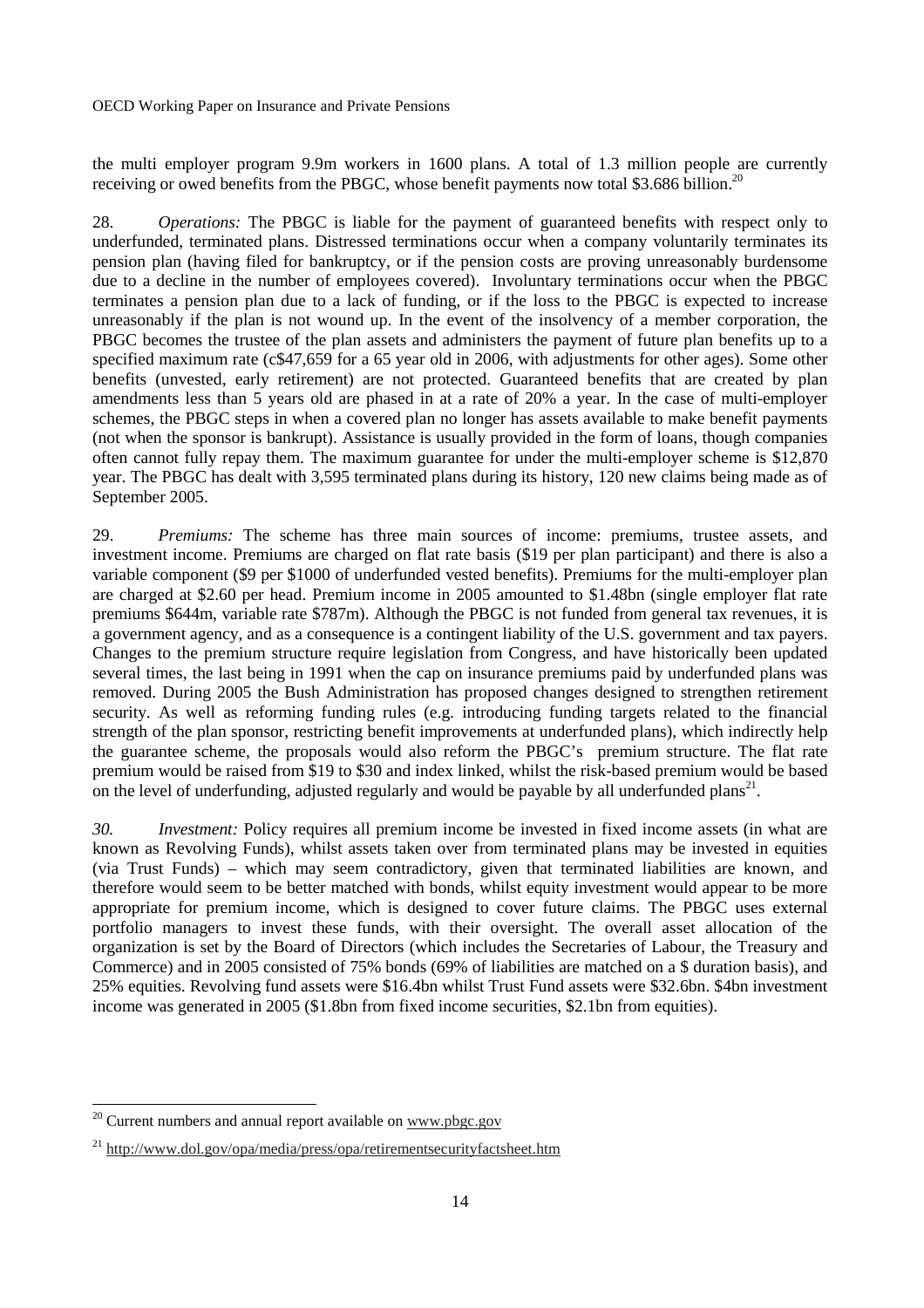#### *ii. Issues*

 $\overline{a}$ 



**Figure 1: PBGC Funding Position**  *(Source: PBGC annual report)*

31. The PBGC has had a troubled financial history ever since its foundation. After enjoying several years of surplus during the late 1990's (hitting \$9.7bn in 2000), the scheme is now facing a huge and extremely troublesome deficit (see figure 1). The 2005 annual report of the organization, (for the fiscal year ending September 2005), declared assets worth \$57.6bn, and liabilities at \$80.7bn, creating a \$23.1bn shortfall, more than doubling the already record 2003 deficit of \$11.2bn. The organization was hit hard by the market and consequent economic correction from 2000 onward. Over and above the \$23.1bn shortfall, the PBGC estimates that it has a further \$108bn possible exposure to companies which are likely to become insolvent in the near term (e.g. having extremely low credit ratings). The multiemployer plan may require a further \$100m assistance. The latest estimates from the organization for the total underfunding of US pension funds which it insures exceeds  $$450bn<sup>22</sup>$ . The PBGC's rapid swing from surplus to deficit is causing concern amongst plan sponsors, lawmakers and the tax paying public, and its very survival is in question, raising the possibility of a required bail out through government funds<sup>23</sup>. Indeed the US General Accounting Office has characterised the scheme as 'high risk'.<sup>24</sup> There has been much debate over how such a huge deficit within the scheme came about. Some of the main causes are outlined below:

 $22$  The PBGC also uses a complex model to estimate future claims, incorporating stochastic movement in stocks, interest rates, employment levels, bankruptcies and other factors .The PBGC's 2003 Annual Report shows the possible projected outcomes in 2013. The expected net position (i.e. the average of all possible positions in 10 years time) is a deficit of \$18.7bn – yet the position reported for 2004 is already worse than this projected average. The model estimates a 1 in 5 chance that the organization will enjoy favourable enough conditions to return to surplus, but also 10% chance that the deficit will be \$49bn, a 5% chance that it will be \$60.3bn and a 1% chance that it will reach \$82.5bn (see Ippolito 2004).

<sup>23</sup> *Financial Times 18th November, 2004*: '*Pension safety net's \$78bn hole':* the amount required has been estimated at \$78bn, \$100bn if all potential claims from the airlines are included.

<sup>&</sup>lt;sup>24</sup> Financial Times  $31<sup>st</sup>$  August, 2004: 'Retirement worries move up US agenda': the article reports that the US Treasury is said to have created a task force to examine how to save the PBGC in the event of a default by United Airlines, with the White House is considering legislative solutions. Bradley Belt, then executive director of the PBGC is quoted as saying: "This is not an immediate liquidity crisis, but unless something is done now, that hole will get bigger and bigger and raise the inevitability of a taxpayer bailout of significant magnitude." Meanwhile Elaine Chao, Secretary of Labor, has been quoted as saying: "While the PBGC is not in crisis…it is clear that the financial integrity of the federal pension insurance scheme is at risk."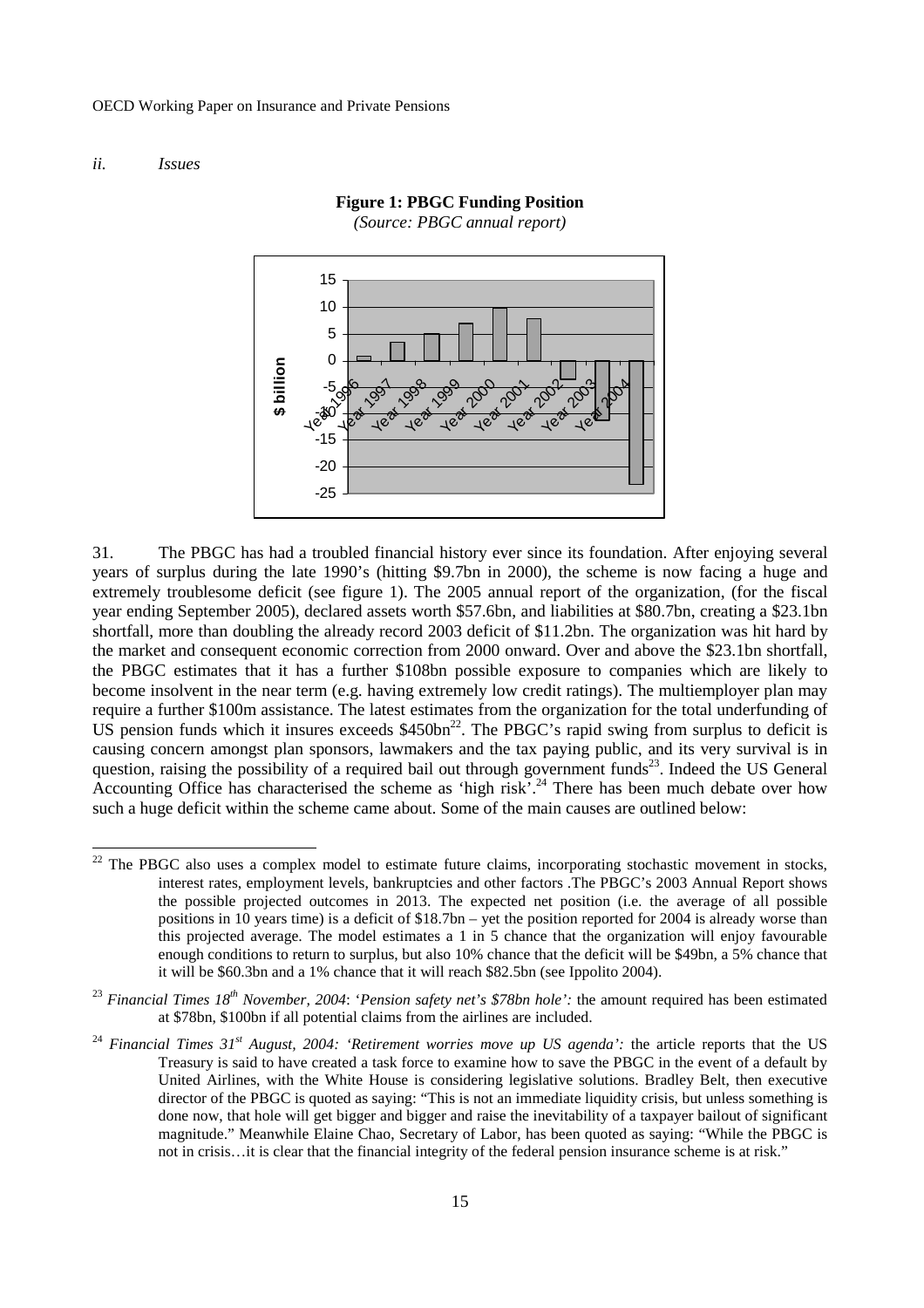$\overline{a}$ 

• *Concentrated exposure:* the PBGC's risk pool is concentrated in industries affected by global competition and the movement from an industrial to a knowledge based economy. In 2001 almost half the insured participants were in plans sponsored by firms in manufacturing industries (steel, autos etc.), many of which are heavily unionized and run flat rate schemes. These have always placed the PBGC particularly at risk as they promise to pay a nominal amount, with contracts being regularly renegotiated retroactively, and often substantially, to offset inflation and provide benefit improvements. As increases in pension promises cannot be funded in advance (due to tax limitations) automatic, and often large, underfunding situations are created at these schemes, which entail similarly large potential exposure for the PBGC. Although the PBGC's "problem" will eventually go away (as flat benefit plans are generally legacy costs of shrinking heavy industries, and many others shift to DC schemes) the funding situation of the organization may get worse before it gets better. The PBGC remains highly exposed to the steel and particularly airline industries, from which it has recently suffered large claims (see Figure 2).<sup>25</sup>



*Source: PBGC Pension Insurance Database 2004* 

*Note : Primary Metals (i.e. steel) + air transport account for only around 5% of total employees covered by PBGC* 

• *Asset liability mismatch:* a further cause of the extreme deficits at the PBGC is the asset allocation mix widely adopted by pension funds in recent years, and indeed by the PBGC itself. A typical US pension plan has long duration bond-like liabilities, but asset allocation has typically been as high as 70% in equities, with the fixed income portion in bonds with far shorter durations. This severe asset liability mismatch left pension plans, and therefore the PBGC, particularly exposed to the low interest rate, poor equity return environment which occurred from 2000 onwards. The PBGC's own sensitivity to interest rates have been claimed to be a large part of its deficit (around one third of the move from c\$10bn surplus to over \$10bn deficit in 2001 was said to be due to interest rate sensitivity and duration mismatching). The PBGC could offset some of its exposure to poor equity market and macro conditions with a counter cyclical investment policy, and the organization does indeed match its liabilities better than its clients. Yet

 $25$  In September 2005 Delta and Northwest airlines filed for bankruptcy protection, leaving the PBGC to face potential pension insurance claims of \$8.4bn and \$2.8bn respectively. This follows the settlement reached between the PBGC and United Airlines in April 2005 which saw the guarantee scheme taking on a \$6.6bn claim from the airline's 4 pension plans, as well as a \$2.3bn claim from US Airways in February of the sam year. For background details on United's claim see: *Financial Times 28th July, 2004: 'Financial safety nets under threat', 20th December 2004: 'United stirs up a hornets' nest on pensions.'*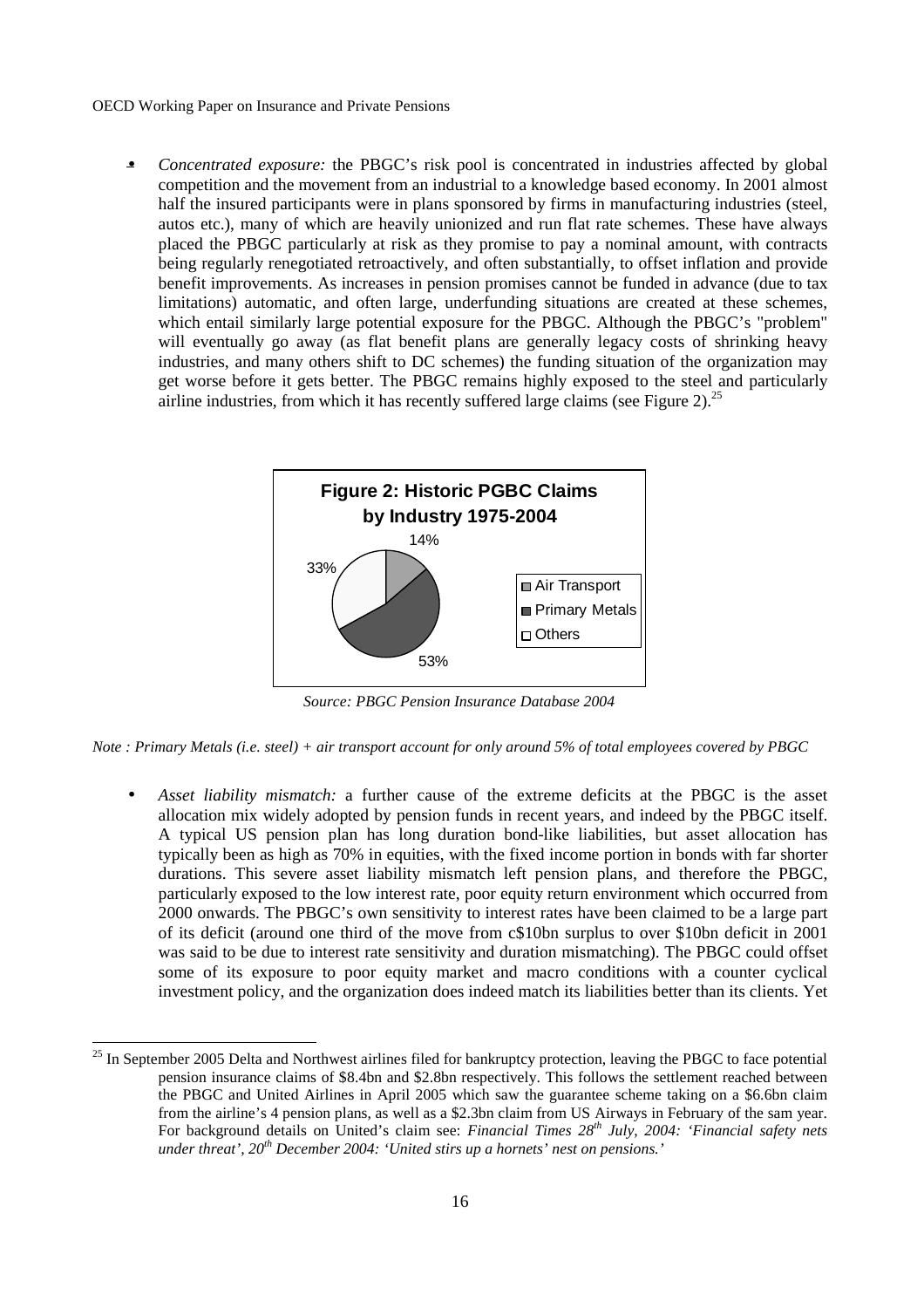it still raised equity weightings itself during the 1990's (though the scheme announced a reversal to this approach during  $2004$ <sup>26</sup>.

• *Weak funding rules*: weak funding rules, allowing pension plan underfunding to reach extreme levels, are a further cause of the PBGC's large deficit. US funding rules employ extensive smoothing and deferral mechanisms which can insulate companies from having to fund emerging deficits in a timely fashion, meaning that when accelerated contributions are finally required companies are often not in a position to make them<sup>27</sup>. Steven Kandarian, former Executive Director PBGC, has identified poor funding rules as one of the main causes of his organization's problems, and has pointed out several key weaknesses in these rules. These include the systematic understating of liabilities, partly as estimated current liabilities rarely bear any relation to the true amount of money a pension fund needs to meet its obligations (as these calculations do not consider lump sums, price annuities properly, factor in early retirement etc.), and partly as only highly probable, near term distressed terminations (i.e. companies close to bankruptcy) are recognized as contingent liabilities. He also criticizes contribution holidays and maximum funding rules (with tax disincentives to building up a surplus)<sup>28</sup>. The PBGC's own proposals for addressing its current problems focus on improving funding requirements, and government suggestions for stricter regulations are also currently being discussed.

 $\overline{a}$ <sup>26</sup> This ALM problem has led to comparisons between the PGBC and the FSLIC, the insurer of the Savings and Loan Institutes which collapsed, at huge expense to US tax payers, during the 1980s. These institutions got into trouble when interest rate levels and volatility rose in the 1970's, exposing their asset liability mismatch between short term, variable deposits and fixed, long-term mortgage liabilities. They received a fatal, double hit with the collapse of the real estate market in the 1980s*.* Due to fierce lobbying and delayed action by politicians, hundreds of weak S+Ls were allowed to stay open, capital requirements were reduced and they were encouraged to expand into new risky deals. The cost of \$150-200bn which it took to eventually solve the problem would have been much smaller if it had dealt with sooner. Commentators have warned that the political climate surrounding the current PBGC's situation is alarmingly parallel to the S+L fiasco, though it should be noted that the obligations of the PBGC are due to be paid over a far longer time horizon than the S+Ls, so that insolvency is not a pressing issue. See John Ralfe, writing in *'The Times Online'4/12/04 'Britain must learn from US pension pain'. Financial Times 13th September, 2004: 'A slow motion re-run of the S&L disaster: Stand by for a pension bail-out.'*

<sup>&</sup>lt;sup>27</sup> The \$9 charge for every \$1000 of underfunding is measured on a current liability, rather than a termination basis. This charge for underfunding can be avoided if a company shows it is generally 90%+ funded on this current liability basis. Hence US Airways made no risk adjusted contributions for underfunding in the 4 years prior to its pension plan being taken over by the PBGC. The funding level was estimated to be 104% in 2000 on the current liability basis but only 50% using termination calculations 2 years later. Similarly Bethlehem Steel, (which made no payment for the 3 years prior to termination), was 45% funded when taken as a claim in 2003, vs. the previous estimate used in the calculation for contributions of 84%.

<sup>&</sup>lt;sup>28</sup> Steven Kandarian's comments taken from his testimony before the Governmental Affairs Committee, Subcommittee on Financial Management, the budget, and international security of the United States Senate, September 15 2003 and from his evidence given before the Senate's Special Committee on Aging, October 14 2003.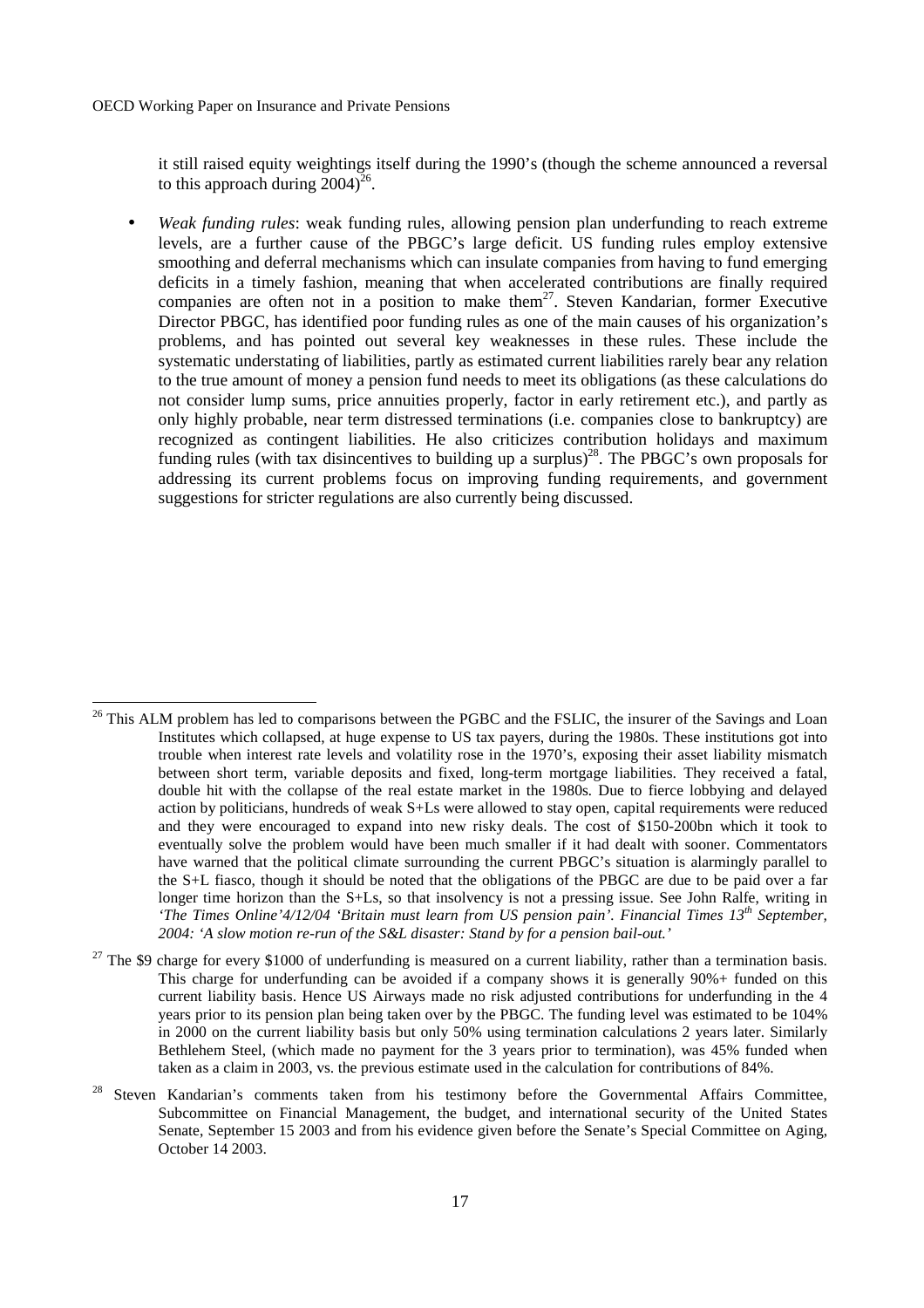

*Source: PBGC Pension Insurance Database 2004*

• *Political interference:* Interference from Congress has made, and continues to make, the underfunding situation even worse. Under intense lobbying pressure, politicians have intervened to assist companies in financial difficult by providing temporary relief, which effectively make the already weak funding rules virtually meaningless. In April 2004 temporary legislation was passed which reduced the required premiums sponsors must pay to their defined benefit plans by an estimated \$80bn by changing the discount rate used to calculate liabilities. Congress also provided an additional \$1.6bn relief to the steel and airline industries - sectors with some of the most underfunded pension plans and which represent the greatest exposure for the PBGC, both historically and potentially. These moves by Congress directly counter the PBGC's own plans for strengthening the funding environment, and, though temporarily helping troubled industries, the measures will likely worsen the agency's financial condition<sup>29</sup>. Political interference also comes at the level of specific bankruptcy workouts, as priority rankings and compensation levels are subject to negotiations.<sup>30</sup> The PBGC's problem is not that is does not have sufficient powers to protect itself. Such powers range from demanding larger premiums as underfunding rises, to potential bankruptcy priority claims, to involuntary termination. The organization also operates an 'early warning system', working with companies which it sees as entering into difficulties to try and ensure continued solvency. The issue is more that political interference stops the PBGC exercising the powers which it has. The fact that any changes to the PBGC premium or operational structure must receive Congressional approval also seems to hamper the PBGC's ability to react in a correct, long-term and timely fashion to its problems. Comments made by Dr. Alicia Mundell as far back as 1982 (quoted in Smalhout (1996)) sum up this position*:*

> "The PBGC's vulnerability stems from its inability to control the action of the plan sponsors. Often it does not have access to detailed information about a pension plan until the company decides to terminate. Hence, the PBGC will always remain financially vulnerable and the federal government may well end up as the insurer of the nation's private pension system."

*Mispriced premiums:* continuing on the theme of political interference, the PBGC's premiums are set by Congress, and have consequently been criticized as being set at politically judicious

 $\overline{a}$ 

 $29$  Indeed the PBGC itself has warned that the rules to accelerate funding relief which Congress has waived will cause its shortfall to grow by \$4bn over the next 4 years.

 $30$  Smalhout (1996) discusses the example of TWA and the influence of the company's owner, Carl Icahn.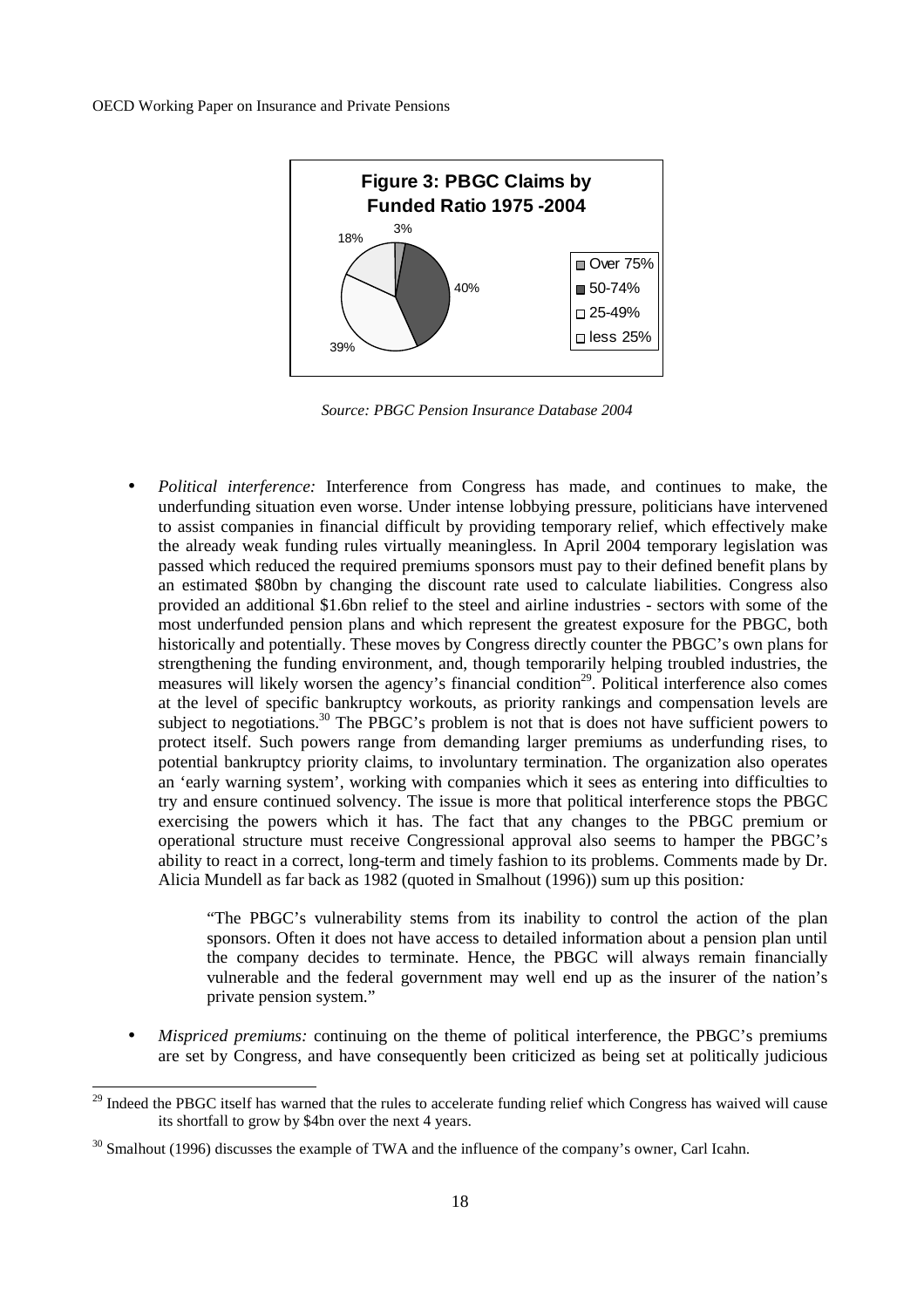rather than economically viable levels. Premiums are not market priced, and do not take into consideration all the risks to which the PBGC is exposed (e.g. there is no adjustment for the potential insolvency of the plan sponsor). Over the long term, the premium income of a guarantee scheme should equal its benefit obligations. However, whilst the PBGC's benefit payments and liabilities have risen considerably, (partly due to interest rate and inflation exposure), its premiums have not, which has inevitably led to a deficit position. On top of the mispricing issue, which means that premiums are too low, Ippolito (2004) also points out that even these premiums are not fully collected, which makes the PBGC's position even more troublesome. The organization is supposed to collect a variable rate premium equal to \$9 for each \$1000 of underfunding. Given the organization's \$400bn underfunding estimate in 2002, premiums of \$3.6bn should have been collected. In reality, \$787m were received, \$586m coming from the fixed assessment of \$19 per member. The PBGC therefore collected only \$200m, or 50cents per \$1000 of underfunding, around 5.5% of the prescribed \$9 charge<sup>31</sup>. The current Bush Administration proposals attempt to address these issues.

## *2. Canada*

 $\overline{a}$ 

## *i. Description*

32. *History:* of the 10 jurisdictions that regulate private pensions in Canada only the province of Ontario operates a scheme guaranteeing pension benefits, the Pension Benefit Guarantee Fund (PBGF). This was introduced in 1980, around the time when plant closures at heavy industrial companies were being discussed in this the centre of Canadian industry. As this guarantee system started six years after the PBGC was introduced, some of the perceived mistakes of this operation were ironed out (including that the event covered being the insolvency of the plan sponsor, that a lien on employer assets equal to the full amount of the insured shortfall of pension assets was set up, voluntary terminations by underfunded plans were not allowed and no provision for funding waivers for employers experiencing financial difficulties is available).

33. *Coverage:* the Ontario fund protects the basic pension benefits of over 1 million beneficiaries. As in the US, the scheme in Ontario covers many flat rate pension plans in heavily unionized, industrial sectors.

34. *Operations:* when a company with an underfunded pension plan covered by the PBGF fails a plan administrator is appointed and makes a 'PBGF declaration', valuing the guarantee promised by the organization. The PBGF then makes an allocation to the pension fund, and this cash is used by the fund to cover its liabilities (e.g. by buying annuities). Benefits are guaranteed up to a maximum of CAD\$12,000, far lower than the US, PBGC scheme coverage. This amount is not inflation linked and has not been altered since the guarantee scheme was introduced. Neither liabilities of a plan less than three years old are not covered, nor any benefit improvements made within three years of termination. Multi-employer schemes are also excluded.

*35. Premiums:* initially premiums were set at 0.2% of any unfunded liability, but soon an annual charge of C\$1 per member was added. Following a huge claim in the early 1990s from Massey-Combines (the farm equipment producer) which caused the fund to borrow from the provincial government, (the subsequent interest costs absorbing all premium income), a new premium structure was introduced with a

<sup>&</sup>lt;sup>31</sup> PBGC's strategic plan (available via www.pbgc.gov) states that average premium paid to the PBGC per participant is \$23. This compares with average homeowner insurance of \$487, auto insurance \$786 or, Federal + State unemployment insurance \$250. Though the PBGC claims this demonstrates their cost effectiveness, the premium level does seem too low given the organization's current deficit position.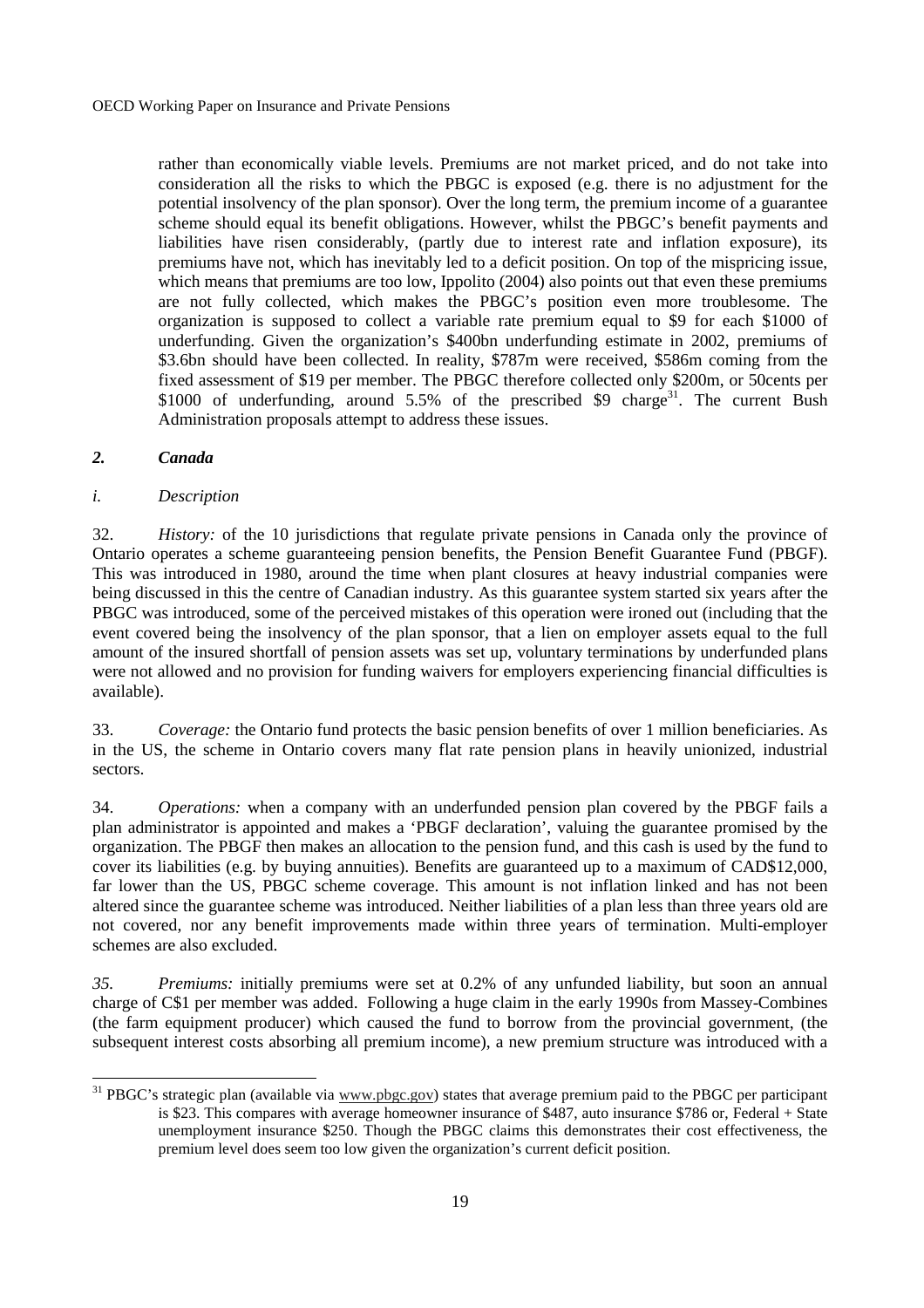sliding scale for the risk adjusted component. For plans unfunded on a termination basis the risk adjusted charge increased to 0.5% of those unfunded liabilities representing up to 10% of total liabilities. For additional unfunded liabilities representing up to 20% of total liabilities the annual charge rose to 1% and for unfunded liabilities above that the charge is 1.5%. The PBGF is currently in deficit again (largely due to a large claim made in 2001 on the reorganization of the Algoma Steel company). The financial statements for the organization<sup>32</sup> from the end of March 2005 show assets of CAD\$291m and liabilities of CAD\$512m, giving a deficit of CAD\$237m. In addition, in 2004 accounts the PBGF notified of three companies in bankruptcy proceedings - i.e. operating under a stay under the Companies' Creditors Arrangement Act - whose pension plans could represent very significant claims on the firm (one estimated at CAD\$50m, another at CAD\$65.4m). The 2005 accounts note that the PBGF is still closely involved in the bankruptcy and insolvency proceedings of 2 funds. The financial statements also show that the Province of Ontario has made an interest free loan of CAD\$330m to the organization to assist with its current financial difficulties (payable at CAD\$33m a year over 11 years), and it is expected that premium charges will also have to be increased.

36. *Investment:* As of March 2005, the PBGF's CAD\$223m investments were held in short term deposits (35%), government and corporate bonds (65%).

## *ii. Issues*

37. Currently, the only jurisdiction in Canada to implement a pension benefit guarantee fund has been Ontario. While the federal government has indicated that it is open to considering ways to strengthen existing protections in federal pension legislation, pension experts have indicated that a federal pension guarantee fund is not a practical option, particularly as federally registered DB plans account for only 5% of all pension plans in Canada (420 federal DB and combination plans as of March 2004, versus over 3000 plans registered in Ontario). In addition, a few of the federally registered pension plans are relatively quite large, with 10 accounting for roughly 70 per cent of the assets of all federally registered DB plans. Consequently, the ability of pension plans in a fund to distribute risk of loss is seen as difficult, particularly should a large plan terminate with a significant deficit.

## *3. UK*

 $\overline{a}$ 

## *i. Description*

38. *History:* under the UK's existing pension system, implicit insurance for pensions was offered for the contracted out portion of the earnings related portion of the state pension (SERPS). These commitments were absorbed back into the public system if a sponsoring company went bankrupt. A compensation scheme to cover pension beneficiaries who lost out due to fraud at the sponsoring company was also introduced during the 1980s (following the scandal at the Maxwell pension fund)<sup>33</sup>. The UK has introduced an explicit pension benefit compensation scheme, the Pension Protection Fund (PPF), which began operating from  $6<sup>th</sup>$  April 2005. This Fund has been introduced on account of intense political pressure, following over 65,000 workers in various companies losing large amounts of their pension benefits in recent years on the bankruptcy of their sponsoring companies (including ASW the UK's second

<sup>&</sup>lt;sup>32</sup> See www.fsco.gov.on.ca http://www.fsco.gov.on.ca/english/pensions/pbgf-20050331.pdf

<sup>&</sup>lt;sup>33</sup> Some problems ironically arose out of the 1985 Pension Act which introduced additional protection for and pensioners. Priority bankruptcy rights were given not only to existing pensions, but also to pension increases. Consequently, although retirees were largely protected when companies such as ASW went bankrupt in recent years an employee, due to retire in 1 week, lost up to 80-90% of his or her promised pension. This has been changed in the 2004 Pension Bill, with pensions promised to active members ranking above future pension increases for current retirees.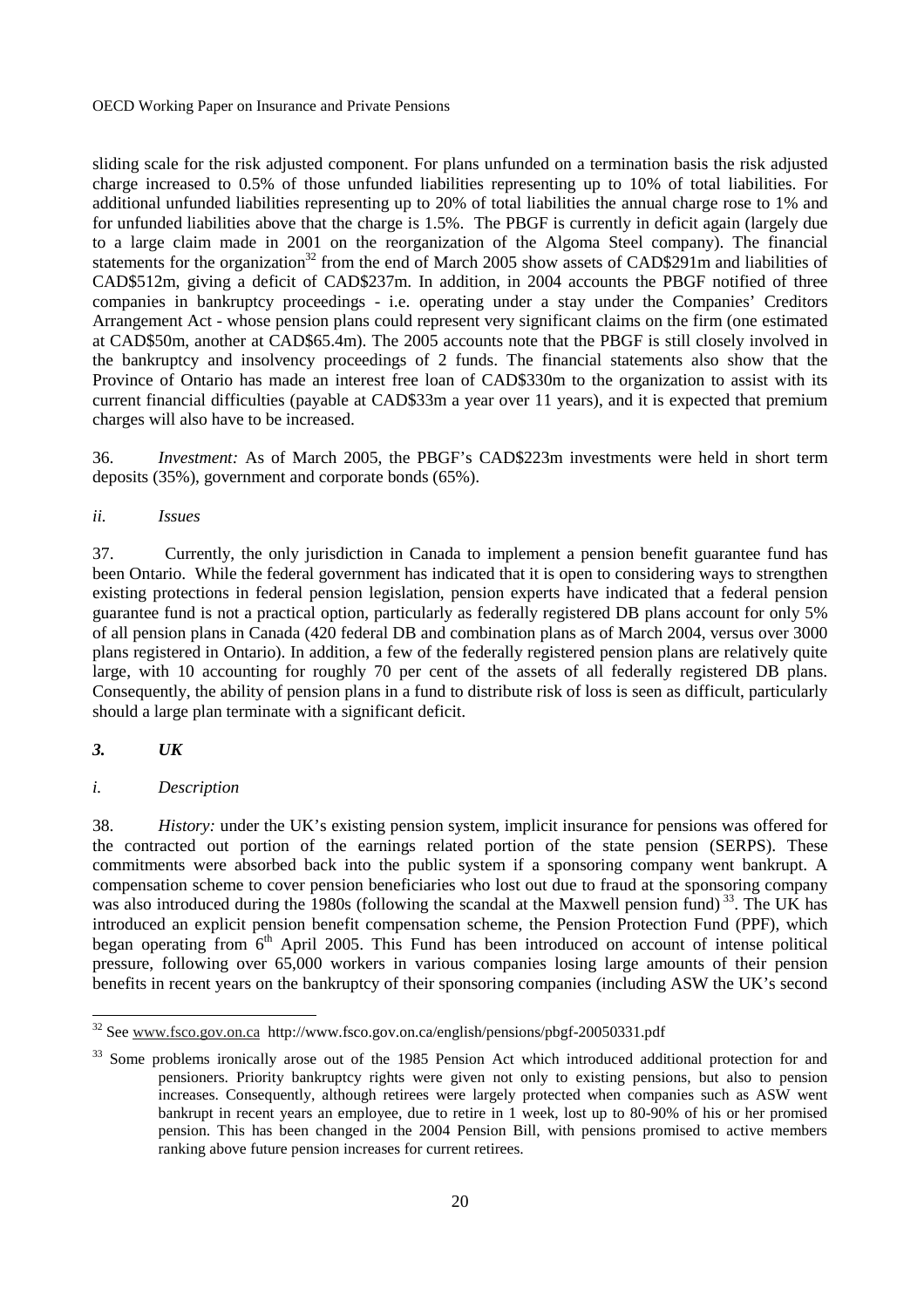$\overline{a}$ 

largest steel manufacturer). This pressure came in the wake of other pensions scandals in the UK (such as Equitable Life, and misselling issues) and, as well as providing GBP 400m compensation for workers who had already lost out, the government felt it necessary to put a new compensation structure and new funding rules in place<sup>34</sup> in order to try and restore faith in the defined benefit pension system in general. Lawrence Churchill, formerly head of UK insurance at Zurich Financial Services, is the new organisation's first Chairperson.

39. *Coverage:* the PPF operates to provide compensation to members of eligible defined benefit occupational schemes with around 10 to 15 million pension fund members being covered.

40. *Operations:* the PPF will meet payments from a central fund. The scheme will pay 100% level of compensation to those above the normal pension age and to those of any age who are already in receipt of an ill health or survivors pension at the start of PPF involvement with a scheme (subject to the removal of any rule changes in the past 3 years the aggregate effect of which was to increase the scheme's overall liabilities). Furthermore, subsequent increases will be paid in accordance with PPF rules (as opposed to the scheme's which could result in increases which are less than the scheme may have provided). A 90% level of compensation will be paid to those below retirement age subject to inflation adjustments<sup>35</sup> and a cap set at £25,000 in 2005/06 for an individual retiring at 65. Again this is all subject to a review of the rules of the scheme and subsequent increases will be paid in accordance with PPF rules. Indexation will only be paid on rights accrued after  $6<sup>th</sup>$  April1997 in line with Retail Price Index (capped at 2.5%). The PPF will also pay survivors' benefits for eligible spouses, civil partners and unmarried partners at half the rate of members' periodic compensation. The costs of the PPF will depend on claims that it experiences in future. The Pensions Act 2004 also introduces a new, much more active Pensions Regulator with powers to investigate and impose action. New codes of practice requiring compliance, and threatening a range of punishments from the freezing of assets to the removal of trustees have been introduced.

41. *Premiums:* two types of PPF levy apply to eligible pension schemes during the first year of operation –  $2005/2006^{36}$ . The initial levy is a flat rate charged according to number and type of member (GBP 15 for active members and beneficiaries, GBP 5 for deferred members). Meanwhile, the administration levy is designed to cover start up and ongoing costs and is charged per member according to bands (2-11 members GBP £24 in total, 12-99 GBP 2.50 per member, adjusting gradually to a 0.74p charge for scheme with over 10,000 members. The formula is quite complex in order that the smallest schemes in a size don't pay less than the larger ones in the size below them. For example, for schemes of 10,000 or more, the rate is 0.74p per member, but with a minimum of £10,600). A fraud compensation levy is also paid by both defined benefit and defined contribution schemes if and when the (separate) fraud compensation fund needs to pay out substantial sums after a case of fraud occurs. From 2006/2007 the initial levy will be replaced by a Pension Protection levy which will be made up by a scheme-based element and a risk-based element. The scheme-based levy will relate to the level of a pension scheme's liabilities and may consider the number of members, and the amount of pensionable earnings in respect of active members. The risk-based levy will take account of the level of the scheme underfunding and the likelihood of sponsoring employer insolvency. It may also take account of a scheme's asset allocation and/or any other risk factors as set out in regulations. Ultimately, at least 80% of the estimated amount

<sup>34</sup> *Economist September 26th 2002 'How safe is your pension?'*: when steel company ASW went bankrupt in July 2002 its pension fund, though compliant with UK minimum funding regulations, was only sufficient to pay around two thirds of pensioners' accrued benefits.

 $35$  I.e. 90% of the pension an individual had accrued at the start of PPF involvement with the scheme, revalued in line with the RPI (maximum 5%) between that date and the date the compensation comes into payment in line.

<sup>&</sup>lt;sup>36</sup> For details see: 'A guide to the Pension Protection Fund Levies 2005/06' available on http://www.ppf.gov.uk/guide\_to\_levies.pdf#search='pension%20protection%20fund%20a%20guide%20to %20the%20pension%20protection%20fund%20levies'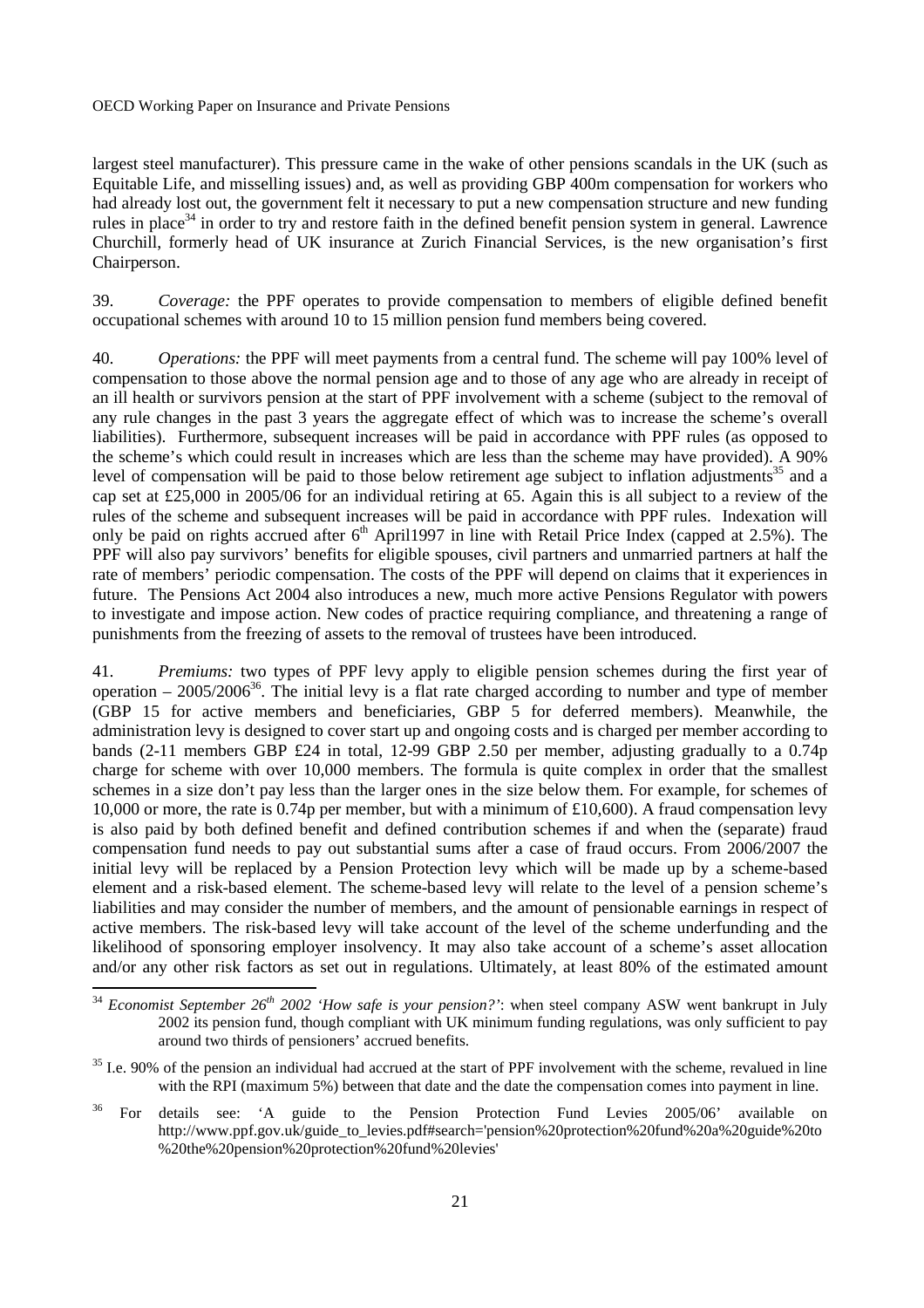must be collected via the risk based levy of the pension protection levies. The risk based levy will be introduced over a transitional period to control costs – schemes will be required to provide a Pension Protection Fund valuation at the same time as their triennial valuation is undertaken. After the first year of the PPF's existence, when an initial levy will be set by the Secretary of State (to get the PPF up and running as quickly as possible), the Board of the PPF will have the power to alter the charge in order to regulate the total amount collected and therefore keep the PPF solvent, though within legislative limits (a 25% maximum annual increase and an overall levy ceiling). The PPF must consult with the government and appropriate stakeholders when it wishes to change the rate of the levies, and at least every 3 years if no changes are made. If the finances of the PPF are in trouble once the levy ceiling rate has been reached, the Act provides for the Board to borrow and to reduce indexation and revaluation to zero. Once it has reduced revaluation and indexation to zero it can recommend that the Secretary of State to vary the 90% and 100% levels (if Secretary of State agrees this will then require further regulation). The government is keen to stress that it is at arms length to the fund. It is self-financing, and the Act gives the Board significant freedom to determine the levy structure, within set parameters as contained within legislation. The government hopes this will prevent the PPF from becoming run for political objectives and experiencing the financial difficulties currently troubling the PBGC. $37$  The relationship between the PPF and the new Pensions Regulator will be important, as the latter will act almost as a watch dog for the PPF, with powers to stop schemes becoming severely underfunded. The regulator will also take on some outsourced tasks for the PPF, including the collection of the levies.

42. *Investment:* like the PBGC, the PPF will take on the assets and liabilities of insolvent schemes, rather than buying annuities. Two external fund managers have been appointed to invest the guarantee funds assets (Insight Investments and Pimco), currently with fixed income mandates designed to match liabilities, with Goldman Sachs given a deferred appointment. The strategic asset allocation of the funds will be reviewed at least annually, and will change according to adjustments in liabilities<sup>38</sup>. This approach may reflect an 'Anglo Saxon' approach to markets (contrasting with the approach of the PSVaG in Germany), and a belief in the ability to generate extra investment income, therefore reducing costs. In addition, the impact on cash-flow is lessened by paying benefits out over time as this allows the levy to gradually make up any deficit, (paying out benefits out at once would require the PPF to have much bigger cash reserves making the levy more erratic). The PSVaG's PAYG approach would also be difficult to operate in the UK or US where pension funds hold high equity weightings, causing their funding levels to swing from year to year. This in turn would make the PPF premium volatile, making it difficult for corporate CFO's to budget efficiently in advance for the charge. The Pensions Act also outlines new scheme specific funding requirements.

#### *ii. Issues*

 $\overline{a}$ 

43. The UK is an interesting real world example of the difficulties involved in introducing a pension benefit compensation scheme. Concerns were raised even before the new scheme began operating, which, aside from the generic ones discussed above, include the following:

• *Costs*: one of the major concerns over the new UK pension compensation scheme is that it will increase costs for defined benefit schemes, thereby encouraging even more of these to shift to a

<sup>37</sup>*See DAFFE/CMF(2004)12: "Developments related to corporate pension fund liabilities and funding gaps.'* Comments taken from UK government response.

<sup>&</sup>lt;sup>38</sup> For details of the asset allocation strategic and governance of the PPF see: 'Statement of investment principles', available **on** on the contract of the contract of the contract of the contract of the contract on on on the contract of the contract of the contract of the contract of the contract of the contract of the contract of the co

http://www.pensionsprotectionfund.org.uk/sip.pdf#search='pension%20protection%20fund%20governance %20of%20the%20pension%20protection%20fund%20strategic%20management%20of%20the%20fund% 27s%20assets'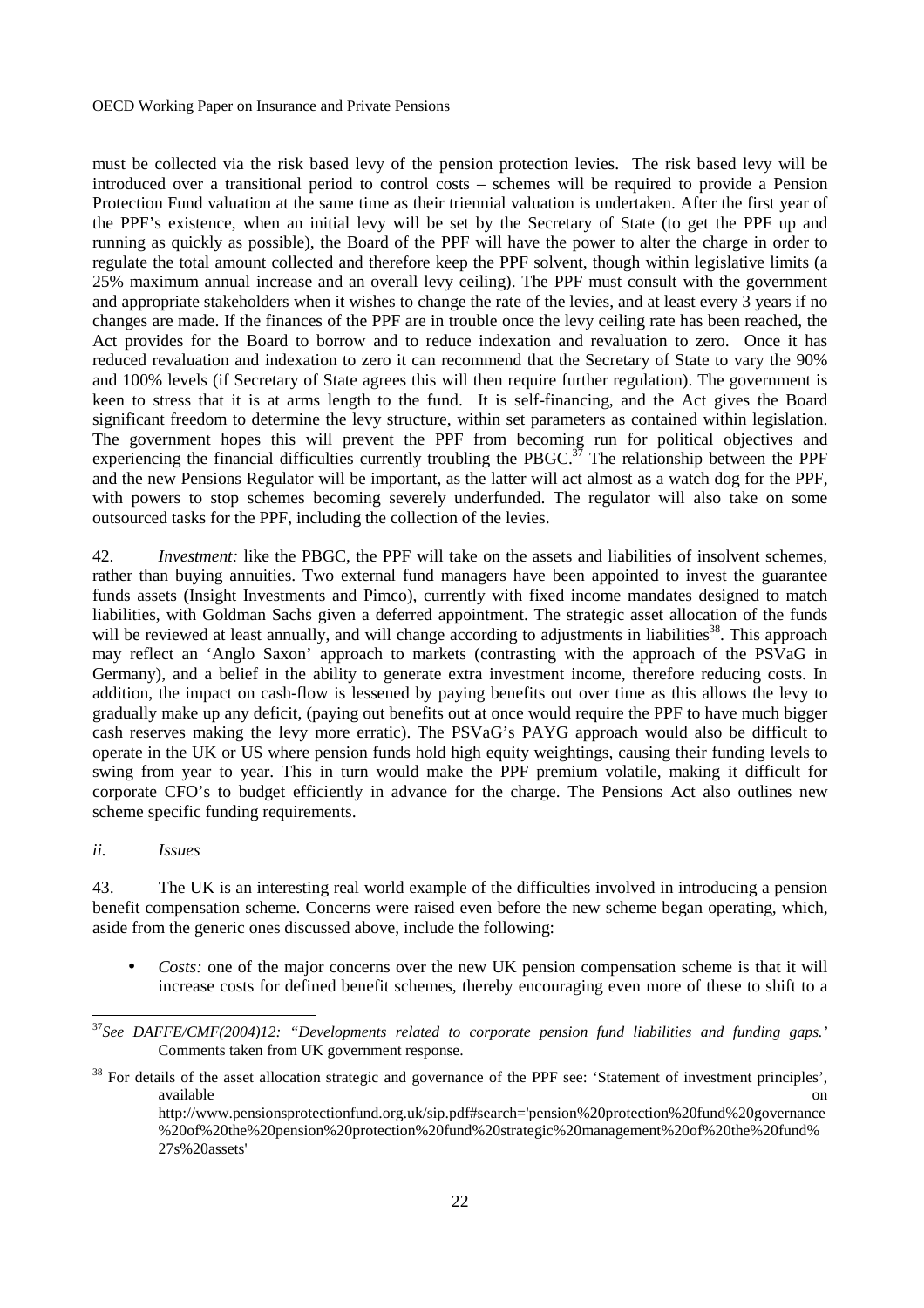defined contribution basis<sup>39</sup>. The Association of British Insurers, the Association of Consulting Actuaries and the Pensions Management Institute have all expressed such concerns. The government, however, insists that companies will actually enjoy savings under the new pension regulations of around GBP130 million, rising to 210million when taxes are simplified, (e.g. from reduced administration costs, and from indexation requirements being relaxed). However a survey by the National Association of Pension Funds (NAPF) taken during 2003 found that 50% of pension fund respondents believed that the PPF would make it less attractive to run DB schemes. Meanwhile the Government is still claiming that the levy represents only a very small percentage of the flow of contributions into DB schemes, and that the scheme will greatly increases the value of DB pensions to firms, as they will be useful for recruiting and retaining the best staff. There is also the suggestion that, with the new European Pension Directive, defined benefit funds could locate in another European state which does not operate such a compensation scheme (such as Ireland) in order to avoid paying the levies – raising the possibility of 'adverse selection' as only the weaker funds which may need such insurance remaining<sup>40</sup>.

- *Asset liability mismatch*: though firm details are not yet available, concerns have been raised that the new funding rules may actually encourage, rather than alleviate pension funds' asset liability mismatching. The Pensions Act 2004 specifies that risk premiums for the PPF will consider, amongst other risk factors, the "risks associated with the nature of the scheme's investments when compared with the nature of its liabilities."<sup>41</sup> However, this should not necessarily be taken to imply that funds will be directed to fixed income assets for immunization purposes, given government comments that: "Our proposals (regarding scheme specific funding requirements) will allow schemes greater flexibility to match their investment strategy to the profile of their members – for example, schemes with younger members may be freed to invest more heavily in assets expected to give a higher return over the long term."42 Even if fixed income holdings are to receive a lower premium, what mechanisms are in place to ensure that funds do not simply switch their asset allocation at the end of year to ensure lower charges and then to switch them into higher return assets for the rest of the period? There are also concerns over how the PPF will invest its money. Despite warnings from the actuarial profession, the plan seems to be intending to invest premiums in the same way as its pension fund client, holding both equities and bonds (though initial investments are to be made only in fixed income assets). The asset allocation will be determined by the Board of the PPF, who are aware of these potential problems, and stress that their own allocation will be set according to the liabilities they take over (e.g. equity investments may be used to cover the liabilities of younger schemes<sup>43</sup>).
- *Lack of funding:* though the PPF initially estimated it would raise around GBP 300m a year, though this was raised to GBP 575m at the end of 2005.<sup>44</sup>. Though a risk based levy will be introduced from 2006/2007, some observers remain concern regarding the organisation's funding over the long-term. Studies have shown that bankruptcies are 'lumpy' and therefore the Fund

 $\overline{a}$ 

<sup>&</sup>lt;sup>39</sup> Investment & Pensions in Europe 1 August 2003, 'Piling on the agony', available on www.ipe.com

<sup>40</sup>*Financial Times, June 13 2005, 'Great British Pensions Evacuation'*

 $41$  Pensions Bill (Bill 57) Par 137 (3) (b)

<sup>42</sup> See Department of Work and Pensions paper June 2003*:'Action on Occupational Pensions'*

<sup>43</sup> *Investment & Pensions in Europe 3 March 2005, 'UK protection fund aims to set risk levy quickly'*, and 23 June 2005, 'UK's PPF names asset managers, custodian', available on www.ipe.com

<sup>&</sup>lt;sup>44</sup> It should be noted that after its first months of operation only 3 initial applications were made to the PPF, from MG Rover, Bristol Community Sport Ltd and Pearce Signs Group – See: *'PPF, in good shape', 1 June 2005*, available on www.ipe.com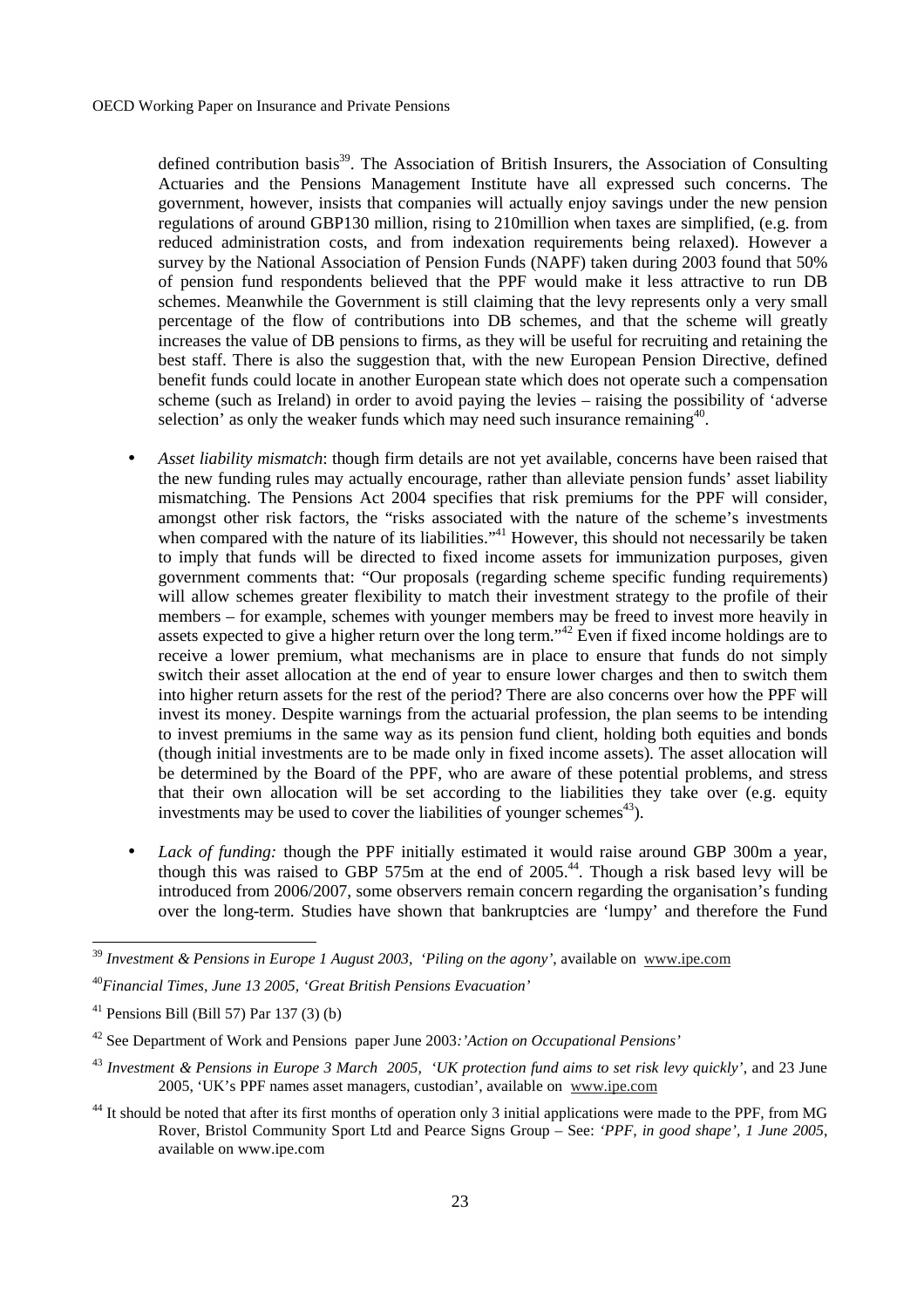$\overline{a}$ 

risks being overwhelmed at any one time, but particularly early on when built up premium reserves are low. Indeed if claims may be so skewed that it would be practically impossible to build up the multiyear reserves required, leaving the scheme almost inevitably exposed at some point in future (see McCarthy/ Neuberger model<sup>45</sup>). Some actuarial studies estimate that the fund needs closer to GBP 600m a year to remain fully solvent, and could therefore be facing a deficit of GBP 3bn in 10 years time<sup>46</sup>. The issue of a government guarantee should the fund get into financial difficulties has also been discussed. The government is ruling out the use of taxpayers' money, but retains reserve powers to reduce the level of compensation if there are large claims (though this can only be operated following a request from the Board). Some argue that aggrieved pensioners will not believe that the PPF is not an arm of the government if the system were to get into trouble, whilst others believe the government should take an even more explicit role, possibly committing tax payers' funds up front.<sup>47</sup>

- *Mispriced premiums:* despite the PPF attempting to take more risk factors into account than any other existing guarantee fund when pricing premiums, concerns still remain that these will still not be set at proper market rates (though practically a balance has to be struck between setting market rates and keeping premiums affordable to avoid the further closure of DB schemes). Concerns have also been raised over the new funding rules. In a study conducted for Watson Wyatt, Anthony Neuberger (of London Business School) and David McCarthy (from Imperial College, London) concluded that a minimum funding standard is an inevitable component of a successful pension protection system. Replacing MFR with scheme-specific regime seems attractive and flexible, but the problems of moral hazard and adverse selection remain<sup>48</sup>. It is not yet clear how the new scheme specific funding rules will operate in relation to the PPF (though some suspect that these will simply migrate towards the PPF's own required standards). There is also concern over how quickly the PPF will be able to adjust premiums in the face of a deteriorating position at a firm. The new Pensions Regulator should operate as an 'early warning' system, alerting the scheme to severely underfunded plans etc. Yet if premiums are only set once a year, severe damage could be done (via non contributions etc.) before actions are taken.
- *Anti- avoidance*: rather than being swamped with initial claims from insolvent companies on its inauguration, initial controversy around the PPF has instead focused around a restructuring deal made with a firm still in operation - insurance broker Heath Lambert. The Pension Regulator, utilizing his clearance powers, approved a deal whereby the PPF guarantees the pensions of the firm in return for up to a 30% stake in the company. The Regulator insists that the company

- <sup>47</sup> *Financial Times 21/7/2004 'Companies UK: A bad idea'* Martin Dickson. Idea put forward in the FT by Sir Tim Chessels, chairman of trustees at BT's pension fund (which NB is in deficit and still has a high equity weighting), that the government should put tax payers' money into the PPF.
- <sup>48</sup> *Accountancy Age 17 December 2003: 'Pension safety net worries financial directors'* available on www.accountancyage.com : article reports that a survey by the UK insurance group Prudential of financial directors found that 42% had reservations about new PPF, mostly on the basis that strong companies will end up bailing out weaker ones.

<sup>45</sup> Description of David McCarthy and Anthony Neuberger's claims model in: *"Will the PPF go the way of the US fund?",* Pensions Management, April, 2004, available on http://www.pensions-management.co.uk

<sup>46</sup> *Economist 15th April 2004 "Pensions: On the Cheap'. In addition*, John Ralfe, an independent pension consultant and formerly Head of Corporate Finance at the Boots company, has estimated that, taking into account credit risk, underfunding and asset allocation, the FTSE100 companies alone should be charged a PPF fee of £600m. See RBC Capital Market, Open Forum Notes Vol. 6, available on www.JohnRalfe.com Standard and Poor's simulations see the annual claim on the PPF at GBP 1.5bn, in their worst case scenario – see *Investment & Pensions in Europe 18 April 2005, 'S&P see up to* €*2bn annual claim on UK's PPF'*, available on www.ipe.com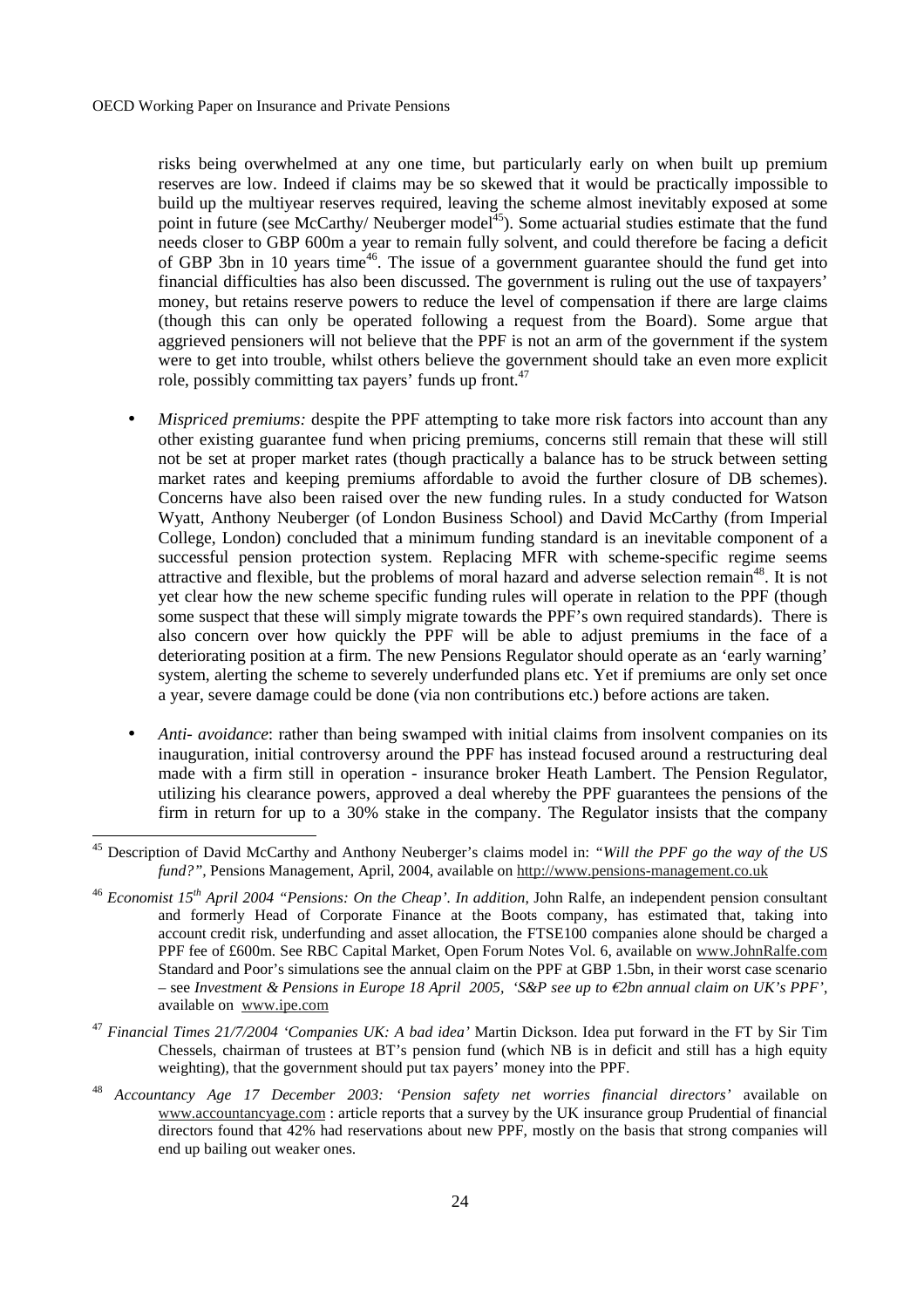would have become insolvent without this deal, which therefore offers more upside to the PPF. However, concerns have been raised on several levels, including whether this will set a precedent, raising the moral hazard problem with other firms facing financial difficulties attempting to remove their pension liabilities to the  $PPF<sup>49</sup>$ .

## *4. Germany*

 $\overline{a}$ 

## *i. Description*

44. *History:* the Pensions-Sicherungs-Verein Versicherungsverein auf Gegenseitigkeit (PSVaG<sup>50</sup>) is an independent body by law, operating as a mutual insurance association, and designated by parliament as the sole carrier of mandatory pension termination insurance since its foundation in 1974. It was founded by the Bundesvereinigung der Deutschen Arbeitgeberverbände e.V., the Bundesverband der Deutschen Industrie e..V., and the Verband der Lebensversicherungs-Unternehmen e.V. The PSVaG is subject to supervision from the Federal Financial Supervisory Authority (BaFin). If it were to withdraw the PSVaG's authorization, or its functioning become impossible for other reasons, the organization's liabilities would be transferred to the KfW-Mittelstandsbank. Prior to the introduction of the guarantee system, pensions in Germany were treated as wage claims in bankruptcy, with the book reserve system consequently forcing workers to take on significant risk. The insolvency insurance system was conceived as a way of retaining necessary public support for book reserve funding.

*45. Coverage:* book reserve, pension funds, support funds (Unterstützungskassen) and under certain circumstances direct insurance have statutory insolvency coverage from the PSVaG, which protects current and future beneficiaries in the event of employer insolvency. As of the end of 2005 59,636 companies were covered, comprising of around 8.7 million beneficiaries (3.8m retirees, 4.9m with vested entitlements), with a PV of insured benefits of €251bn, with around 440,000 individuals currently receiving €55.2m in monthly payments. The employers covered by the PSVaG hold around two-thirds of all German occupational pension assets. From 2002 some companies in Luxembourg have also been covered. The PSVaG does not insure retirement annuities purchased directly from life insurance companies and Pensionskassen $51$ .

<sup>49</sup> *Financial Times* coverage of the case includes, *'Pensions watchdog primed to protect benefits not jobs', 8 July 2005*

<sup>&</sup>lt;sup>50</sup> Numbers quoted from the English summary of PSVaG annual report 2005. 2004 summary available on line at http://www.psvag.de/pdf/gb04e.pdf#search='psvag%20summary%20of%20annual%20report%202005'http ://www.psvag.de/pdf/gb01e.pdf#search='PSVaG%20summary%20of%20annual%20report%202003

<sup>51</sup> The insurance industry recently launched a voluntary projected €500m insolvency protection fund which 'deregulated' Pensionskassen (which serve a range of companies and account for around one-fifth of occupational pension assets) may join. *Investment & Pensions in Europe, 24 May 2006, 'Pensionskassen get insolvency protection'* – available of www.ipe.com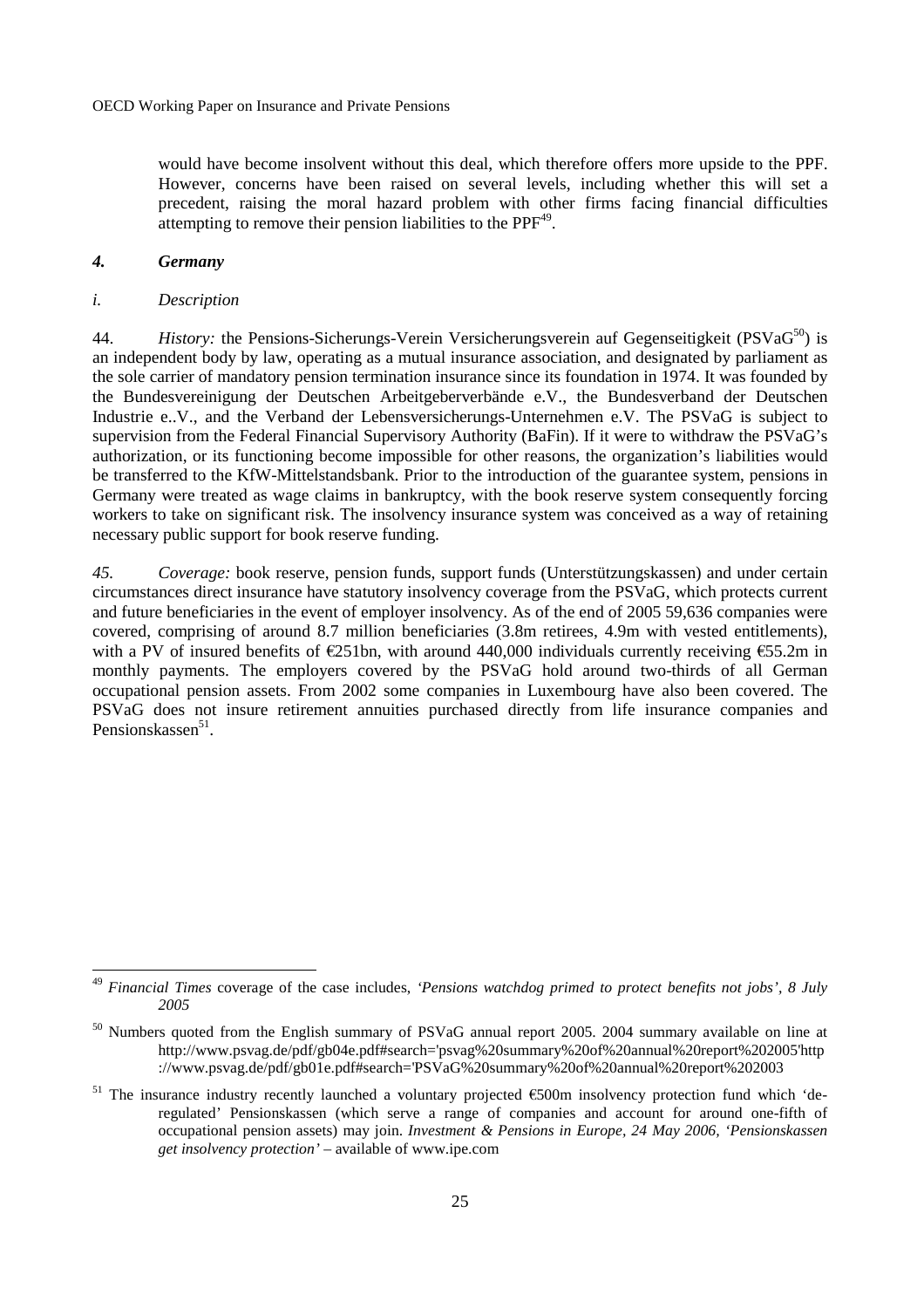

**Figure 4: Number of Member Firms** 

## *Source: PSVaG52*

46. *Operations:* a key difference between the PBGC in the USA and the PSVaG in Germany is that on the insolvency of a member the latter purchases annuities from a consortium of life insurance companies (this was made up of 58 companies in 2005 – Allianz being the largest). The PSVaG does not take over the assets of the pension fund, and consequently operates more like an intermediary, buying out benefits through private insurance companies. Benefits are secured up to a limit of 3x a reference monthly salary ( $\epsilon$ 7,245 in 2004), with some being excluded, such as increases granted in the two years before insolvency and non-vested benefits. German law also apparently gives the PSVaG the authority to withdraw insurance cover if benefit commitments are changed by troubled firms to exceed levels prevailing elsewhere. Insured benefits are paid in full even if the bankruptcy involves criminal behaviour or if a firm's contribution payments are not up to date. With the exception of the some steel companies, most claims involve small firms. The system therefore involves extensive cross subsidy, but large companies seem to accept that this is a small price to pay for continued access to internal financing via the book reserve system.

*47. Premiums:* the PSVaG is financed via contributions in the form of an annual insurance premium, taking a PAYG approach to financing. Each year's premium is based on estimated losses during the previous 12 months, with this estimate divided by the contribution basis (the insured pension liabilities) to give a contribution rate. Premiums paid therefore reflect the experience of the year, with a little smoothing of premiums over time, and this has led to volatility in contribution rates (highest on AEG bankruptcy in 1982 at 0.69%, 0.49% 2005, 31 year average 0.26%). Apart from the fact that the premium paid to the PSVaG in respect of pension funds is 80% lower than that for the book reserve or support funds (reflecting the fact that they are funded), no risk adjustment occurs to the premium charged. The number of insolvency claims in 2005 for the PSVaG amounted to 580, resulting in total claims of €574m.

 $52$  The sharp increase in the number of firms mainly comes from employers who have became subject to insolvency insurance as a result of wage and salary conversions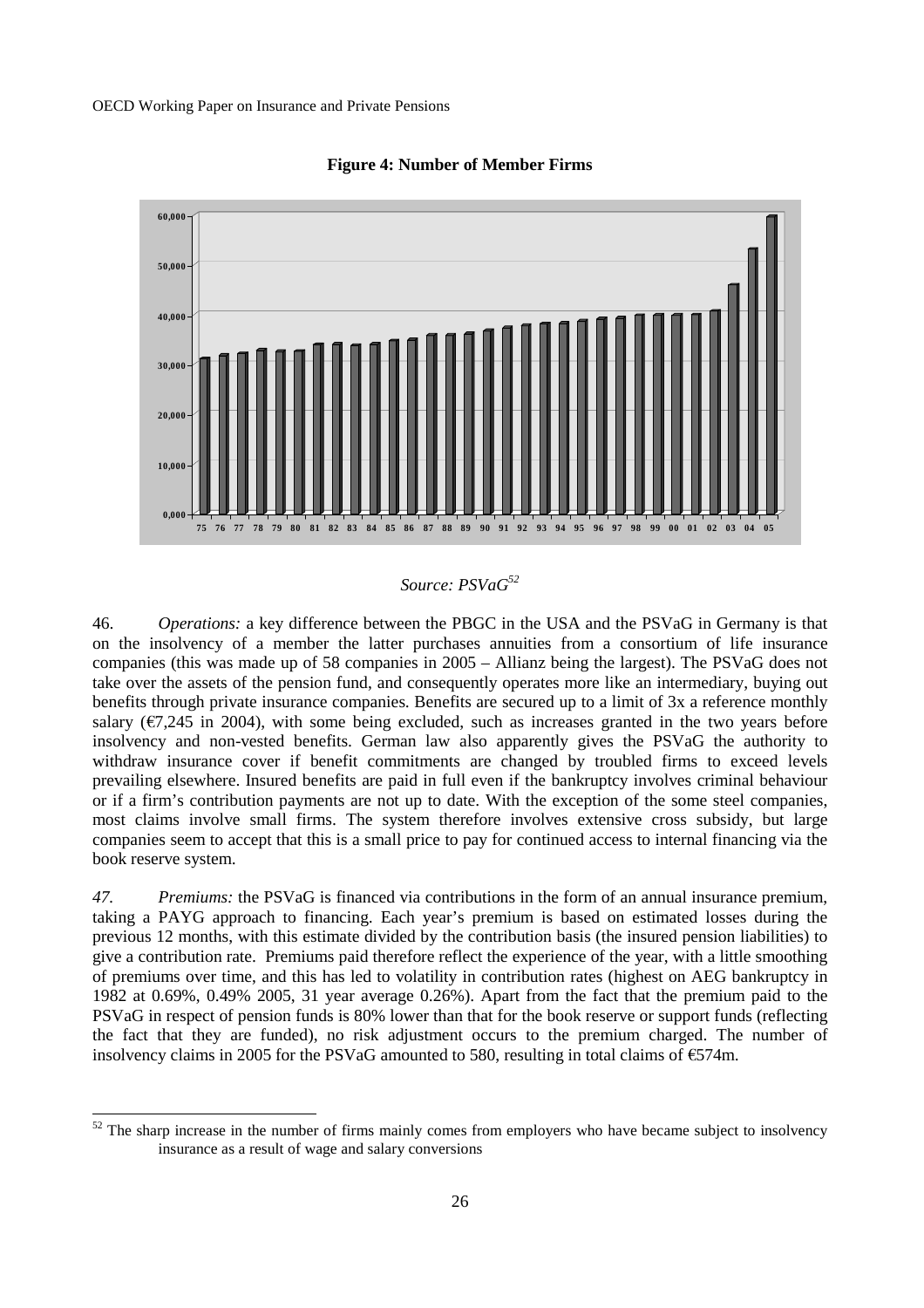

**Figure 5: Total Contribution and Rates** 

48. *Investments:* As of 2005, the PSVaG's investments amounted to €962.6m, with 16% held in shares, 42% in fixed income and 42% in deposits.

## *ii. Issues*

49. A major reform of the PSVaG has been proposed, with a bill passing through the Germany parliament during  $2006^{53}$ . The government plans to change financing of the PSVaG from the current PAYG system to a fully funded status. Reform is being driven by two factors. First, changes in German pension law in recent years have caused a shift away from fully insured pension schemes to non-insured or partially insured schemes (e.g. due to the recently simplified option of transferring pension obligations to pension funds) – which results in a thinning of the contribution base. 'Old obligations' will therefore have to be spread across a smaller number of contributing firms, causing contribution rates to rise. The reform is also being driven by increasing bankruptcies in recent years, which has also put upward pressure on contributions (e.g. total contributions amounted to  $E1.2$ bn in 2005, an increase of 36% from the  $E882m$ collected in 2004). The proposal is for a new fund to be created, into which employers will pay for a period of 15 years (the period over which most of the outstanding obligations mature) covering the cash value of the current payable and vested benefits – amounting to  $E2.5$ bn of entitlements or 'old obligations'. The PSVaG estimate that building up this funding will not have a large impact on contributions. A one off charge for covering old obligations will be levied according to 2005 contributions – which will result in a charge of around 0.9%, payable over 15 years, i.e. a 0.06% annual charge. Entitlements to future pension payments will be financed through contributions to be levied by the PSVaG in the year in which the

*Source: PSVaG* 

<sup>53</sup> *Investment & Pensions in Europe 2 May 2006 'Germany plans huge pension insolvency* fund' – available on www.ipe.com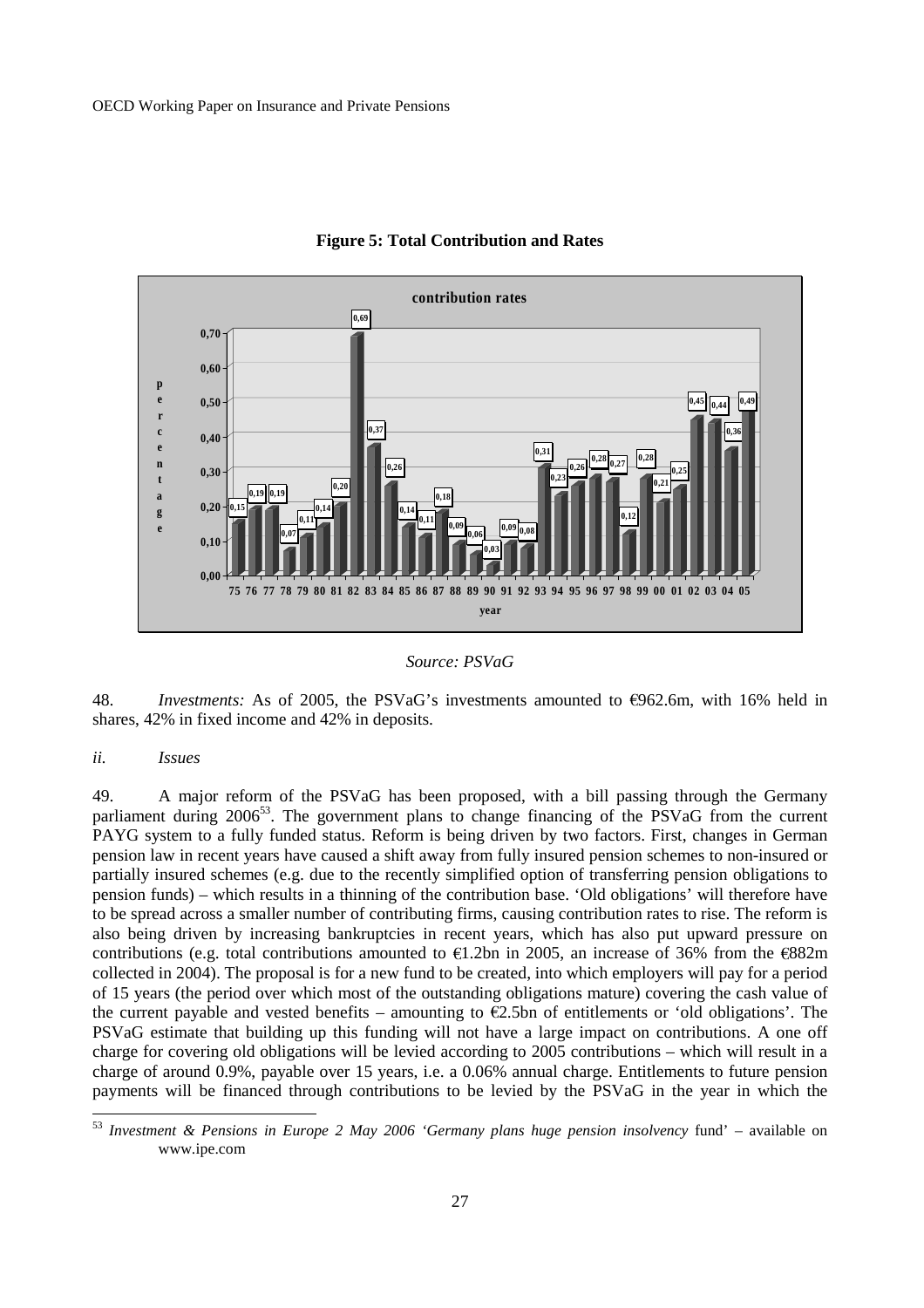employer becomes insolvent – as is currently the case with payable pension benefits. Future entitlements are estimated to require a contribution rate of 0.04-0.05% - giving total contribution of c0.10% - 0.11%. Other proposed change includes the interest rate which the PSVaG must use when assigning pension benefits to the consortium of life assurance companies<sup>54</sup>. The PSVaG also plan to move to risk-based levies, provided they can obtain external ratings for all companies the cover. Employers are said to support the proposed changes, hoping that investment returns generated on the accumulated funds in future will allow for lower employer contributions.

## *5. Sweden*

## *i. Description*

50. *History:* aside from schemes covering public sector workers, there are two main occupational pension schemes in Sweden. The first, known as the ITP, is for private-sector, white- collar workers. Funds which are run through the establishment of a pension foundation or book reserves (not those directly insured with insurance company Alecta) must insure the risk of insufficient assets in the case of insolvency with a guarantee fund managed by the Pension Guarantee Mutual Insurance Company (FPG). Founded in 1961, this is a mutual non-life insurance company which transacts insurance only for the safeguarding of pension rights. Its board of directors consists of representatives of policyholders (i.e. around 1560 sponsoring employers) and trade unions (one from each of Sif and Ledarna) and the organization is nongovernmental. A third entity, the PRI (Pension Registration Institute), records the pension promises made by each employer, calculates the value of these obligations on a standard basis and serves as an intermediary that receives the employer contributions and eventually makes the payments to retirees. The second main occupational scheme is for blue-collar workers. Previously known as the STP, insurance was provided by the AMFK when employers borrowed against their pension funds. From 1999 the STP was replaced by the SAF-LO. This is safeguarded through member directed life insurance and the AMFK is now in run-off.

51. *Coverage*: Swedish pensions are provided on a contractual basis, with the majority of employees (90% of the workforce) being covered by collective agreements between unions and employer confederations. It is Sweden's trade unions rather than the government which requires pension schemes to subscribe to the guarantee system. The FPG covers around 200,000 employees. In the case of both the FPG and the AMFK only creditworthy companies are allowed to participate in the guarantee scheme, or those who are able to provide adequate collateral.

52. *Operations:* in the case of a company insolvency, the FPG buys out benefits with the insurance company Alecta – meeting the full cost for securing the benefits in the case that liabilities were book reserved, and the shortfall in cases where liabilities were partially funded. Since inception the scheme has tried to assess the risk of a corporation to insolvency and to cover its exposure accordingly. It does so by effectively running an in house rating agency, analysing corporate accounts, historical performance, profitability, industry factors, leverage and where applicable external ratings. The insurers can respond in 4 ways to firms applying for coverage: 1. insurance is provided to financial strong companies; 2. insurance is offered to slightly riskier companies contingent on the assignment of capital; 3. insurance can be offered to subsidiaries with a security bond from the parent company; 4. insurance is offered only if the company provides a backup credit guarantee from a bank (which is tantamount to a rejection). Contracts can last up to 3 years and a key time for stepping in and demanding more collateral if the situation looks to be deteriorating is when the renewal is due. In the direst circumstances, the FPG can require the entire amount outstanding to be wound up over 5 years through the purchase of annuities from an insurance company.

  $54$  The current legal obligation of 2.75% being applied for payable pension benefits with a less conservative 3.67% applying to entitlements (including 'old obligations').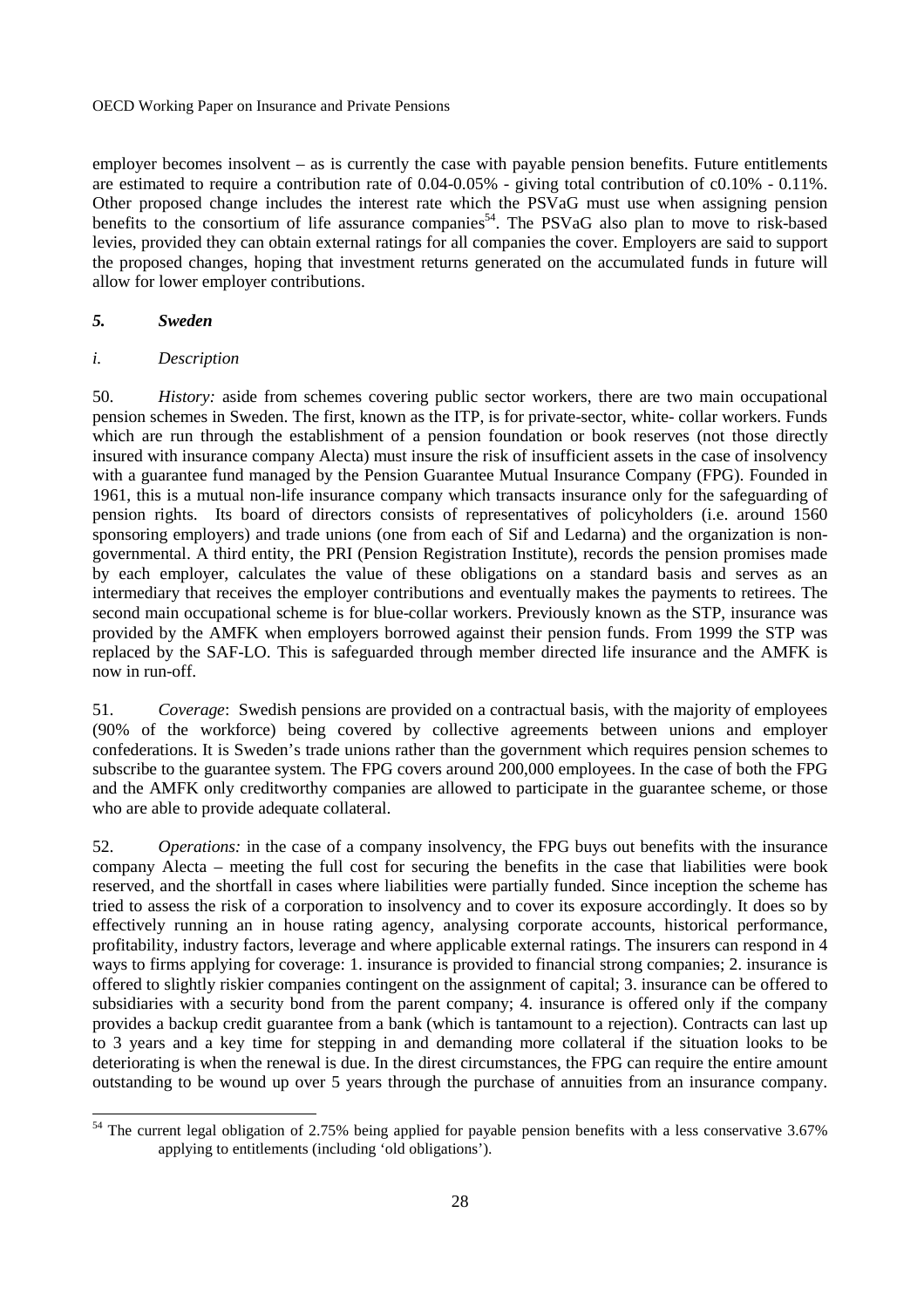Demand for immediate termination arises in special situations such as when operations cease or a change in ownership takes place which could undermine the company. On average a far higher percentage of bankruptcy claims are recovered than by other guarantee programs, largely due to the surety bonds provided by parent companies. Uniquely amongst guarantee schemes the full benefits are covered with no restrictions. FPG and AMFK reinsure their liabilities to protect themselves against extraordinarily high claims in any single year.

53. *Premiums:* in the case of employers using the book reserve method, the yearly contribution (as of 2006) was 0.3% applied to total book reserved pension liabilities. Premiums for pension obligations funded via a foundation are reduced (to 0.1% in 2006) for the part which is covered by assets in the fund. The company pays the same premium to the FPG regardless of whether collateral has been pledged or not, or whatever its credit rating, except where the entire pension commitment is covered by a bank guarantee (when a lower premium applies), but this is unusual. Policyholders have an obligation to help the FPG to meet claims should reserves be totally exhausted. In this case additional charges may be made, capped at 2% of pension liability of a company. Members who have been policy holders for 10+ years qualify for a policy holder's bonus if board of FPG decides to grant one (one being granted in 2001/2002 due to poor investment returns), and this is based on the sum of premiums paid during the last ten years. In 2005 premiums of SEK248m (\$34m) were collected and a bonus of SEK 147 m (\$20m) was granted. Insurance exposure amounted to SEK120bn (\$16.6bn), with 6 claims being made.

54. *Investments:* as of 2005, assets of SEK15.2bn (\$2.1bn), were invested 67% in fixed income, 32% in equity.

#### *ii. Issues*

55. The Swedish model is probably the most successful currently in existence. The issue is therefore whether it could be transferred to other countries wishing to introduce a pension benefit guarantee scheme. One of the major obstacles would be implementing such a rigorous screening procedure on a large scale, mainly due to cost. Could an external credit rating of some form therefore be used? As the major rating agencies have become somewhat discredited in recent years (e.g. failing to pick up on the Asian crisis or scandals at US companies such as Enron), another proxy, such as credit default spreads (CDFs) or other credit swap derivatives could be used (though research suggests that these are also not always accurate predictors of insolvency). The system may also be difficult to introduce as bankruptcy laws may have to be changed, and the collateral demands made could push up the cost of debt. The system is therefore interesting in theory, but would need an independent rating agency with significant powers to make it work.

#### *6. Others*

## *i. Switzerland*

56. *History:* the Sicherheitsfonds BVG<sup>55</sup> was established in 1986 by the federal government as an independent, public foundation.<sup>56</sup> The supreme body is the Foundation Board, on which the top-level organizations of the social partners, the public administration and a neutral member have seats. The guarantee fund insures pension obligations up to a maximum specified in the country's Law of Old-age,

<sup>55</sup> 55 Also known as the LOB (Law on Ocuupational Benefits) Guarantee Fund. See: www.sfbvg.ch/en/bvg/bvg\_home.htm

<sup>&</sup>lt;sup>56</sup> It is unclear if there is implicit government support behind the scheme and if public funds would be used to support the organization if it were in difficulty. Certainly increased premiums, reserves and even bank loans may be used to cover heavy losses before this were the case.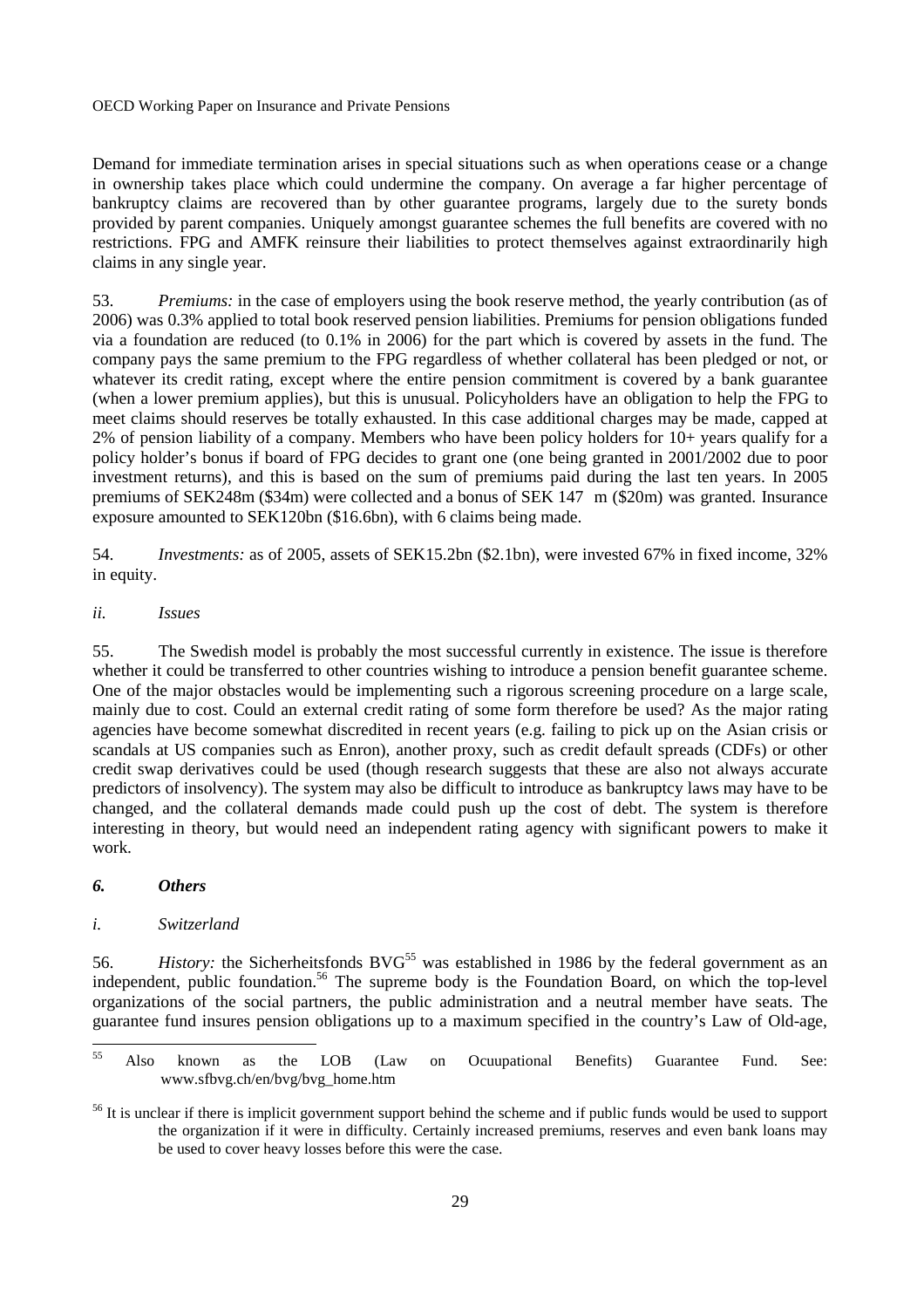Survivors and Disability Pension Plans (LPP 1985) and was designed to cover a considerable variety of plan designs (Swiss funds largely being DC in nature with guaranteed minimum returns). The guarantee fund supports all mandatory benefits promised by second tier, occupational plans, (including old age, survivor, disability benefits etc.). An interesting feature of the Swiss scheme is that protection is provided on the bankruptcy of the fund rather than the sponsoring firm (reflecting the strict legal separation of pension funds and their sponsoring corporations in Switzerland). In theory the guarantee fund could take on the responsibilities for a solvent company, but in practice this has not happened (as companies feel an unwritten moral obligation to make sure their funds are covered themselves).

57. *Coverage:* employer and employee organizations must establish and manage a safety fund (sicherheitsfond) at the federal level. The scheme is mandatory for defined benefit and DC occupational schemes, including both those schemes providing government specified minimum benefits and those providing above the minimum. Around  $c3,800^{57}$  funds, or 3.2m insured persons are covered. Even though some public funds have an underlying guarantee from the state, canton or city and therefore do not require further insurance, they still are legally obliged to pay contributions to the foundation.

58. *Operations:* a pension fund is deemed insolvent in Switzerland if it cannot pay statutory or regulatory benefits which are due and if restructuring is no longer possible (i.e. if liquidation, bankruptcy or similar proceedings have been initiated against it). The guarantee scheme then attempts to secure pension benefits with suitable institutions (e.g. insurance companies), operating like the PSVaG in Germany by buying annuities, rather than taking on the assets of insolvent schemes. Benefits are maintained in their entirety, with an insured salary cap of 1.5x the Social Security Upper Earnings limit. Insurance is provided for fixed monetary amounts that are uniform across all plan types. As well as the usual main function (i.e. secure the payment of benefits if pension institutions are insolvent), the Swiss fund also has additional and unique roles, such as to pay subsidies to pension institutions with financial difficulties due to an unfavourable age structure, and payments to meet extraordinary costs of Auffangeinrichtung (collective scheme set up to administer vested benefits not transferred to a new employer and to provide a legal minimum benefits where an employer has not setup a plan). Furthermore the scheme may sue trustees or fund mangers when insolvency occurs due to fraud.

59. Premiums: the fund is financed through levies which are determined by the scheme's board and approved by the Federal Social Insurance Office. In 2005 contributions for insolvency insurance were 0.03 %, applied to the sum of all vested rights and 10x the sum of pensions in payment. Extra contributions (covering the subsidy for funds disadvantaged by an older work force) of 0.07 % on the basis of the payroll totals coordinated on a pro rata basis pursuant to BVG are required for registered funds providing benefits. These contribution rates will remain the same for 2006 . No direct link exists between the exposure of the guarantee fund and premiums charged. 2212 claims were made in 2005 (vs. a peak of 2821 in 2002), involving insolvency payments of CHF 46.7m. The situation for occupational benefit schemes has improved and stabilised in the past three years. Subsidies paid to funds with an older work force increased somewhat to CHF 72m. Although the scheme does not take over the assets of insolvent pension funds, but buys out their obligations with annuities, excess contribution income has allowed the guarantee scheme to build up a reserve fund of CHF 192.3m.

*60. Investment:* the scheme can invest assets with the same restrictions as apply to pension funds. As of 2005, 58.6 % of funds were invested in CHF bonds, 4.3 % in cash, 10.4 % in domestic equity, 16.8 % in foreign equity and 9.8 % in foreign bonds. This is one potential source of moral hazard which is not found in the Swiss system, as the investment policy of Swiss pension funds has been very conservative. This is

 $\overline{a}$ 

 $57$  This number includes the 2600 registered pension funds and 1200 non-registered pension funds. Registered pension funds are authorized to provide the mandatory part of the second pillar. Note that pension funds often also insure (voluntarily) additional parts of workers salaries.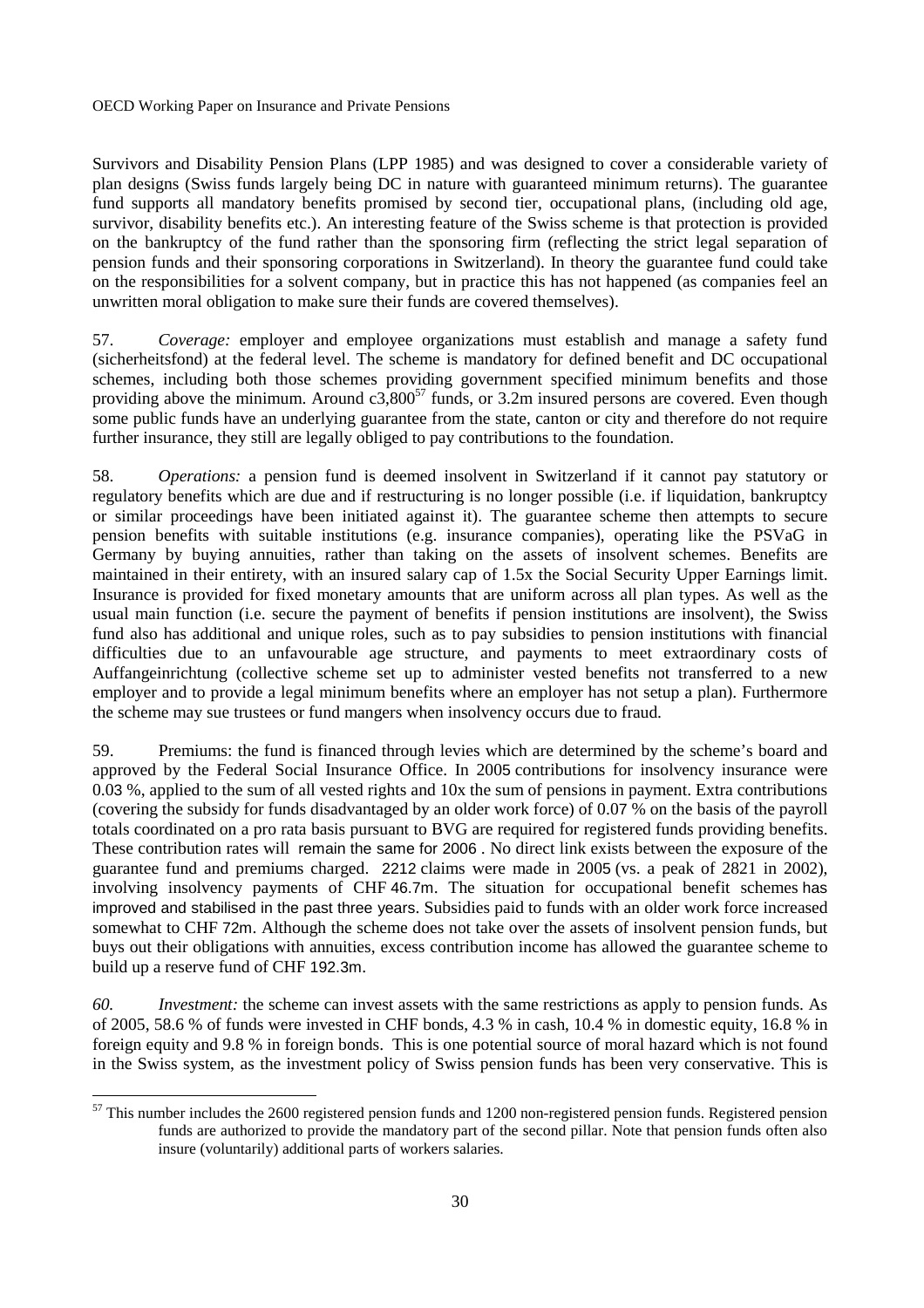partly due to culture, and also as fixed and legally required interest must be paid on mandatory pension credits combined with the contribution levels. There is also no doubt who owns the pension surplus in Switzerland – the workers – and consequently there is little incentive for plan sponsors to follow high risk, high return strategies (though this may change as returns are viewed and compared more in an international context).

#### *ii. Japan*

61. *History:* although defined contribution schemes are now allowed in Japan, many occupational schemes remain defined benefit in nature, including traditional lump sum severance pay plans funded by book reserves. Many Employee Pension Funds (EPFs) were established in the 1960s and 1980s. These are pension plans with over 500 members for single-employer schemes or over 3000 for multi-employer schemes (for EPFs newly introduced after April 2005, over 1000 members are required for singleemployer schemes and over 5000 members for multi-employers schemes). As well as providing private pension benefits, EPFs also manage a portion of the public pension scheme - the Employee Pension Insurance or EPI, which is the employment related social security pension for private sector employees. This public pension portion of the EPF is known as the 'Substitution Component'. The Pension Guarantee Program was set up in 1989 by the Pension Fund Association (PFA) to provide termination insurance for EPF plans (other occupational pensions, know as Tax Qualified Pension Plans or TQPP plans are not covered as they do not have any funding rules and are not covered by the PFA annuity programme). The Employees Pension Insurance Act (EPIA) states that the PFA is able to carry out the Pension Benefit Guarantee Program with the approval of the Ministry of Health Labour and Welfare. The EPIA does not describe the Program in detail – implying that it should be designed and operated appropriately based on the consensus of member EPFs. The essential characteristics of the Program are that it is a mutual aid system of EPFs, which aims at securing Minimum Preserved Benefits, within certain limits, in the case of 'inevitable' dissolution, due to bankruptcy or business deterioration of sponsoring companies. It is based on the understanding that every EPF makes its best efforts to secure rights of its own plan participants. Before setting up the fund in 1989, suggestions were sought by the PFA from the PBGC in the US. The following three suggestions were given: to make the program as simple as possible; not to extend the guarantee range beyond financial capabilities; to make efforts to prevent the dissolution of underfunded plans. These pieces of advice determined the basic structure of the Program which was then implemented.

62. *Coverage*: all EPF funds must make contributions to this scheme. The PFA Articles state that all member EPFs should participate in the Program (in 1989 the MHLW gave approval of the implementation of the Program on the condition that the PFA Article made participation obligatory, and in 2001 the PFA General Assembly unanimously adopted a resolution reconfirming the obligatory requirement). There has been discussion of the introduction of a Statutory Pension Benefit Guarantee Scheme to cover all DB plans (and possibly also DC schemes in cases of fraud). Indeed the Welfare Committee of both Houses of the Diet adopted resolutions requiring the government to give further consideration to the issue of the introduction of such scheme when the Defined Benefit Corporate Pension Bill was passed in June, 2001. However such a move is strongly resisted by employers (who are unwilling to give support to other companies for the sake of preserving severance allowances and who consider that defined benefit plans are derived from severance allowances). With such situation in mind, the next statutory revision of the pension system is expected in 2006 or 2007. Yet pressure for the introduction of such a fund may grow as the social security pension is scaled down and sooner or later corporate pensions have to assume a greater role in the retirement income.

63. *Operations:* if an EPF is wound up, the PFA takes over the Substitution Component in exchange for collecting the amount equal to the minimum funding required for this component (known as the 'Minimum Technical Provision of the Substitution Portion' or MTPSP). Any remaining assets are distributed to all plan participants, who can chose to take the portion of these residual assets due to them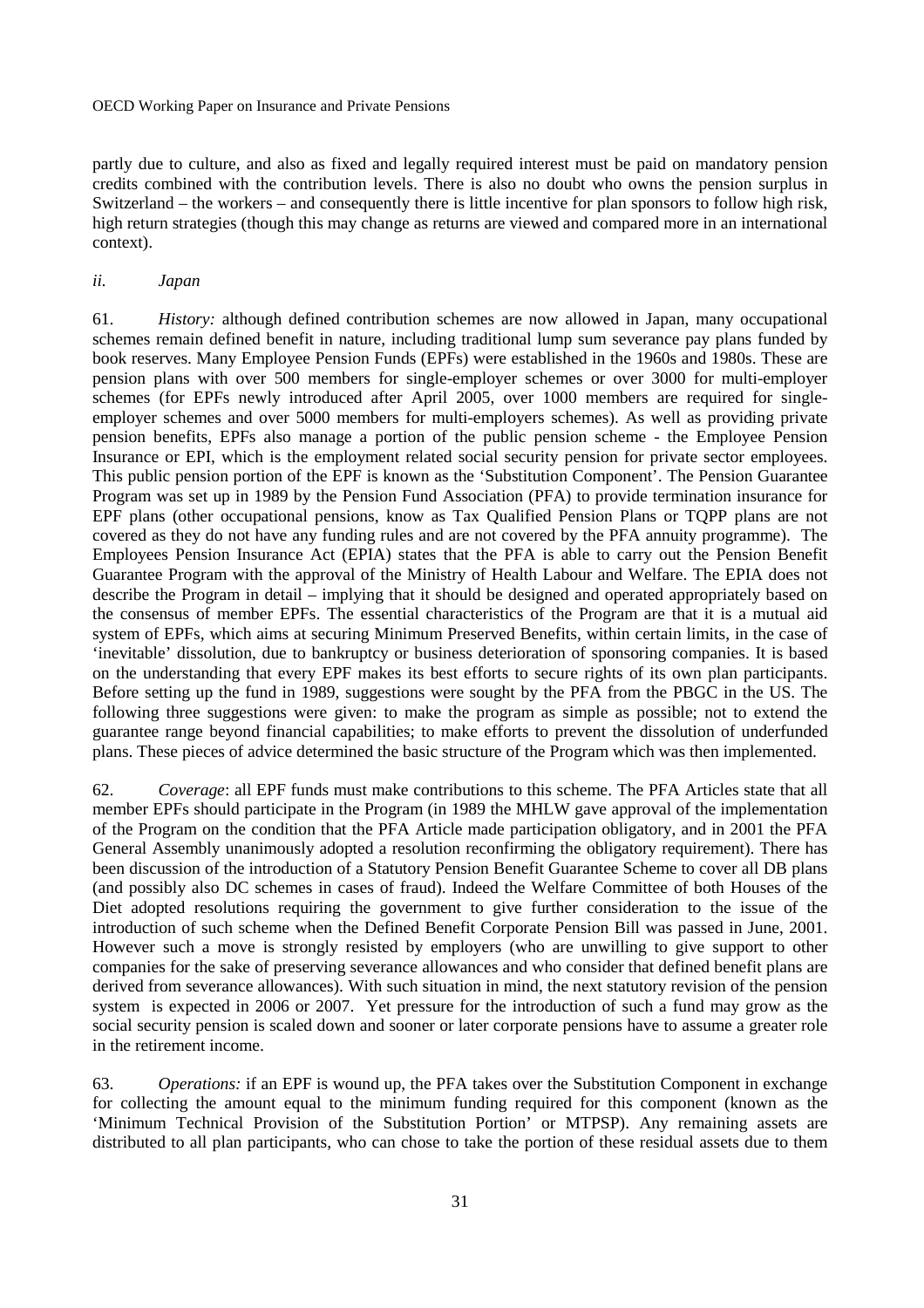either as a lump sum or an annuity (which is paid by and known as the PFA Annuity). The guarantee scheme covers only those participants who choose the annuity option. The maximum guaranteed benefit is 0.3x the Substitution Component and half of the benefits exceeding this amount. The present value of the maximum guaranteed benefit is called as the Ceiling Amount<sup>58</sup>. In principle the benefits which the program pays out should be equal to the unfunded liability (i.e. the sum total of the Ceiling Amounts of all participants minus the amount of residual assets). However, a ceiling of Y7bn (cUS\$70m) is imposed on the amount of the unfunded liability<sup>59</sup>, which was introduced in 2000 to keep the Program solvent with affordable amounts of contribution.

#### **Figure 6: Ceiling of the Applicable range of Guarantee for Individual Participants (i.e. Ceiling**  Amount<sup>160</sup>



64. Insurable events can not be described shortly in fine detail, because they include various fund dissolutions due to financial difficulties of sponsoring companies. However, with the accumulation of precedence, the criteria of invoking the guarantee have been clarified gradually. The basic principle of invoking the guarantee is that the fund dissolution was caused by bankruptcy or similar financial difficulties of sponsoring companies. Insurable events include 'inevitable' dissolutions due to: bankruptcy of sponsor companies; business deterioration of sponsoring companies or industries as a whole to which the sponsoring company belongs; or other circumstances under which the sponsoring companies are considered having been unable to sustain the EPF. There are criteria for applying the latter two conditions for the case of single-employer EPFs including: the sponsoring company having had a balance sheet in the red consecutively for several years before dissolution and the balance sheet having been in a situation where debts exceeded assets or cumulative deficits, excluding the retirement benefits provisions; also that the number of active participants at the EPF had been decreasing substantially, the plan is very mature and

 $\overline{a}$ 

 $58$  The discount rate for calculating the present value is fixed at 3.5% at present, therefore is greater than the discount rate for calculating the 'Minimum Funding Standard Amount' or MFSA of the pure private benefits.

 $^{59}$  This corresponds to the ceiling on the contribution to the Program (annually 65% of Y9.681m per fund).

<sup>&</sup>lt;sup>60</sup> Following charts taken from Nobuhiro Shimizu's presentation on 'Protection of Participants and the Pension Benefit Guarantee Program of Japan', made at the OECD/ IOPS Conference on Private Pensions in Asia, Bangkok, Thailand, 27-28 April 2005 http://www.oecd.org/dataoecd/56/39/34723067.pdf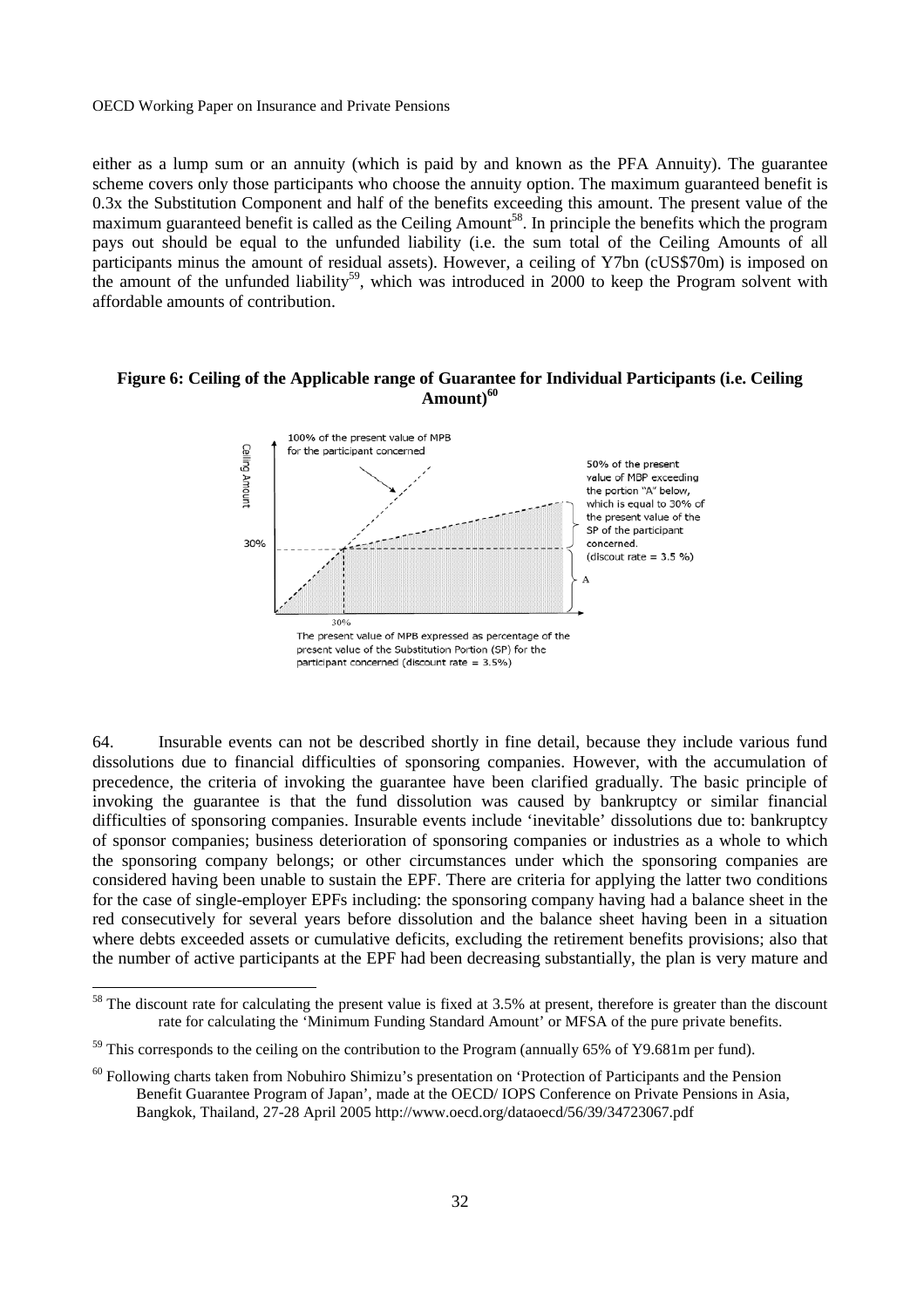contribution rates were considerably high in comparison with those of other EPFs with similar levels of benefits, and further contribution hikes were considered to be unavoidable. In addition to these insurable events, benefits covered can be reduced based on the funded status of the EPF. If the funded ratio is below 50% a reduction formula is imposed. Program benefits may also be reduced due to inappropriate management of the EPF when: directors of the EPF are considered to have neglected their duties (reduction of the Program Benefits by up to 20% of the Unfunded Liability); when the administration or operation of the EPF are considered having been inappropriate (reduction of the Program Benefits by up to 20% of the Unfunded Liability); when appropriate measures have not been taken to secure assets after resolution to dissolve the EPF was adopted, and substantial amounts of assets were consequently lost (reduction of the Program Benefits by up to 30% of the Unfunded Liability). In terms of governance, the Program is operated under the control of the Steering Committee, which is composed of representatives of member EPFs. The PFA operates the Program in compliance with the recommendations of this committee, including whether to invoke the guarantee (the Program Benefits) to individual cases, whether to reduce the Program Benefits and to what extent. The committee also investigates key issues such as benefit structure, ceiling on guarantees, contributions of member EPFs to the Program etc. In other words the Program is self-governed by EPFs and is not directed by the government. The decisions of the Steering Committee are completely disclosed to all EPFs. There has been 36 claims as of March 31, 2005 and among these cases, the Steering Committee has recommended to invoke the guarantee for 22 cases. As experience is gained, fewer claims with a scare chance of being approved by the Steering Committee are being received.





65. The government also allows another *de facto* type of protection for the Substitution Component via a system known as '*daiko henjo'*. Since April 2002, EPF schemes have been allowed to hand back this Substitution Portion to the government (the  $E\overline{P}I$ )<sup>61</sup>, a measure recognized as part of the de-regulation of the operation of corporate defined benefit pension plans. This move was partly due to the stagnation of Japanese financial markets and poor investment return for over a decade, but also due to changes in the Japanese accounting standard on retirement benefits introduced in 19992000, which requires that companies evaluate the liability of the Substitution Portion in the same way as the rest of the occupation pension scheme (i.e. the purely private part of retirement benefits), irrelevant of the legal liability of the

 $\overline{a}$ 

<sup>61</sup> Goldman Sachs 'Portfolio Strategy', October 2002, author Japan strategist Kathy Matsui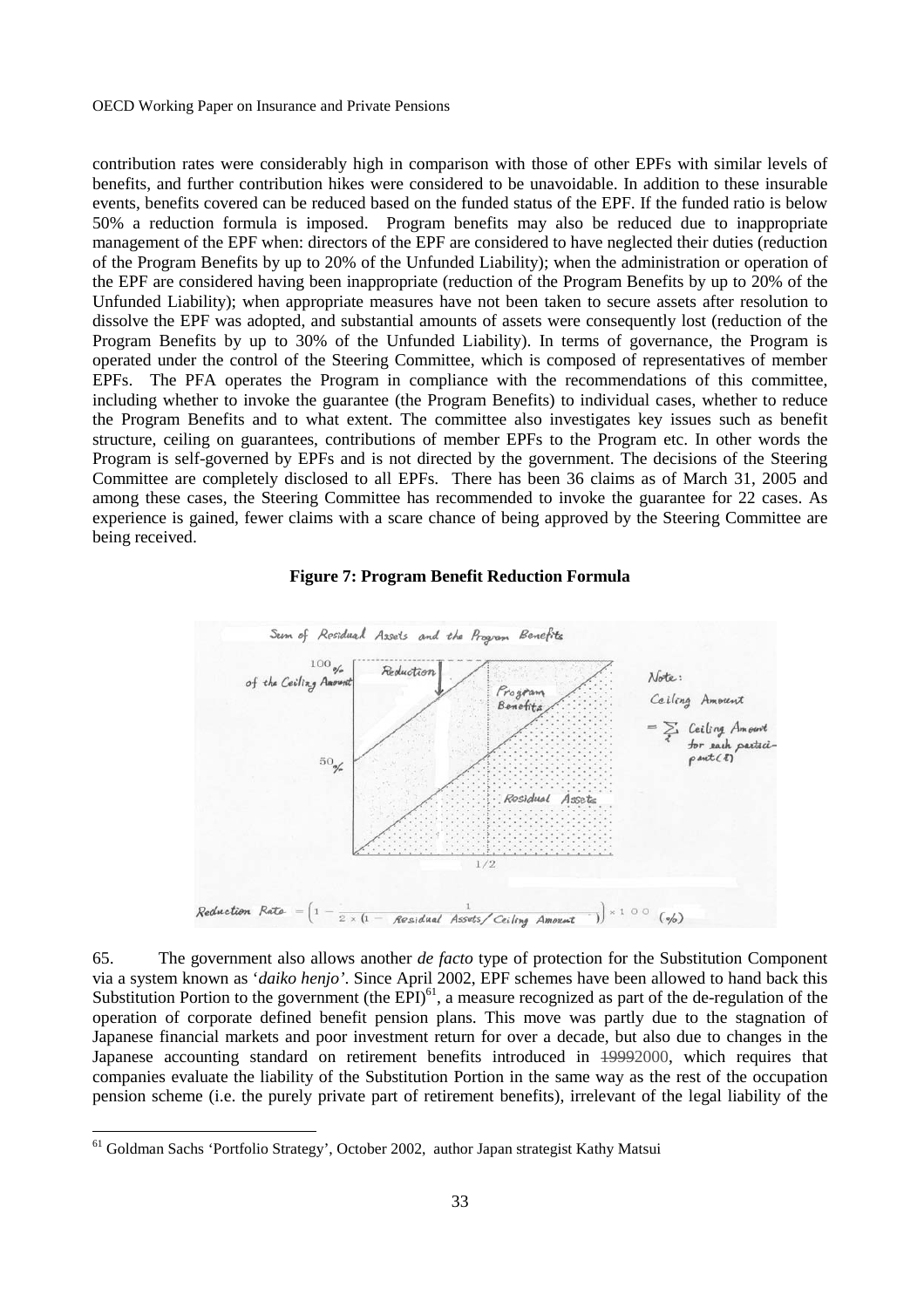$\overline{a}$ 

Substitution Portion - the MTPS $P^{62}$ . Any EPF scheme which carries out a daiko henjo operation will be converted to a 'New Defined Benefit Pension Plan' (as of September 2004 a total of 784 new DB funds had been set up, 546 via daikyo henjo operations).

66. *Premiums:* premiums are determined by three components: per capita premiums according to the number of participants; premiums in proportion to the total benefit amount guaranteed; and premiums in proportion to the amount of unfunded liabilities (the sum total of the Ceiling Amounts of all participants plus the MTPSP minus the amount of assets). The maximum of the sum of first two components is set at Y8.82m. The maximum of the third component is set at Y0.861m. The ceiling placed on premiums means that larger companies pay lower guarantee premiums. The premium ceiling was really imposed to persuade larger companies to accept the introduction of the guarantee fund. Currently, premiums are further reduced by 35% from the sum of these components, as the Program currently holds funds in excess of its targeted contingency reserve (i.e. by which the solvency of the Program is expected to be kept for 5 years without further contribution, with 90% probability). The excess amount is Y8.05 billion, and by assuming that the excess amount are withdrawn during 20 years, it is possible to reduce the total premiums by Y450 million, which corresponds 35% of the total contribution.

| Contribution<br>proportionate<br>to<br>the number<br>$\sigma f$<br>participants |                                                    | Contribution<br>proportionate to sum total<br>of ceiling amount |        | Contribution<br>the<br>proportionate<br>$\mathit{to}$<br>amount of unfunded<br>liability |  |
|---------------------------------------------------------------------------------|----------------------------------------------------|-----------------------------------------------------------------|--------|------------------------------------------------------------------------------------------|--|
| Average weight:45                                                               |                                                    | Average weight: 45                                              |        | Average weight:10                                                                        |  |
| $Y114$ per<br>participant                                                       | $+$                                                | 0.0083%                                                         | $^{+}$ | 0.0123%                                                                                  |  |
|                                                                                 | limit<br>Upper<br>$(1+2)$<br>Y8.82m<br>per<br>fund |                                                                 |        | limit Y0.861m<br>Upper<br>per fund                                                       |  |

**Table 1: Contributions to the Program (applied from 2005)** 

67. *Investment:* reserves at the Pension Guarantee Fund have been increasing since 1998, with the amount invested by the PFA now at Y30bn. The financing of the institution has remained on an even keel, partly as, despite the continued underfunding of occupational pension schemes in Japan<sup>63</sup>, rising bankruptcy levels, and therefore rising claims against the Pension Guarantee Fund, the criteria for invoking

 $62$  The MTPSP is evaluated, in actuarial terminology, by the retrospective method - i.e. the MTPSP is the termination value of cash inflows and outflows (premiums corresponding to the Substitution Portion and benefits paid out) with actual interest rates performed by the investment of social security fund (EPI). In other words, EPFs do not have any responsibility of paying additional contributions as long as the investment return is not less than that of the EPI.

 $63$  In the fiscal year ending March 2004, assets at 283 of Japan's biggest corporate pension funds covered 77 per cent of their payment obligations, up from 62 per cent the previous year, according to Greenwich Associates, the US consultancy. See *Financial Times*, 26 July 2004, "Mood of crisis lifts in Japanese pension funds". A survey of all listed companies (3,414) by Nomura Securities found a lower funding ratio of 56% as of March 2004,*'Corporate Pension Obligations' Nomura Daily Report, 7th September, 2004*.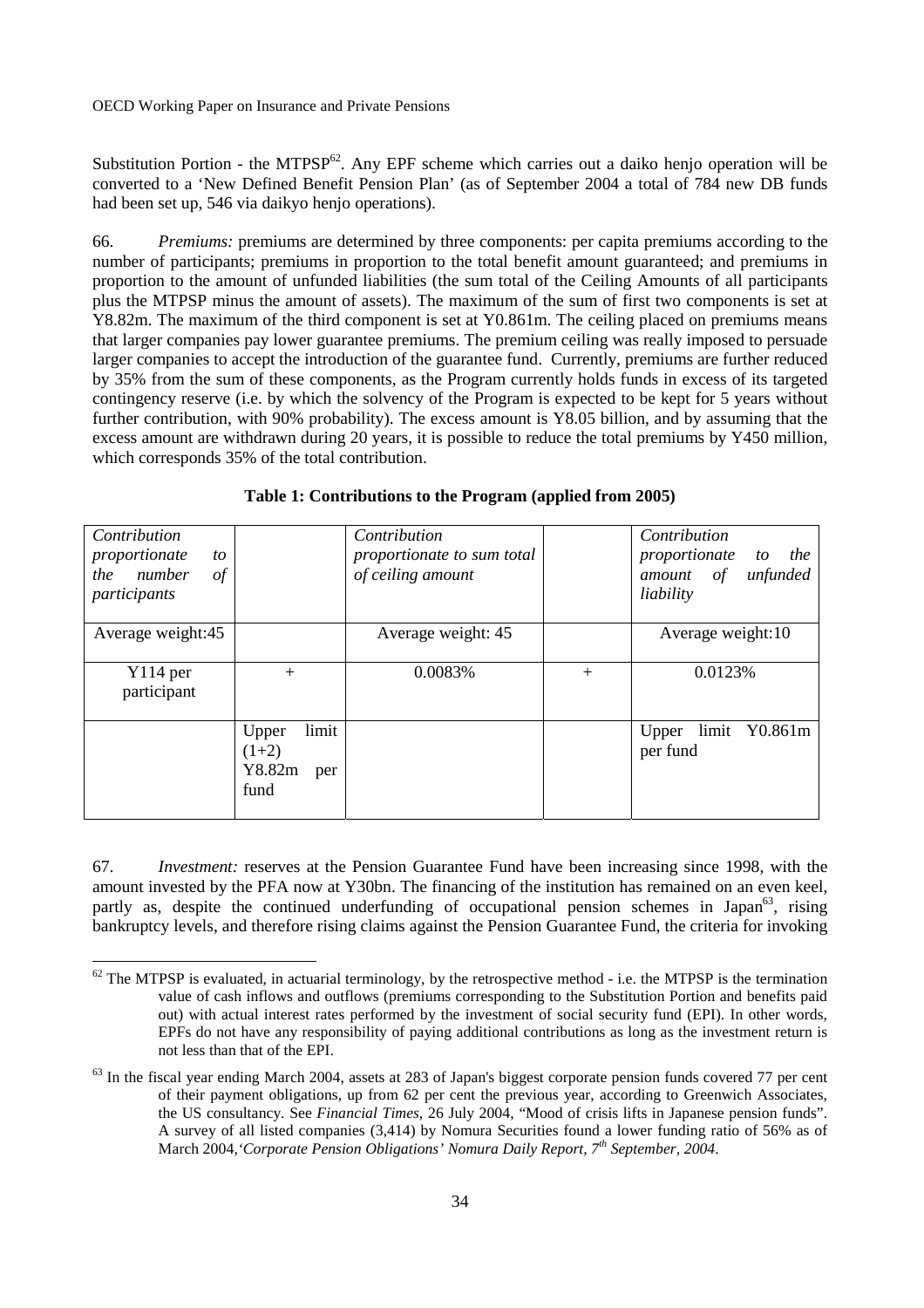the guarantee only include fund dissolution due to bankruptcy or similar financial difficulties of sponsoring companies, the criteria has been strictly applied, and the automatic benefit reduction formula based on the funded status of dissolved funds is also incorporated. Since the Program started its operation in 1989, there has been 36 claims (as of March 2005), with 14 cases being rejected. However, it should be noted that there have been far more funds wound-up during the same period, many underfunded in comparison to the MFSA, which means that the rights of participants have not been properly protected properly by the funding rules alone.

| No. | Fund<br>Name   | Date of<br><b>Dissolution</b> | <b>Claimed Amount</b><br>(in mil. yen) | <b>Applied Amount</b><br>(in mil. yen) | Reduction<br>Rate $(\% )$ |
|-----|----------------|-------------------------------|----------------------------------------|----------------------------------------|---------------------------|
| 22  | Fund V         | Feb. 2001                     | 955                                    | 346                                    | 63.7                      |
| 23  | Fund W         | Apr. 2001                     | 296                                    | Not applicable                         |                           |
| 24  | Fund X         | Jan. 2002                     | 73                                     | 21                                     | 70.7                      |
| 25  | Fund Y         | Sep. 2001                     | 247                                    | 158                                    | 36                        |
| 26  | Fund Z         | Oct. 2001                     | 65                                     | 58                                     | 10                        |
| 27  | Fund AA        | Apr. 2002                     | 1,049                                  | 608                                    | 42                        |
| 28  | Fund AB        | May 2001                      | 780                                    | 377                                    | 51.7                      |
| 29  | Fund AC        | Jul. 2002                     | 31                                     | 16                                     | 50                        |
| 30  | Fund AD        | Jan. 2003                     | 477                                    | 331                                    | 30.6                      |
| 31  | Fund AE        | Mar. 2003                     | 936                                    | Not applicable                         |                           |
| 32  | Fund AF        | Jan. 2003                     | 368                                    | 328                                    | 11                        |
| 33  | Fund AG        | Dec. 2002                     | 264                                    | 151                                    | 43                        |
| 34  | <b>Fund AH</b> | Sep. 2002                     | 1,829                                  | 611                                    | 66.6                      |
| 35  | Fund AI        | Feb. 2003                     | 652                                    | Not applicable                         |                           |
| 36  | Fund AJ        | Mar. 2002                     | 254                                    | 229                                    | 10                        |

**Table 2: History of the Programme Implementation (From April 2002 to March 2005)**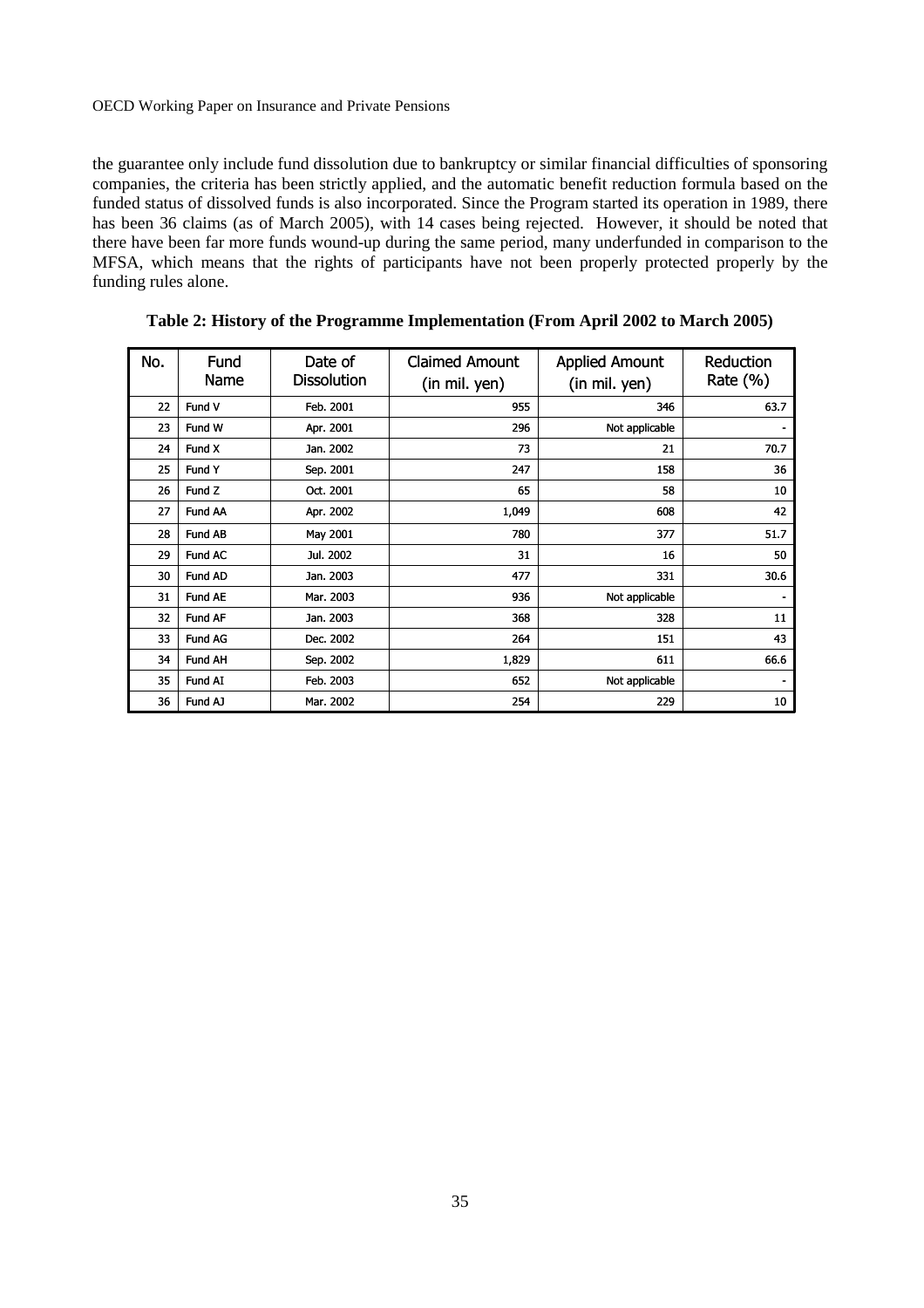## **BIBLIOGRAPHY**

- BODIE, Z., (1996), 'What the pension benefit guarantee corporation can learn from the Federal Savings and Loan Insurance Corporation', *Journal of Financial Services Research, Volume 10, 83-100, March 1996*
- BODIE, Z., MITCHELL, O.S., TURNER, J.A., (1996), 'Securing employer-based pensions: an international perspective', Pension Research Council, Wharton School of the University of Pennsylvania
- BOYCE, S., IPPOLITO, R.A. (2002), 'The cost of pension insurance' *Journal of risk insurance, 69:2 pp 121-70*
- COOPER, R., ROSS, T.W., (1994), 'Public and private guarantee funds with market fragility', *The Journal of Risk and Insurance, Vol. 66, No.2, June 1999, pp 163-184*
- GALE, W.G., (1999), 'Public Policies and private pension contributions', *Journal of money, credit and banking, Vol.26, No.3, Part 2: Federal Credit Allocation: Theory, Evidence and History, August 1994, pp710-732*
- HSIEH, S-J, CHEN, A.H., FERRIS, K.R., (1994), 'The valuation of PBGC insurance premiums using an option pricing model', *The Journal of Financial and Quantitative Analysis', Vol.29, No.1, March 1994, pp 89-99*
- IPPOLITO, R.A. (1985), 'The labour contract and true economic pension liabilities', *The American Economic Review, Vol. 75, No.5, December 1985, pp 1031-1043*
- IPPOLITO, R.A., (1987), 'The implicit pension contract: developments and new directions', *The Journal of Human Resources, Vol.22, No.3, Summer 1987, pp441-467*
- IPPOLITO, R.A., (2004), 'How to reduce the cost of federal pension insurance', Cato Institute's *Policy Analysis no. 253, August 24th 2004*
- LINDEMAN, D., (2004), 'A note on Benefit Security', *OECD Financial Market Trends, No.86, March 2004*
- MCCARTHY, D. (2003), 'How much does a central guarantee fund cost?' Watson Wyatt research briefing 2003-04, July 2003
- MITCHELL, O.S., (1987), 'Worker Knowledge of Pension Provisions', Working Paper NO. 2414, National Bureau of Economic Research, Cambridge, MA
- PESANDO, J.E. (1996), 'The government's role in insuring pensions', in BODIE, Z., MITCHELL, O.S., TURNER, J.A., 'Securing Employer-Based Pensions', The Pension Research Council, University of Pennsylvania Press, Philadelphia, 1996
- PESANDO, J.E., (2000), 'The containment of bankruptcy risk in private pension plans', in Private Pension Systems and Policy Issues: OECD Private Pension Series No.1, 2000
- SHIMIZU, N. (2005), 'Protection of Participants and the Pension Benefit Guarantee Program of Japan', OECD/ IOPS Conference on Private Pensions in Asia, Bangkok, Thailand, 27-28 April 2005 http://www.oecd.org/dataoecd/56/39/34723067.pdf

SMALHOUT, J.H., (1996), 'The uncertain retirement', Irwin Publishing, Chicago, 1996